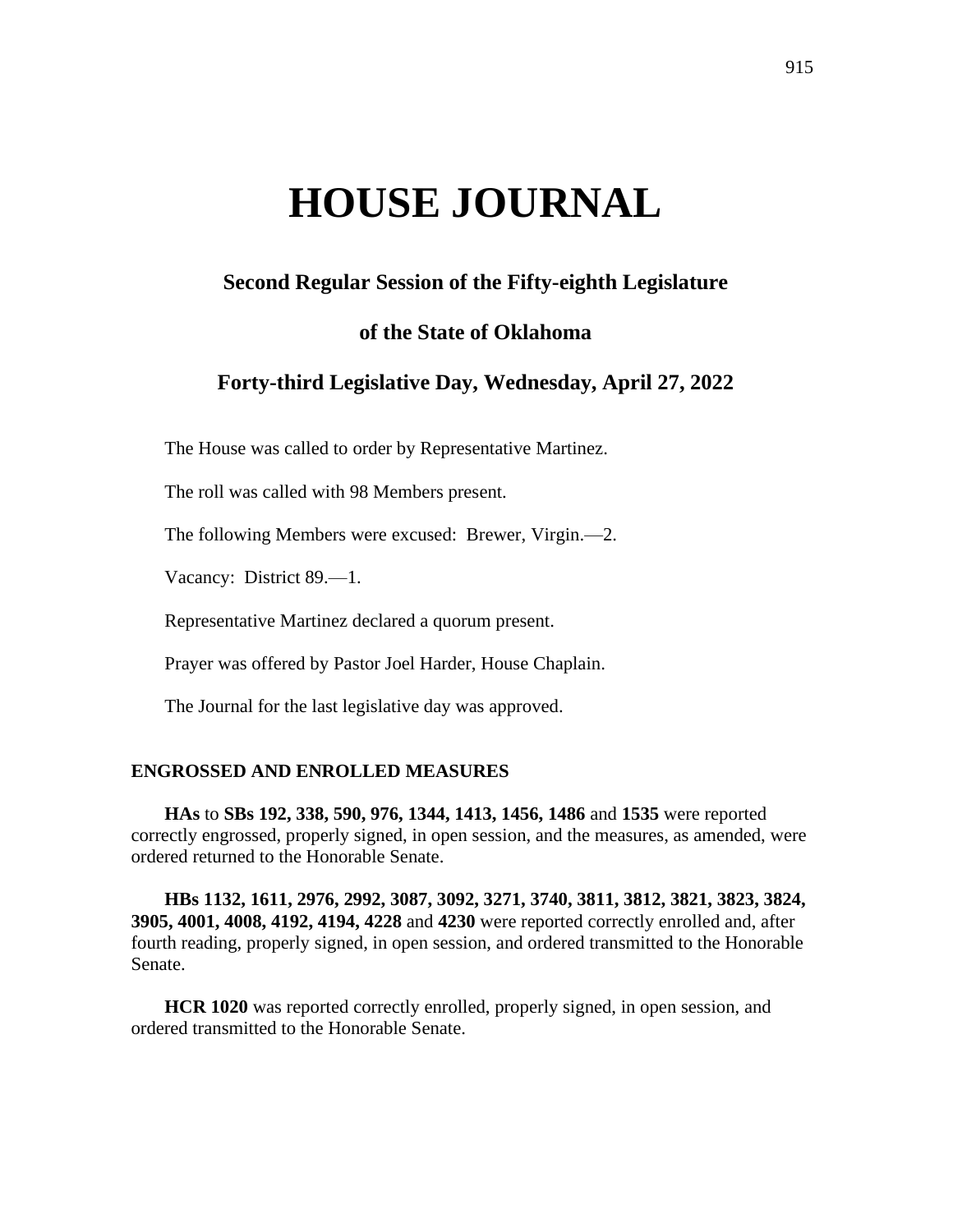**SB 72** by Bergstrom of the Senate and Lepak of the House was read and considered.

Representative Lepak moved that **SB 72** be advanced from General Order, which motion was declared adopted.

## **THIRD READING**

**SB 72** was read at length for the third time. On passage of the measure, the roll call was as follows:

Aye: Baker, Bashore, Bell, Bennett, Boatman, Boles, Burns, Bush, Caldwell (Trey), Cornwell, Crosswhite Hader, Culver, Dempsey, Dills, Dobrinski, Echols, Ford, Fugate, Gann, Grego, Hardin (David), Hardin (Tommy), Hasenbeck, Hilbert, Hill, Johns, Kendrix, Kerbs, Lepak, Lowe (Dick), Luttrell, Martinez, May, McBride, McDugle, Miller, Moore, Munson, Nollan, O'Donnell, Olsen, Osburn, Pae, Patzkowsky, Pfeiffer, Provenzano, Randleman, Ranson, Roberts (Dustin), Roberts (Eric), Rosecrants, Russ, Sims, Smith, Sneed, Stark, Steagall, Stearman, Sterling, Stinson, Strom, Turner, Waldron, Walke, Wallace, West (Josh), West (Kevin), West (Rick), Wolfley, Worthen, Mr. Speaker.--71.

Excused: Blancett, Brewer, Caldwell (Chad), Conley, Davis, Dollens, Fetgatter, Frix, Goodwin, Humphrey, Kannady, Lawson, Lowe (Jason), Manger, Marti, McEntire, Mize, Newton, Nichols, Phillips, Pittman, Roberts (Sean), Roe, Talley, Townley, Vancuren, Virgin, West (Tammy), Williams.--29.

Vacancy: District 89.--1.

The measure passed.

The Presiding Officer signed, in open session, Engrossed **SB 72** and ordered same returned to the Honorable Senate.

#### **RESOLUTION FOR CONSIDERATION**

**HR 1064** was called up for consideration.

Upon motion of Representative Munson, **HR 1064** was considered and adopted.

**HR 1064** was referred for enrollment.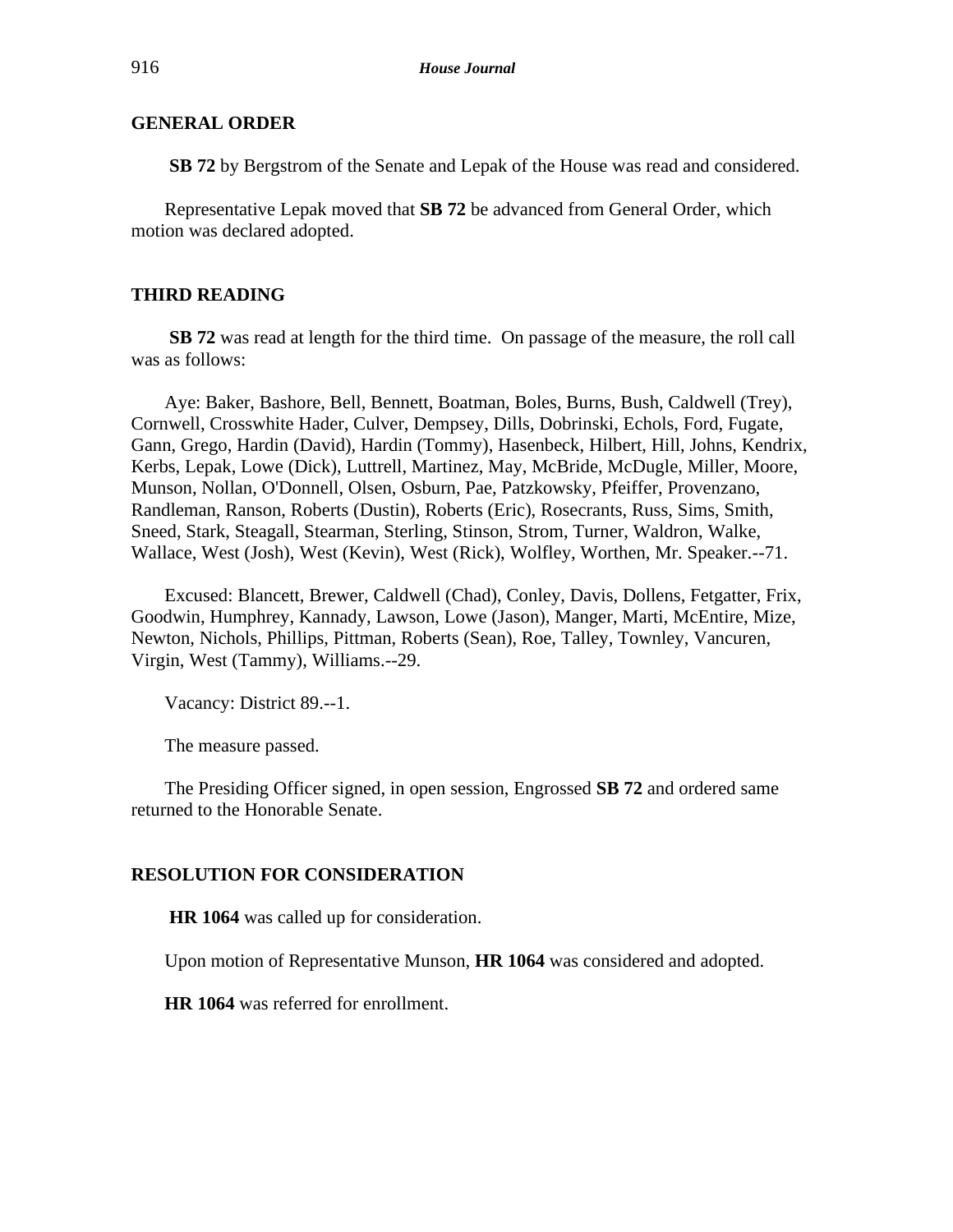**SB 410** by Bergstrom of the Senate and Lepak of the House was read and considered.

Representative Lepak moved that **SB 410** be advanced from General Order, which motion was declared adopted.

#### **THIRD READING**

**SB 410** was read at length for the third time. On passage of the measure and emergency, the roll call was as follows:

Aye: Baker, Bashore, Bell, Bennett, Boatman, Boles, Burns, Bush, Caldwell (Chad), Caldwell (Trey), Cornwell, Crosswhite Hader, Culver, Dempsey, Dills, Dobrinski, Fetgatter, Fugate, Gann, Grego, Hardin (David), Hardin (Tommy), Hasenbeck, Hilbert, Hill, Johns, Kendrix, Lepak, Lowe (Dick), Luttrell, Martinez, May, McBride, McDugle, Miller, Moore, Munson, Newton, Nollan, O'Donnell, Olsen, Osburn, Pae, Patzkowsky, Pfeiffer, Provenzano, Randleman, Ranson, Roberts (Eric), Roberts (Sean), Rosecrants, Russ, Sims, Smith, Sneed, Stark, Steagall, Stearman, Stinson, Strom, Talley, Turner, Vancuren, Waldron, Walke, Wallace, West (Josh), West (Kevin), West (Rick), Williams, Wolfley, Worthen, Mr. Speaker.--73.

Excused: Blancett, Brewer, Conley, Davis, Dollens, Echols, Ford, Frix, Goodwin, Humphrey, Kannady, Kerbs, Lawson, Lowe (Jason), Manger, Marti, McEntire, Mize, Nichols, Phillips, Pittman, Roberts (Dustin), Roe, Sterling, Townley, Virgin, West (Tammy).--27.

Vacancy: District 89.--1.

The measure and emergency passed.

The Presiding Officer signed, in open session, Engrossed **SB 410** and ordered same returned to the Honorable Senate.

#### **GENERAL ORDER**

**SB 523** by Paxton et al. of the Senate and Lepak of the House was read and considered.

Coauthored by Representative(s) Roberts (Sean)

Coauthored by Senator(s) Jech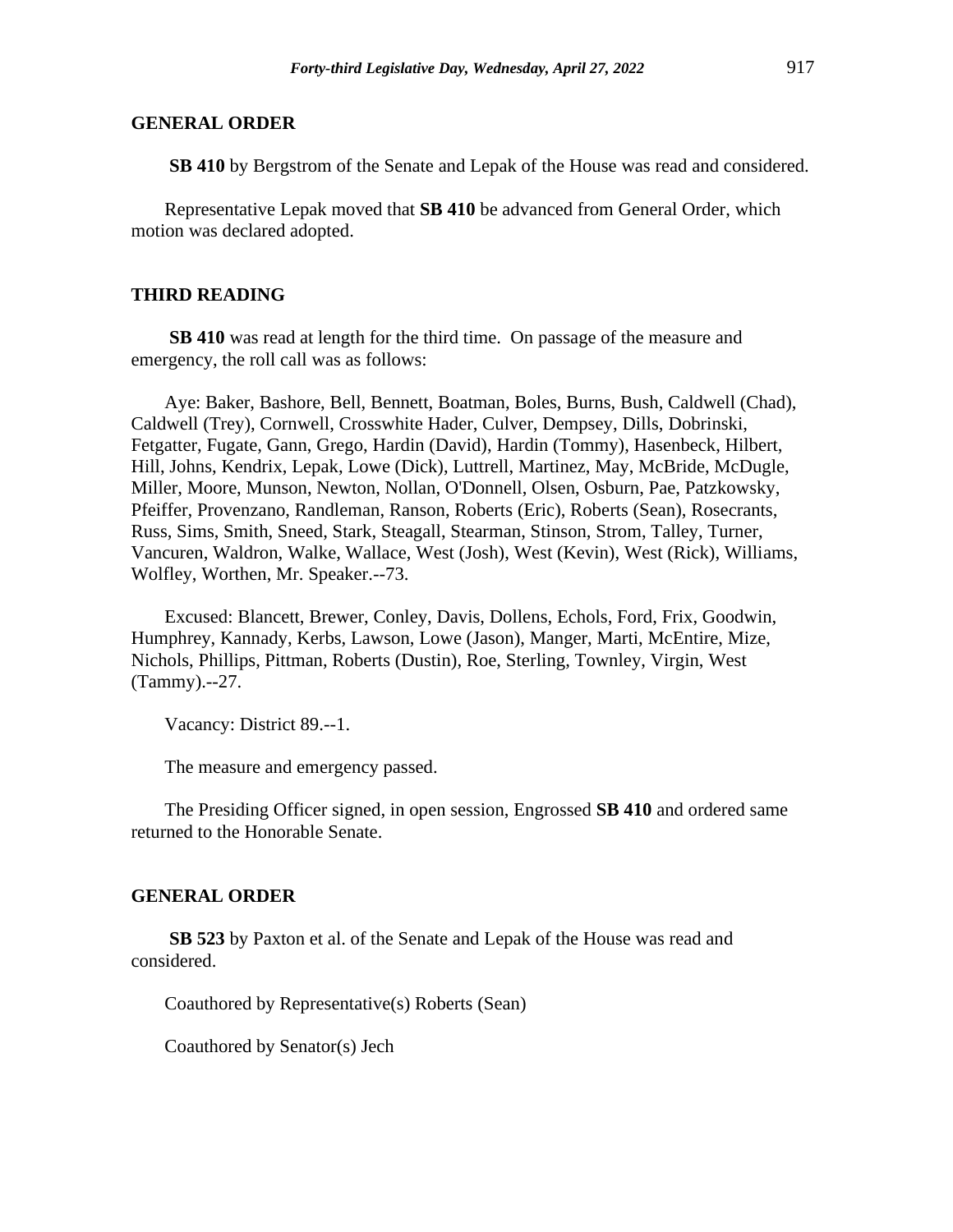Representative Lepak moved to suspend House Rule 8.8 for the purpose of allowing consideration of an untimely filed floor amendment, which motion was declared adopted upon roll call as follows:

Aye: Baker, Bashore, Boatman, Boles, Burns, Bush, Caldwell (Chad), Caldwell (Trey), Conley, Cornwell, Crosswhite Hader, Culver, Dempsey, Dills, Dobrinski, Echols, Fetgatter, Gann, Grego, Hardin (David), Hardin (Tommy), Hasenbeck, Hilbert, Hill, Johns, Kendrix, Lepak, Lowe (Jason), Luttrell, Martinez, May, McBride, McDugle, Miller, Mize, Moore, Newton, Nollan, O'Donnell, Olsen, Osburn, Pae, Patzkowsky, Pfeiffer, Randleman, Roberts (Dustin), Roberts (Eric), Roberts (Sean), Russ, Sims, Smith, Sneed, Stark, Steagall, Stearman, Sterling, Stinson, Strom, Talley, Vancuren, Wallace, West (Josh), West (Kevin), West (Rick), West (Tammy), Williams, Wolfley, Worthen, Mr. Speaker.--69.

Nay: Fugate, Ranson, Turner, Waldron, Walke.--5.

Excused: Bell, Bennett, Blancett, Brewer, Davis, Dollens, Ford, Frix, Goodwin, Humphrey, Kannady, Kerbs, Lawson, Lowe (Dick), Manger, Marti, McEntire, Munson, Nichols, Phillips, Pittman, Provenzano, Roe, Rosecrants, Townley, Virgin.--26.

Vacancy: District 89.--1.

Representative Lepak moved to amend **SB 523** by striking the title, the enacting clause, the entire bill and inserting in lieu thereof a floor substitute, which floor substitute was declared adopted.

Representative Lepak moved that **SB 523** be advanced from General Order, which motion was declared adopted.

## **THIRD READING**

**SB 523** was read at length for the third time. On passage of the measure and emergency, the roll call was as follows:

Aye: Baker, Bashore, Boatman, Boles, Burns, Bush, Caldwell (Chad), Caldwell (Trey), Conley, Cornwell, Crosswhite Hader, Culver, Davis, Dempsey, Dills, Dobrinski, Echols, Fetgatter, Gann, Grego, Hardin (David), Hardin (Tommy), Hasenbeck, Hilbert, Hill, Johns, Kendrix, Kerbs, Lepak, Lowe (Dick), Luttrell, Manger, Martinez, May, McBride, McDugle, Miller, Moore, Newton, Nollan, O'Donnell, Olsen, Osburn, Pae, Patzkowsky, Pfeiffer, Randleman, Roberts (Dustin), Roberts (Eric), Roberts (Sean), Russ, Sims, Smith, Sneed, Stark, Steagall, Stearman, Sterling, Stinson, Strom, Talley, Vancuren, Wallace, West (Josh), West (Kevin), West (Rick), West (Tammy), Williams, Wolfley, Worthen, Mr. Speaker.--71.

Nay: Bell, Bennett, Blancett, Fugate, Lowe (Jason), Munson, Provenzano, Ranson, Rosecrants, Turner, Waldron, Walke.--12.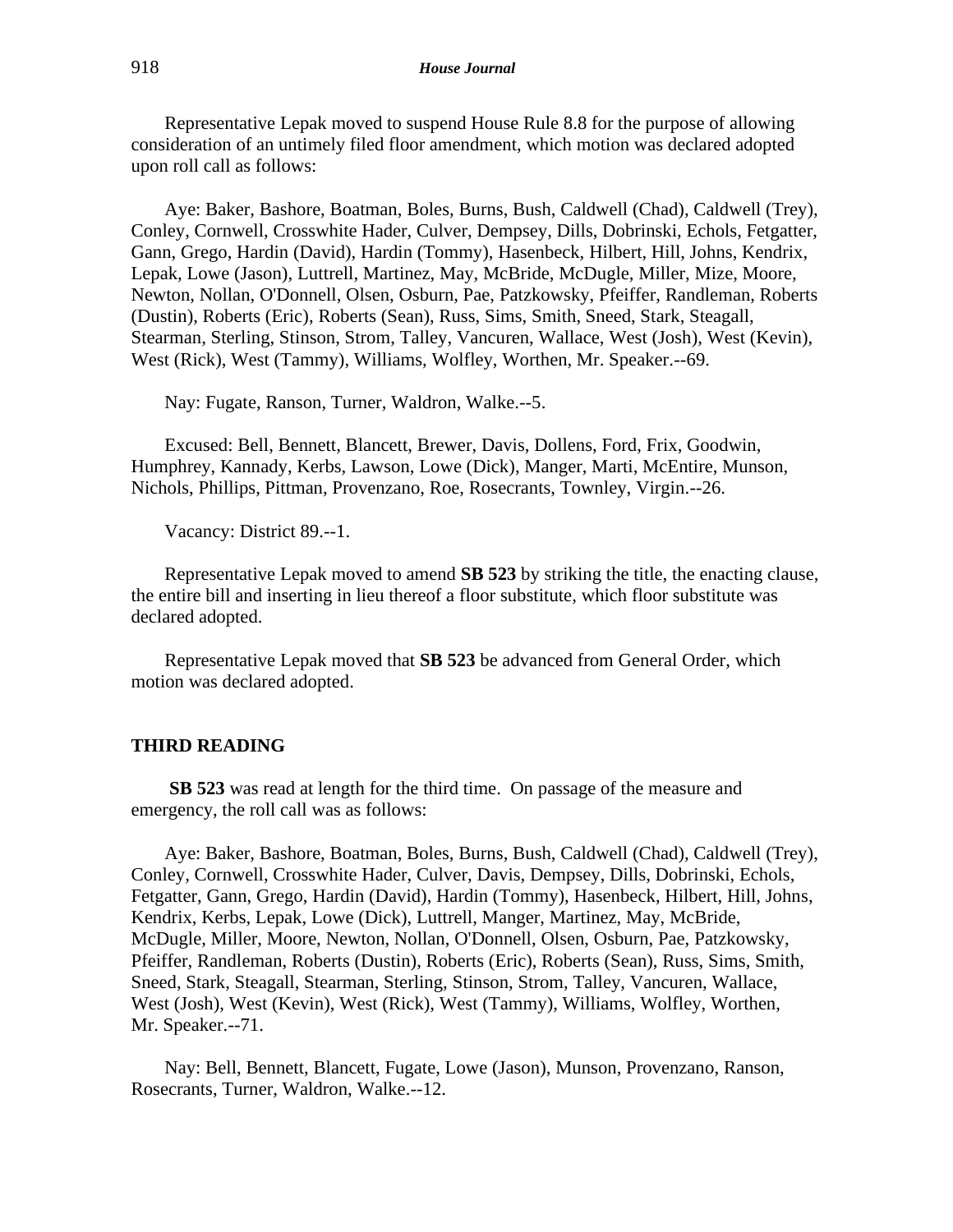Excused: Brewer, Dollens, Ford, Frix, Goodwin, Humphrey, Kannady, Lawson, Marti, McEntire, Mize, Nichols, Phillips, Pittman, Roe, Townley, Virgin.--17.

Vacancy: District 89.--1.

The measure and emergency passed.

**SB 523** was referred for engrossment.

## **GENERAL ORDER**

**SB 1567** by Rosino et al. of the Senate and Bush of the House was read and considered.

Representative Bush moved that **SB 1567** be advanced from General Order, which motion was declared adopted.

#### **THIRD READING**

**SB 1567** was read at length for the third time. On passage of the measure, the roll call was as follows:

Aye: Baker, Bashore, Bell, Bennett, Blancett, Boatman, Boles, Burns, Bush, Caldwell (Chad), Caldwell (Trey), Conley, Cornwell, Crosswhite Hader, Culver, Davis, Dempsey, Dobrinski, Echols, Fetgatter, Fugate, Grego, Hardin (David), Hasenbeck, Hilbert, Hill, Johns, Kendrix, Kerbs, Lowe (Dick), Lowe (Jason), Luttrell, Manger, Martinez, May, McBride, McDugle, Miller, Moore, Munson, Newton, Nollan, O'Donnell, Olsen, Osburn, Pae, Patzkowsky, Pfeiffer, Provenzano, Randleman, Ranson, Roberts (Dustin), Roberts (Eric), Roberts (Sean), Rosecrants, Russ, Sims, Smith, Sneed, Stark, Steagall, Sterling, Stinson, Strom, Talley, Turner, Vancuren, Waldron, Walke, West (Josh), West (Kevin), West (Tammy), Williams, Wolfley, Worthen, Mr. Speaker.--76.

Nay: Gann, Hardin (Tommy), Stearman, West (Rick).--4.

Excused: Brewer, Dills, Dollens, Ford, Frix, Goodwin, Humphrey, Kannady, Lawson, Lepak, Marti, McEntire, Mize, Nichols, Phillips, Pittman, Roe, Townley, Virgin, Wallace.--20.

Vacancy: District 89.--1.

The measure passed.

**SB 1567** was referred for engrossment.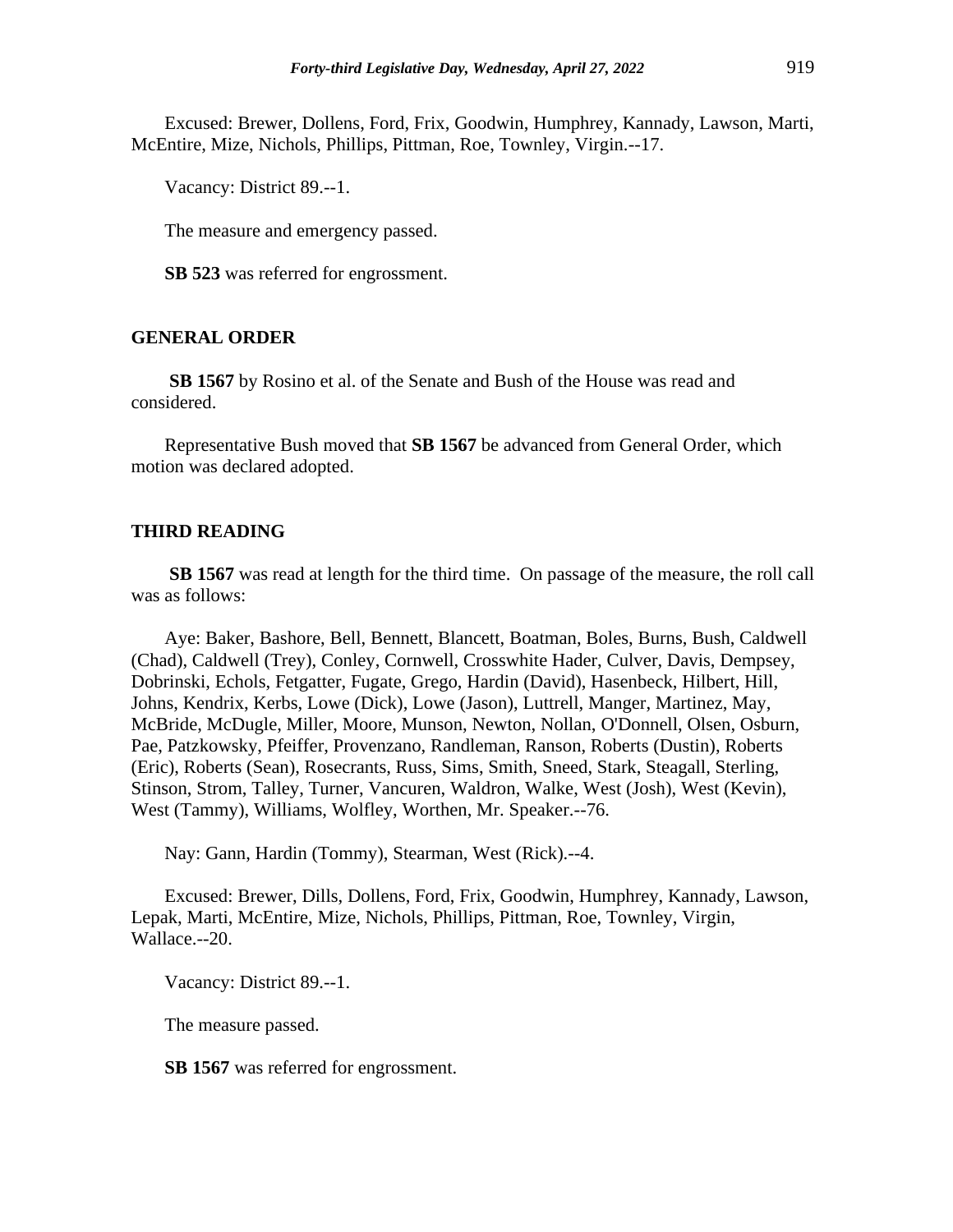**SB 1515** by Weaver et al. of the Senate and Osburn of the House was read and considered.

Representative Osburn moved to amend **SB 1515**, Page 3, Line 9 by adding the words "in an emergency vehicle as defined in Section 1-103 of Title 47 of the Oklahoma Statutes" after the word "transport" and before the period ".", which amendment was declared adopted.

Representative Osburn moved that **SB 1515** be advanced from General Order, which motion was declared adopted.

#### **THIRD READING**

**SB 1515** was read at length for the third time. On passage of the measure, the roll call was as follows:

Aye: Baker, Bashore, Bell, Bennett, Blancett, Boatman, Boles, Burns, Bush, Caldwell (Chad), Caldwell (Trey), Conley, Cornwell, Crosswhite Hader, Culver, Davis, Dempsey, Dills, Dobrinski, Dollens, Echols, Fetgatter, Fugate, Gann, Grego, Hardin (David), Hasenbeck, Hilbert, Hill, Humphrey, Johns, Kendrix, Kerbs, Lowe (Dick), Lowe (Jason), Luttrell, Manger, Martinez, May, McBride, McDugle, Miller, Moore, Newton, Nollan, O'Donnell, Olsen, Osburn, Pae, Patzkowsky, Pfeiffer, Provenzano, Randleman, Ranson, Roberts (Dustin), Roberts (Eric), Roberts (Sean), Rosecrants, Russ, Sims, Smith, Sneed, Stark, Steagall, Stearman, Sterling, Stinson, Strom, Talley, Turner, Vancuren, Waldron, Walke, West (Josh), West (Kevin), West (Rick), West (Tammy), Williams, Wolfley, Mr. Speaker.--80.

Nay: Hardin (Tommy).--1.

Excused: Brewer, Ford, Frix, Goodwin, Kannady, Lawson, Lepak, Marti, McEntire, Mize, Munson, Nichols, Phillips, Pittman, Roe, Townley, Virgin, Wallace, Worthen.--19.

Vacancy: District 89.--1.

The measure passed.

**SB 1515** was referred for engrossment.

#### **GENERAL ORDER**

**SB 1398** by Rosino of the Senate and Hill of the House was read and considered.

Representative Hill moved that **SB 1398** be advanced from General Order, which motion was declared adopted.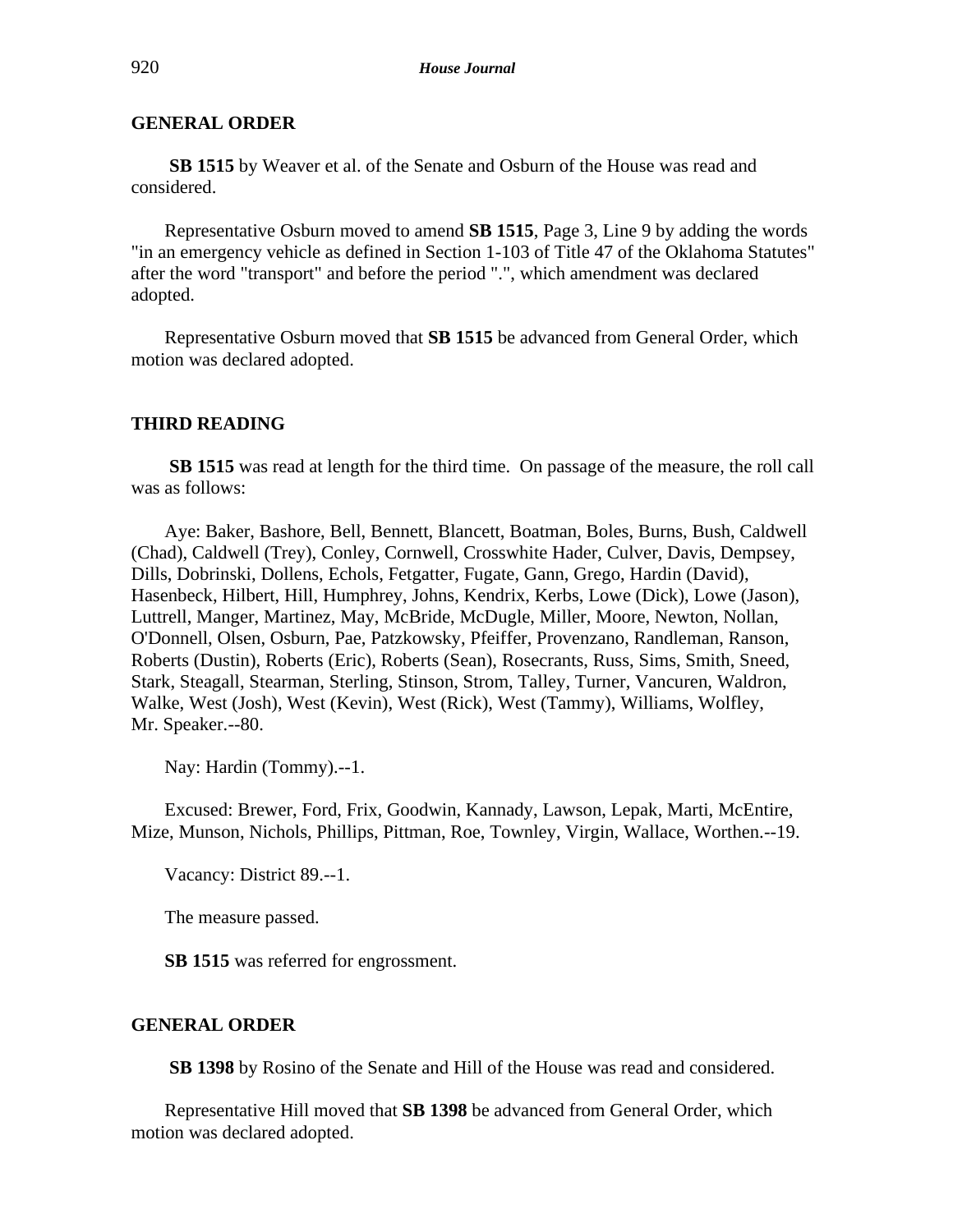#### **THIRD READING**

**SB 1398** was read at length for the third time. On passage of the measure, the roll call was as follows:

Aye: Bashore, Bell, Bennett, Blancett, Boatman, Boles, Burns, Bush, Caldwell (Chad), Caldwell (Trey), Cornwell, Crosswhite Hader, Culver, Davis, Dobrinski, Fetgatter, Ford, Fugate, Gann, Goodwin, Grego, Hardin (David), Hasenbeck, Hilbert, Hill, Humphrey, Johns, Kendrix, Kerbs, Lowe (Dick), Lowe (Jason), Luttrell, Manger, Martinez, May, McDugle, Miller, Moore, Nollan, O'Donnell, Olsen, Osburn, Pae, Patzkowsky, Randleman, Ranson, Roberts (Dustin), Roberts (Eric), Roberts (Sean), Rosecrants, Sims, Smith, Sneed, Stark, Steagall, Stearman, Sterling, Stinson, Strom, Talley, Turner, Vancuren, Waldron, Walke, West (Josh), West (Kevin), West (Rick), West (Tammy), Williams, Wolfley, Worthen, Mr. Speaker.--72.

Excused: Baker, Brewer, Conley, Dempsey, Dills, Dollens, Echols, Frix, Hardin (Tommy), Kannady, Lawson, Lepak, Marti, McBride, McEntire, Mize, Munson, Newton, Nichols, Pfeiffer, Phillips, Pittman, Provenzano, Roe, Russ, Townley, Virgin, Wallace.--28.

Vacancy: District 89.--1.

The measure passed.

The Presiding Officer signed, in open session, Engrossed **SB 1398** and ordered same returned to the Honorable Senate.

#### **GENERAL ORDER**

**SB 1600** by Hall of the Senate and Kerbs of the House was read and considered.

Coauthored by Representative(s) Provenzano

Representative Kerbs moved that **SB 1600** be advanced from General Order, which motion was declared adopted.

#### **THIRD READING**

**SB 1600** was read at length for the third time. On passage of the measure and emergency, the roll call was as follows:

Aye: Bashore, Bell, Bennett, Blancett, Boatman, Boles, Burns, Bush, Caldwell (Chad), Caldwell (Trey), Conley, Cornwell, Crosswhite Hader, Culver, Davis, Dempsey, Dobrinski, Dollens, Fetgatter, Ford, Fugate, Goodwin, Grego, Hardin (David), Hasenbeck, Hilbert, Hill, Humphrey, Johns, Kendrix, Kerbs, Lowe (Dick), Lowe (Jason), Luttrell, Manger, Martinez, May, McDugle, Miller, Moore, Munson, Newton, Nollan, O'Donnell, Olsen, Osburn, Pae, Patzkowsky, Pfeiffer, Provenzano, Randleman, Ranson, Roberts (Dustin),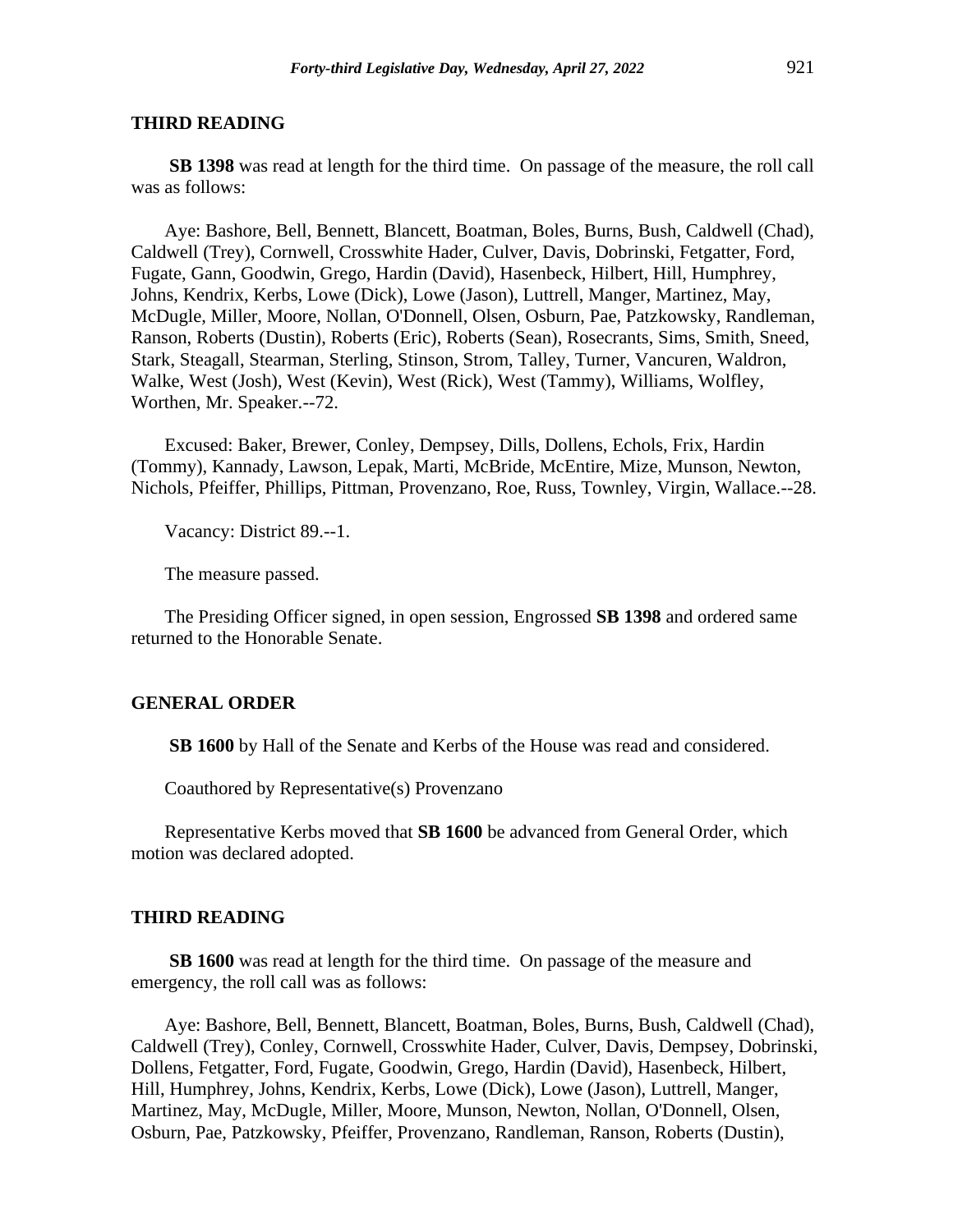Roberts (Eric), Rosecrants, Russ, Sims, Smith, Sneed, Stark, Steagall, Sterling, Stinson, Strom, Talley, Townley, Turner, Vancuren, Waldron, Walke, Wallace, West (Josh), West (Kevin), West (Rick), West (Tammy), Williams, Wolfley, Worthen, Mr. Speaker.--79.

Nay: Gann, Hardin (Tommy), Stearman.--3.

Excused: Baker, Brewer, Dills, Echols, Frix, Kannady, Lawson, Lepak, Marti, McBride, McEntire, Mize, Nichols, Phillips, Pittman, Roberts (Sean), Roe, Virgin.--18.

Vacancy: District 89.--1.

The measure and emergency passed.

**SB 1600** was referred for engrossment.

# **GENERAL ORDER**

**SB 1602** by Hall of the Senate and Kerbs et al. of the House was read and considered.

Representative Kerbs moved that **SB 1602** be advanced from General Order, which motion was declared adopted.

# **THIRD READING**

**SB 1602** was read at length for the third time. On passage of the measure and emergency, the roll call was as follows:

Aye: Bashore, Bell, Bennett, Blancett, Boatman, Boles, Burns, Bush, Caldwell (Chad), Caldwell (Trey), Cornwell, Crosswhite Hader, Culver, Davis, Dempsey, Dobrinski, Ford, Fugate, Gann, Goodwin, Grego, Hardin (David), Hardin (Tommy), Hasenbeck, Hilbert, Hill, Humphrey, Johns, Kendrix, Kerbs, Lowe (Dick), Lowe (Jason), Luttrell, Manger, Martinez, May, McDugle, Miller, Moore, Munson, Newton, Nollan, Olsen, Osburn, Pae, Patzkowsky, Pfeiffer, Provenzano, Randleman, Ranson, Roberts (Dustin), Roberts (Eric), Roberts (Sean), Rosecrants, Russ, Sims, Smith, Sneed, Stark, Steagall, Stearman, Sterling, Stinson, Strom, Talley, Townley, Vancuren, Waldron, Walke, Wallace, West (Josh), West (Kevin), West (Rick), West (Tammy), Williams, Wolfley, Worthen, Mr. Speaker.--78.

Excused: Baker, Brewer, Conley, Dills, Dollens, Echols, Fetgatter, Frix, Kannady, Lawson, Lepak, Marti, McBride, McEntire, Mize, Nichols, Phillips, Pittman, Roe, Turner, Virgin.--21.

Constitutional Priv: O'Donnell.--1.

Vacancy: District 89.--1.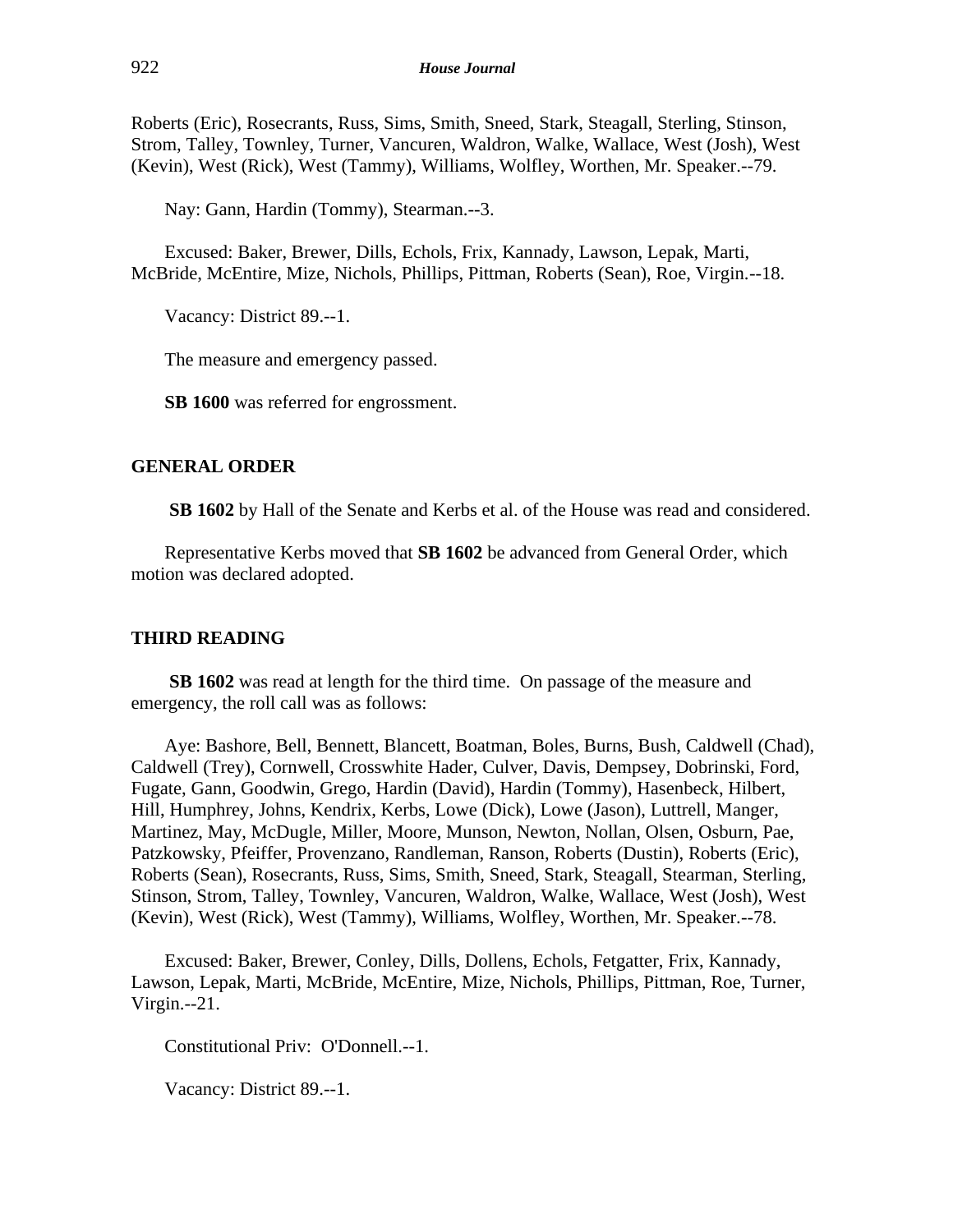The measure and emergency passed.

**SB 1602** was referred for engrossment.

## **GENERAL ORDER**

**SB 1605** by Hall et al. of the Senate and Kerbs et al. of the House was read and considered.

Representative Kerbs moved that **SB 1605** be advanced from General Order, which motion was declared adopted.

#### **THIRD READING**

**SB 1605** was read at length for the third time. On passage of the measure and emergency, the roll call was as follows:

Aye: Baker, Bashore, Bennett, Blancett, Boatman, Boles, Burns, Bush, Caldwell (Chad), Caldwell (Trey), Cornwell, Culver, Davis, Dempsey, Dills, Dobrinski, Echols, Fetgatter, Ford, Grego, Hardin (David), Hasenbeck, Hill, Humphrey, Johns, Kendrix, Kerbs, Lowe (Dick), Lowe (Jason), Luttrell, Manger, Martinez, May, McBride, McDugle, Miller, Moore, Munson, Newton, Nollan, Osburn, Pae, Patzkowsky, Provenzano, Randleman, Ranson, Roberts (Dustin), Roberts (Eric), Rosecrants, Russ, Sims, Sneed, Stark, Steagall, Sterling, Stinson, Strom, Talley, Townley, Vancuren, Waldron, Walke, Wallace, West (Josh), West (Kevin), West (Tammy), Williams, Wolfley, Mr. Speaker.--69.

Nay: Bell, Conley, Crosswhite Hader, Fugate, Gann, Goodwin, Hardin (Tommy), Olsen, Roberts (Sean), Smith, Stearman, Turner, West (Rick), Worthen.--14.

Excused: Brewer, Dollens, Frix, Hilbert, Kannady, Lawson, Lepak, Marti, McEntire, Mize, Nichols, Pfeiffer, Phillips, Pittman, Roe, Virgin.--16.

Constitutional Priv: O'Donnell.--1.

Vacancy: District 89.--1.

The measure and emergency passed.

**SB 1605** was referred for engrossment.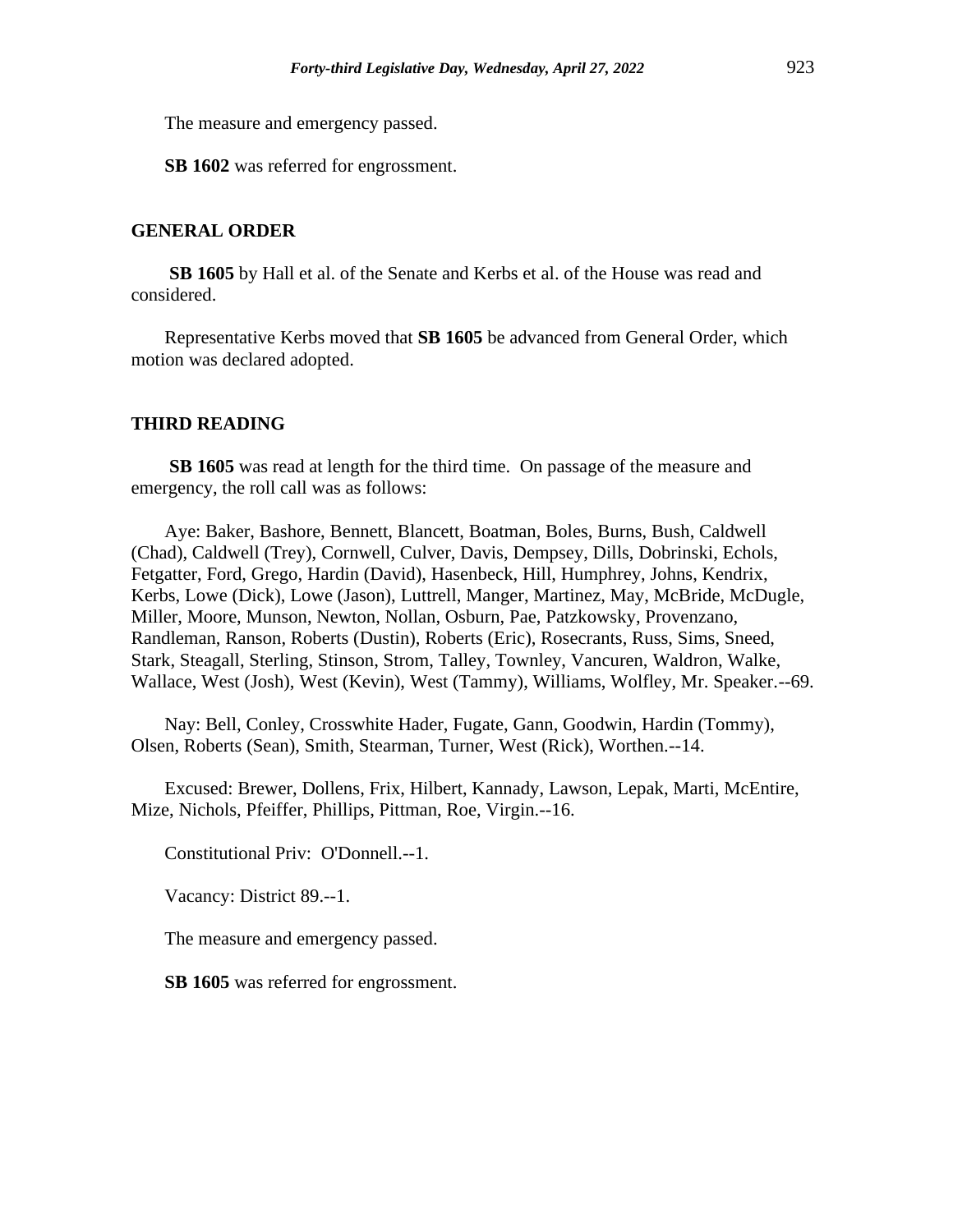**SB 399** by Rosino et al. of the Senate and Newton of the House was read and considered.

Representative Newton moved that **SB 399** be advanced from General Order, which motion was declared adopted.

# **THIRD READING**

**SB 399** was read at length for the third time. On passage of the measure, the roll call was as follows:

Aye: Bashore, Bell, Bennett, Blancett, Boatman, Boles, Burns, Bush, Caldwell (Chad), Caldwell (Trey), Conley, Cornwell, Crosswhite Hader, Culver, Davis, Dempsey, Dobrinski, Dollens, Fetgatter, Ford, Fugate, Gann, Goodwin, Grego, Hardin (David), Hardin (Tommy), Hilbert, Hill, Humphrey, Johns, Kendrix, Lawson, Lowe (Dick), Lowe (Jason), Luttrell, Manger, Martinez, May, McDugle, McEntire, Miller, Munson, Newton, Nollan, O'Donnell, Olsen, Osburn, Pae, Patzkowsky, Pfeiffer, Provenzano, Randleman, Ranson, Roberts (Dustin), Roberts (Eric), Rosecrants, Russ, Sims, Smith, Sneed, Stark, Steagall, Stearman, Sterling, Stinson, Strom, Talley, Townley, Turner, Vancuren, Waldron, Walke, Wallace, West (Josh), West (Kevin), West (Rick), West (Tammy), Williams, Wolfley, Mr. Speaker.--80.

Nay: Worthen.--1.

Excused: Baker, Brewer, Dills, Echols, Frix, Hasenbeck, Kannady, Kerbs, Lepak, Marti, McBride, Mize, Nichols, Phillips, Pittman, Roe, Virgin.--17.

Constitutional Priv: Moore, Roberts (Sean).--2.

Vacancy: District 89.--1.

The measure passed.

The Presiding Officer signed, in open session, Engrossed **SB 399** and ordered same returned to the Honorable Senate.

#### **GENERAL ORDER**

**SB 1444** by Jech of the Senate and Newton of the House was read and considered.

Representative Newton moved that **SB 1444** be advanced from General Order, which motion was declared adopted.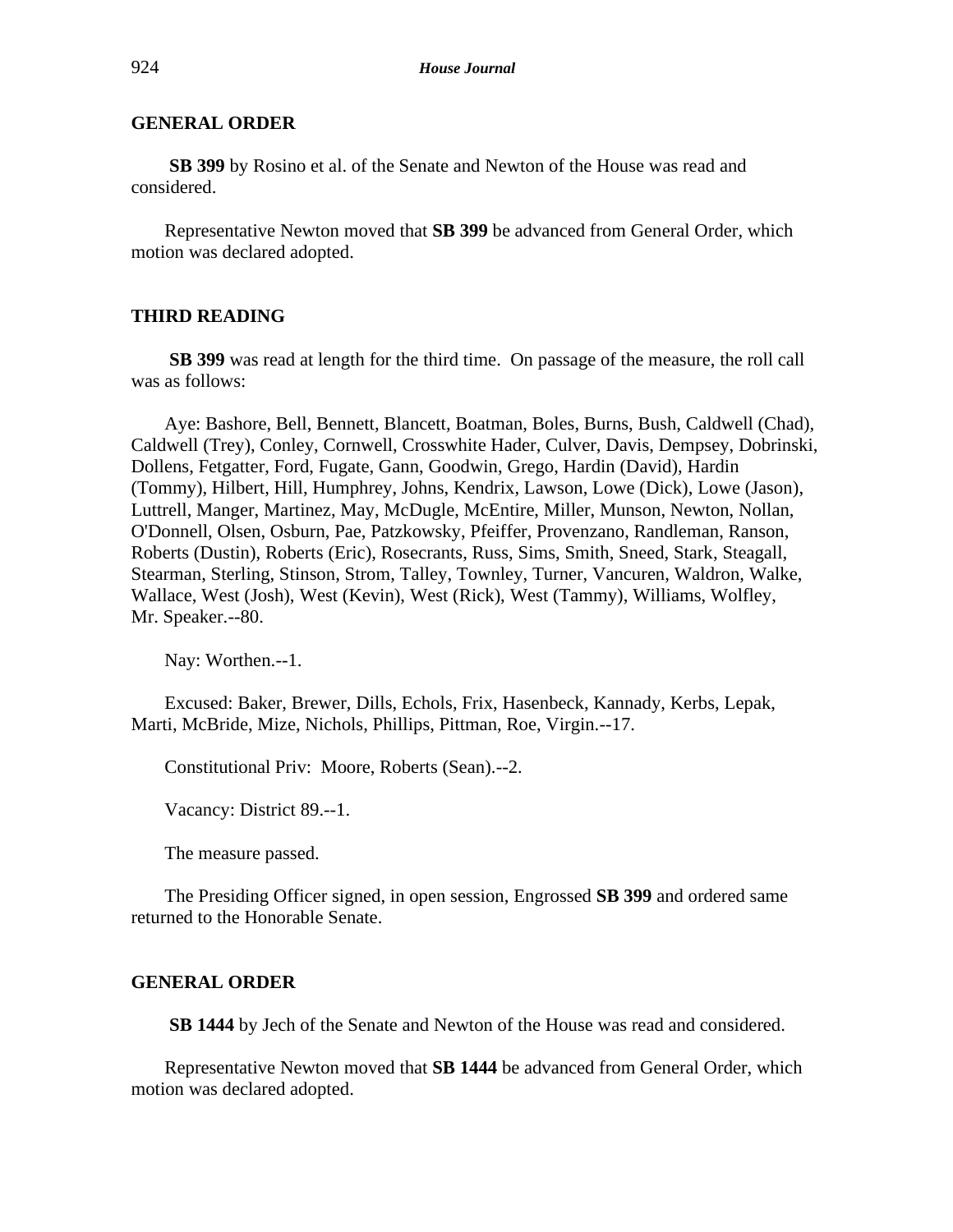#### **THIRD READING**

**SB 1444** was read at length for the third time. On passage of the measure and emergency, the roll call was as follows:

Aye: Baker, Bashore, Bell, Bennett, Blancett, Boatman, Boles, Burns, Bush, Caldwell (Chad), Caldwell (Trey), Conley, Cornwell, Crosswhite Hader, Culver, Davis, Dempsey, Dills, Dobrinski, Dollens, Echols, Fetgatter, Ford, Fugate, Gann, Goodwin, Grego, Hardin (David), Hardin (Tommy), Hasenbeck, Hilbert, Hill, Humphrey, Johns, Kendrix, Lawson, Lowe (Dick), Lowe (Jason), Luttrell, Manger, May, McBride, McDugle, McEntire, Miller, Moore, Munson, Newton, Nollan, O'Donnell, Olsen, Osburn, Pae, Patzkowsky, Pfeiffer, Provenzano, Randleman, Ranson, Roberts (Dustin), Roberts (Eric), Roberts (Sean), Rosecrants, Russ, Sims, Smith, Sneed, Stark, Steagall, Stearman, Sterling, Stinson, Strom, Talley, Townley, Turner, Vancuren, Waldron, Walke, Wallace, West (Josh), West (Kevin), West (Rick), West (Tammy), Williams, Wolfley, Worthen, Mr. Speaker.--87.

Nay: Martinez.--1.

Excused: Brewer, Frix, Kannady, Kerbs, Lepak, Marti, Mize, Nichols, Phillips, Pittman, Roe, Virgin.--12.

Vacancy: District 89.--1.

The measure and emergency passed.

The Presiding Officer signed, in open session, Engrossed **SB 1444** and ordered same returned to the Honorable Senate.

## **GENERAL ORDER**

**SB 1667** by Kidd of the Senate and Worthen of the House was read and considered.

Representative Worthen moved that **SB 1667** be advanced from General Order, which motion was declared adopted.

#### **THIRD READING**

**SB 1667** was read at length for the third time. On passage of the measure, the roll call was as follows:

Aye: Baker, Bashore, Bell, Bennett, Blancett, Boatman, Boles, Burns, Bush, Caldwell (Chad), Caldwell (Trey), Cornwell, Crosswhite Hader, Culver, Davis, Dempsey, Dills, Dobrinski, Dollens, Fetgatter, Ford, Fugate, Gann, Grego, Hardin (David), Hardin (Tommy), Hasenbeck, Hilbert, Hill, Humphrey, Johns, Kendrix, Kerbs, Lawson, Lowe (Dick), Luttrell, Manger, Martinez, May, McDugle, Miller, Moore, Munson, Nollan, O'Donnell, Olsen, Osburn, Pae, Patzkowsky, Pfeiffer, Provenzano, Randleman, Ranson,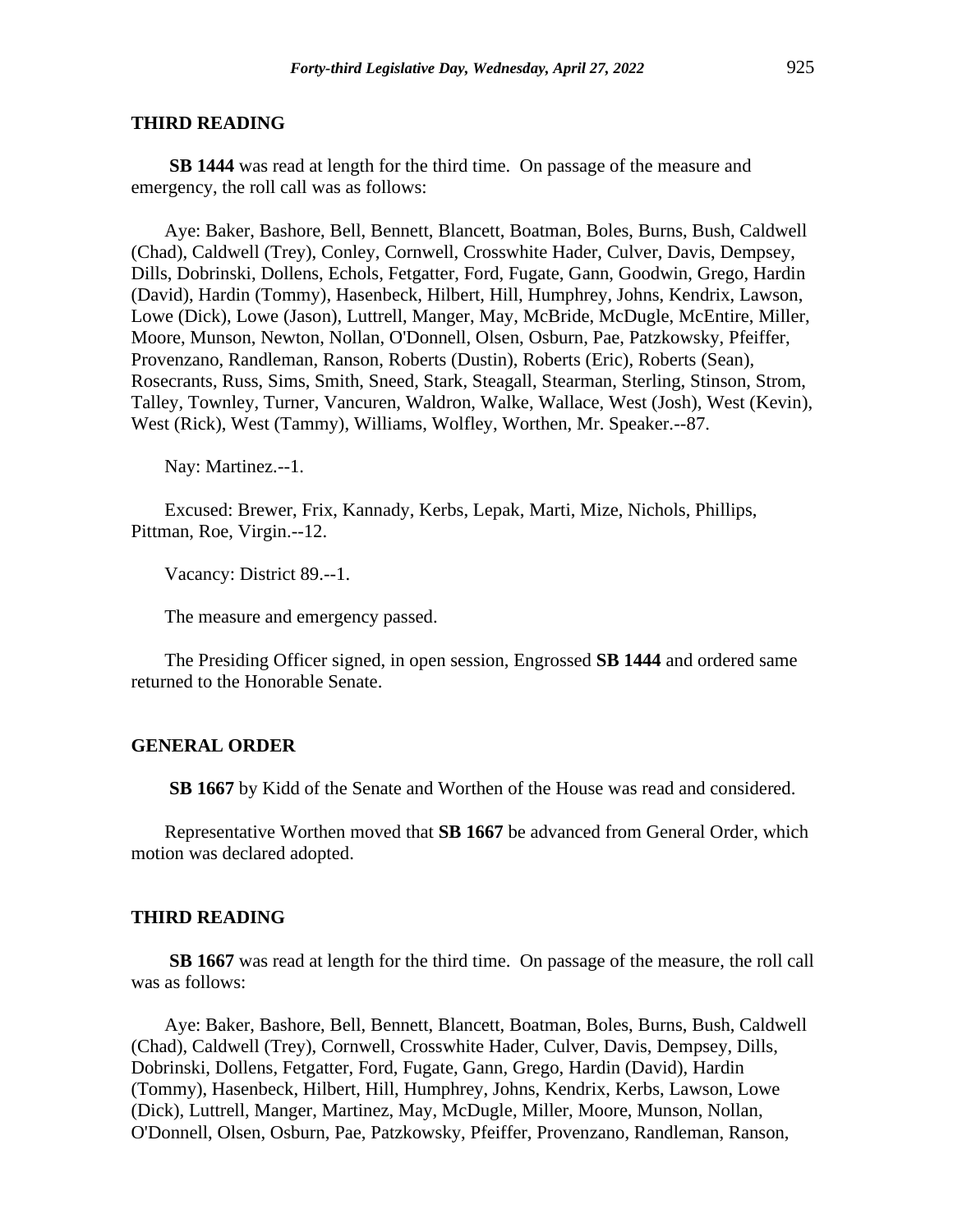Roberts (Dustin), Roberts (Eric), Roberts (Sean), Rosecrants, Russ, Sims, Smith, Sneed, Stark, Steagall, Stearman, Sterling, Stinson, Strom, Talley, Townley, Turner, Vancuren, Waldron, Walke, Wallace, West (Josh), West (Kevin), West (Rick), West (Tammy), Williams, Wolfley, Worthen, Mr. Speaker.--82.

Nay: Newton.--1.

Excused: Brewer, Conley, Echols, Frix, Goodwin, Kannady, Lepak, Lowe (Jason), Marti, McBride, McEntire, Mize, Nichols, Phillips, Pittman, Roe, Virgin.--17.

Vacancy: District 89.--1.

The measure passed.

The Presiding Officer signed, in open session, Engrossed **SB 1667** and ordered same returned to the Honorable Senate.

#### **GENERAL ORDER**

**SB 169** by Coleman of the Senate and Luttrell of the House was read and considered.

Representative Luttrell moved to amend **SB 169** by striking the title, the enacting clause, the entire bill and inserting in lieu thereof a floor substitute, which floor substitute was declared adopted.

Representative Luttrell moved that **SB 169** be advanced from General Order, which motion was declared adopted.

#### **THIRD READING**

**SB 169** was read at length for the third time. On passage of the measure, the roll call was as follows:

Aye: Baker, Bashore, Bennett, Blancett, Burns, Bush, Caldwell (Chad), Caldwell (Trey), Cornwell, Culver, Dempsey, Dills, Dobrinski, Dollens, Echols, Fetgatter, Ford, Goodwin, Hasenbeck, Hill, Humphrey, Kannady, Kerbs, Lawson, Lowe (Dick), Lowe (Jason), Luttrell, Manger, Martinez, May, McBride, McDugle, McEntire, Miller, Moore, Munson, Newton, Nichols, Nollan, Osburn, Pae, Patzkowsky, Pfeiffer, Provenzano, Ranson, Roberts (Dustin), Roberts (Eric), Rosecrants, Sneed, Steagall, Stearman, Sterling, Stinson, Strom, Talley, Townley, Waldron, Walke, Wallace, West (Josh), West (Tammy), Mr. Speaker.--62.

Nay: Bell, Boatman, Boles, Conley, Crosswhite Hader, Gann, Grego, Hardin (David), Hardin (Tommy), Johns, Kendrix, O'Donnell, Olsen, Randleman, Roberts (Sean), Russ, Sims, Smith, Stark, Turner, Vancuren, West (Kevin), West (Rick), Williams, Wolfley, Worthen.--26.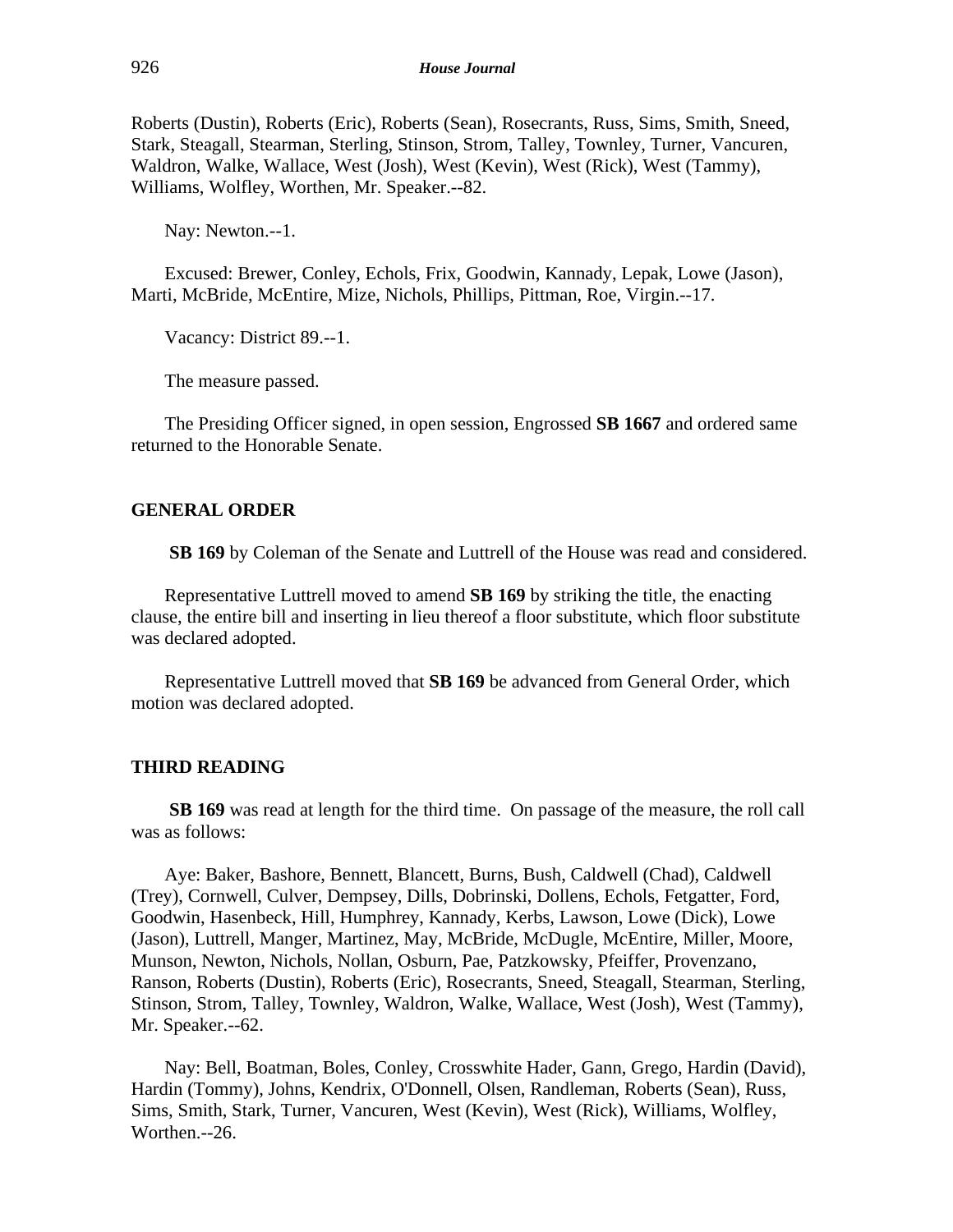Excused: Brewer, Davis, Frix, Fugate, Hilbert, Lepak, Marti, Mize, Phillips, Pittman, Roe, Virgin.--12.

Vacancy: District 89.--1.

The measure passed.

**SB 169** was referred for engrossment.

## **GENERAL ORDER**

**SB 1345** by Hall of the Senate and Boatman et al. of the House was read and considered.

Representative Boatman moved that **SB 1345** be advanced from General Order, which motion was declared adopted.

#### **THIRD READING**

**SB 1345** was read at length for the third time. On passage of the measure, the roll call was as follows:

Aye: Baker, Bashore, Bell, Bennett, Blancett, Boatman, Boles, Burns, Bush, Caldwell (Chad), Caldwell (Trey), Conley, Cornwell, Crosswhite Hader, Culver, Davis, Dempsey, Dills, Dobrinski, Dollens, Echols, Fetgatter, Fugate, Gann, Goodwin, Grego, Hardin (David), Hardin (Tommy), Hasenbeck, Hilbert, Hill, Humphrey, Johns, Kannady, Kendrix, Kerbs, Lawson, Lowe (Dick), Lowe (Jason), Luttrell, Manger, Martinez, May, McDugle, McEntire, Moore, Munson, Newton, Nichols, Nollan, O'Donnell, Olsen, Osburn, Pae, Patzkowsky, Pfeiffer, Provenzano, Randleman, Ranson, Roberts (Dustin), Roberts (Eric), Roberts (Sean), Rosecrants, Russ, Sims, Smith, Sneed, Stark, Steagall, Stearman, Sterling, Stinson, Strom, Talley, Townley, Turner, Vancuren, Waldron, Walke, Wallace, West (Josh), West (Kevin), West (Rick), West (Tammy), Williams, Wolfley, Worthen, Mr. Speaker.--88.

Excused: Brewer, Ford, Frix, Lepak, Marti, McBride, Miller, Mize, Phillips, Pittman, Roe, Virgin.--12.

Vacancy: District 89.--1.

The measure passed.

The Presiding Officer signed, in open session, Engrossed **SB 1345** and ordered same returned to the Honorable Senate.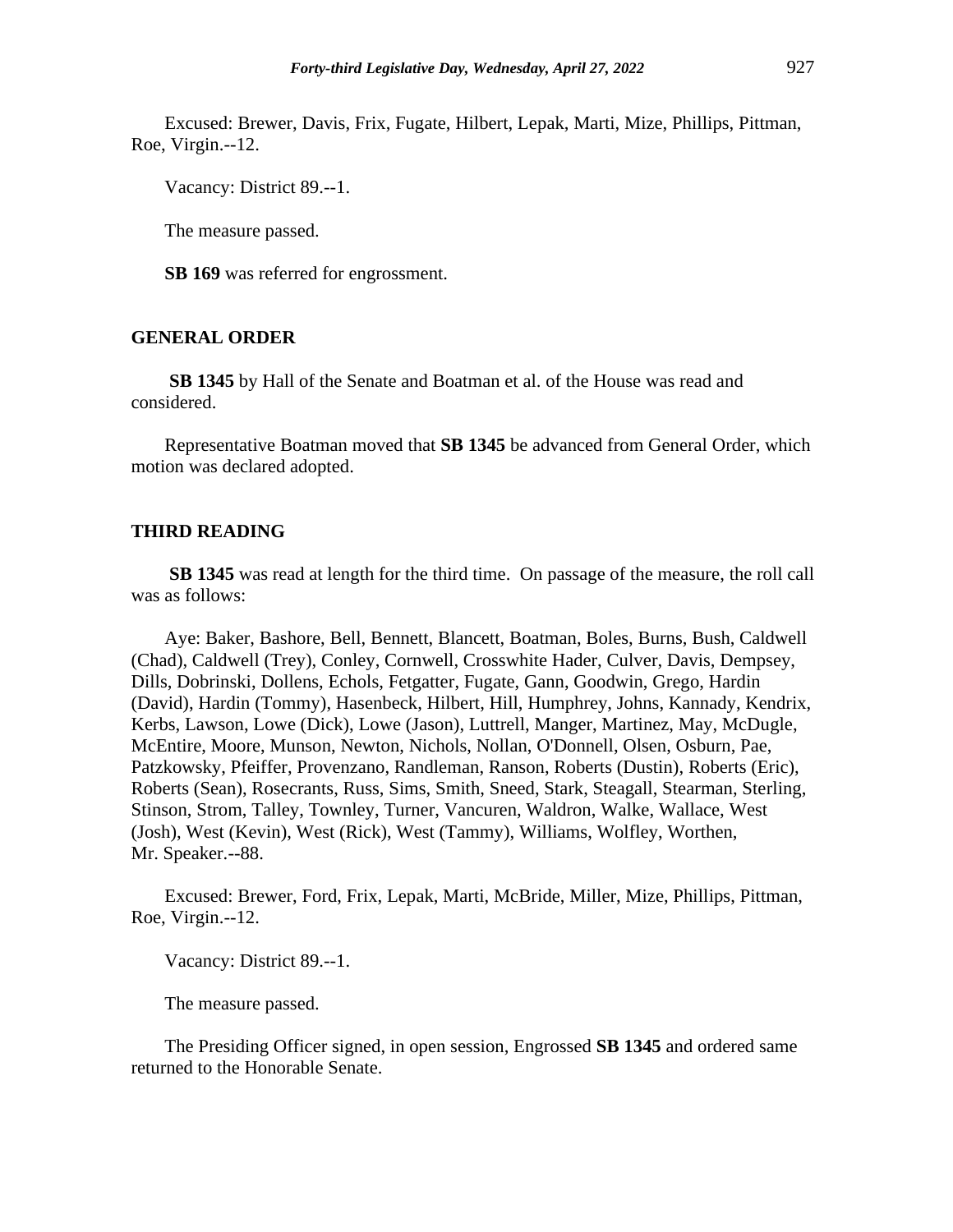**SB 257** by Coleman et al. of the Senate and Hasenbeck et al. of the House was read and considered.

Representative Hasenbeck moved that **SB 257** be advanced from General Order, which motion was declared adopted.

#### **THIRD READING**

**SB 257** was read at length for the third time. On passage of the measure and emergency, the roll call was as follows:

Aye: Baker, Bashore, Bell, Bennett, Blancett, Boatman, Boles, Burns, Bush, Caldwell (Chad), Caldwell (Trey), Conley, Cornwell, Culver, Davis, Dills, Dobrinski, Dollens, Echols, Fetgatter, Ford, Fugate, Goodwin, Grego, Hardin (David), Hasenbeck, Hilbert, Hill, Johns, Kannady, Kendrix, Kerbs, Lawson, Lowe (Dick), Lowe (Jason), Luttrell, Manger, Martinez, May, McBride, McDugle, McEntire, Miller, Munson, Newton, Nichols, Nollan, O'Donnell, Olsen, Osburn, Pae, Patzkowsky, Pfeiffer, Provenzano, Randleman, Ranson, Roberts (Dustin), Roberts (Eric), Roberts (Sean), Rosecrants, Russ, Sims, Smith, Sneed, Stark, Sterling, Strom, Talley, Townley, Turner, Vancuren, Waldron, Walke, Wallace, West (Josh), West (Tammy), Wolfley, Worthen, Mr. Speaker.--79.

Nay: Crosswhite Hader, Gann, Hardin (Tommy), Steagall, Stearman, West (Kevin), West (Rick), Williams.--8.

Excused: Brewer, Dempsey, Frix, Humphrey, Lepak, Marti, Mize, Moore, Phillips, Pittman, Roe, Stinson, Virgin.--13.

Vacancy: District 89.--1.

The measure and emergency passed.

The Presiding Officer signed, in open session, Engrossed **SB 257** and ordered same returned to the Honorable Senate.

#### **GENERAL ORDER**

**SB 1343** by Howard et al. of the Senate and Moore of the House was read and considered.

Representative Moore moved that **SB 1343** be advanced from General Order, which motion was declared adopted.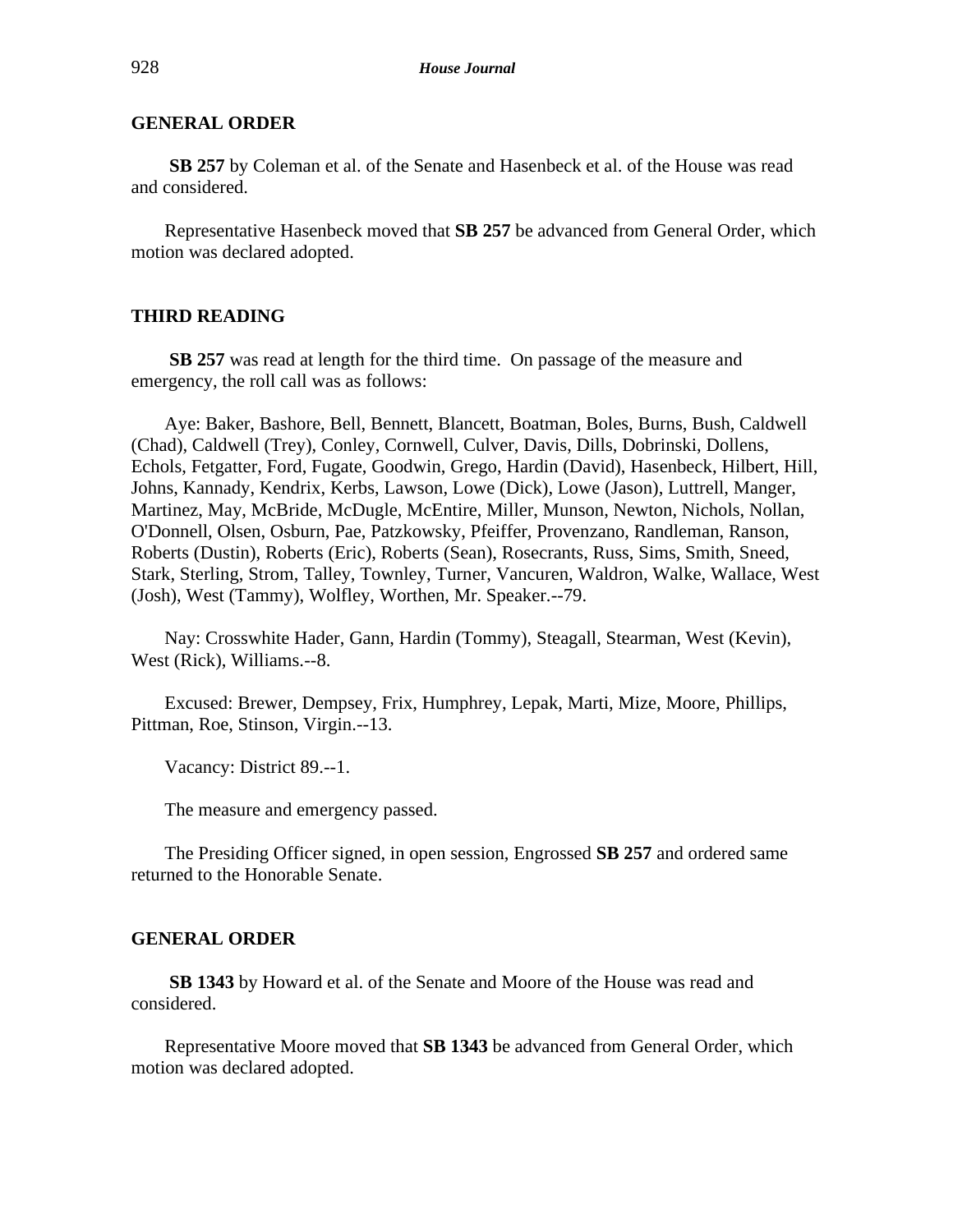#### **THIRD READING**

**SB 1343** was read at length for the third time. On passage of the measure, the roll call was as follows:

Aye: Baker, Bashore, Bell, Bennett, Blancett, Boatman, Boles, Burns, Bush, Caldwell (Chad), Caldwell (Trey), Conley, Cornwell, Crosswhite Hader, Culver, Dempsey, Dills, Dobrinski, Dollens, Echols, Fetgatter, Fugate, Goodwin, Grego, Hardin (David), Hasenbeck, Hilbert, Hill, Humphrey, Kannady, Kendrix, Lawson, Lowe (Dick), Lowe (Jason), Luttrell, Manger, Martinez, May, McBride, McDugle, McEntire, Miller, Moore, Munson, Newton, Nollan, O'Donnell, Olsen, Osburn, Pae, Patzkowsky, Pfeiffer, Provenzano, Randleman, Ranson, Roberts (Dustin), Roberts (Eric), Roberts (Sean), Rosecrants, Russ, Sims, Smith, Sneed, Stark, Steagall, Sterling, Stinson, Strom, Talley, Townley, Turner, Vancuren, Waldron, Wallace, West (Josh), West (Kevin), West (Tammy), Wolfley, Worthen, Mr. Speaker.--80.

Nay: Gann, Hardin (Tommy), Stearman, West (Rick), Williams.--5.

Excused: Brewer, Davis, Ford, Frix, Johns, Kerbs, Lepak, Marti, Mize, Nichols, Phillips, Pittman, Roe, Virgin, Walke.--15.

Vacancy: District 89.--1.

The measure passed.

The Presiding Officer signed, in open session, Engrossed **SB 1343** and ordered same returned to the Honorable Senate.

## **GENERAL ORDER**

**SB 1460** by Howard of the Senate and Moore of the House was read and considered.

Representative Moore moved that **SB 1460** be advanced from General Order, which motion was declared adopted.

#### **THIRD READING**

**SB 1460** was read at length for the third time. On passage of the measure, the roll call was as follows:

Aye: Baker, Bashore, Bell, Bennett, Blancett, Boatman, Boles, Burns, Bush, Caldwell (Chad), Caldwell (Trey), Conley, Cornwell, Crosswhite Hader, Culver, Davis, Dempsey, Dills, Dobrinski, Dollens, Echols, Fetgatter, Ford, Fugate, Gann, Goodwin, Grego, Hardin (David), Hardin (Tommy), Hilbert, Hill, Kannady, Kendrix, Kerbs, Lawson, Lowe (Dick), Lowe (Jason), Luttrell, Manger, Martinez, May, McDugle, McEntire, Miller, Moore, Munson, Newton, Nichols, Nollan, O'Donnell, Olsen, Osburn, Pae, Patzkowsky, Pfeiffer,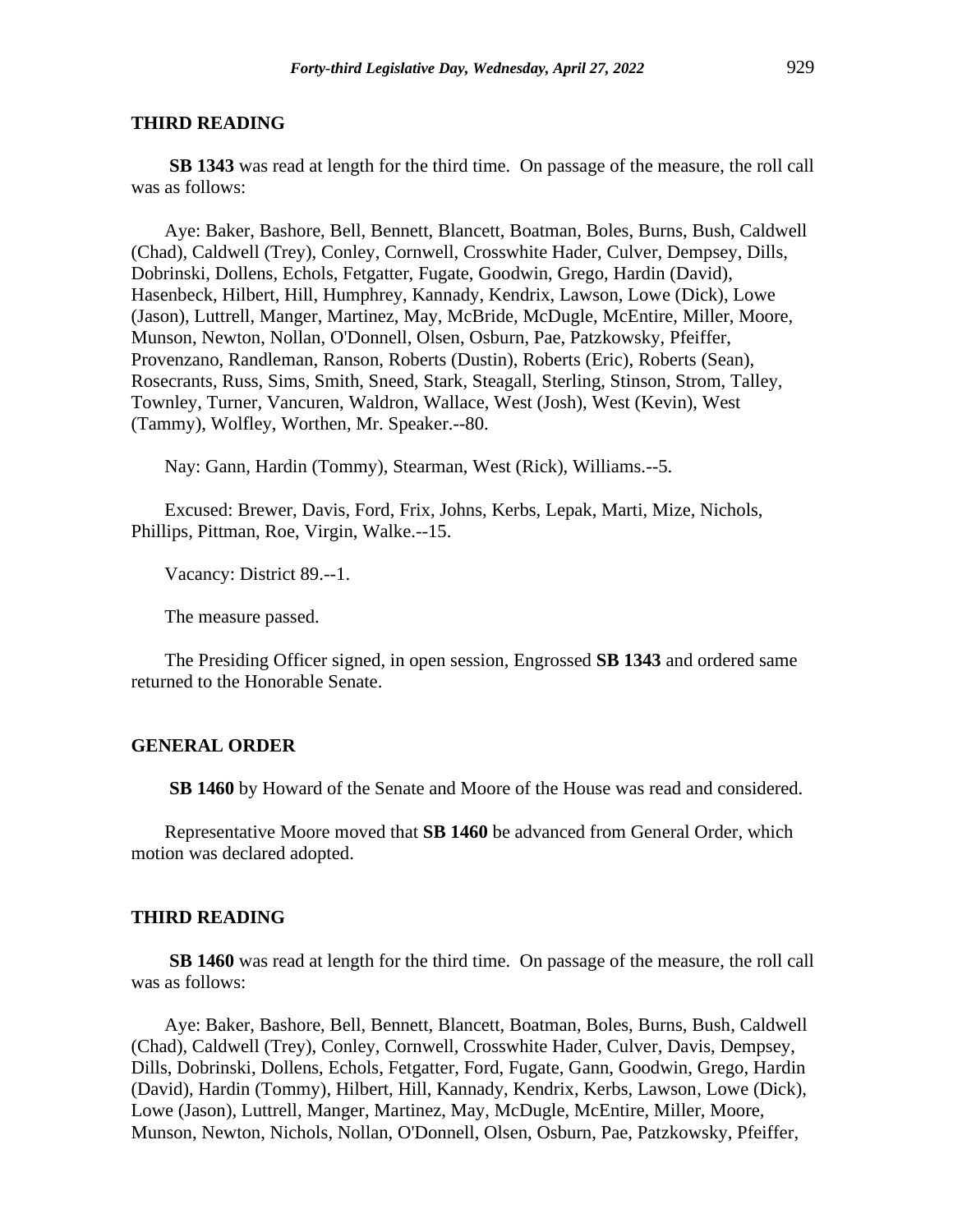Phillips, Provenzano, Randleman, Ranson, Roberts (Eric), Roberts (Sean), Rosecrants, Russ, Sims, Smith, Sneed, Stark, Steagall, Stearman, Sterling, Stinson, Strom, Talley, Turner, Vancuren, Waldron, Walke, Wallace, West (Josh), West (Kevin), West (Rick), West (Tammy), Williams, Wolfley, Worthen, Mr. Speaker.--86.

Excused: Brewer, Frix, Hasenbeck, Humphrey, Johns, Lepak, Marti, McBride, Mize, Pittman, Roberts (Dustin), Roe, Townley, Virgin.--14.

Vacancy: District 89.--1.

The measure passed.

The Presiding Officer signed, in open session, Engrossed **SB 1460** and ordered same returned to the Honorable Senate.

## **GENERAL ORDER**

**SB 1481** by Montgomery et al. of the Senate and Kendrix of the House was read and considered.

Representative Kendrix moved that **SB 1481** be advanced from General Order, which motion was declared adopted.

## **THIRD READING**

**SB 1481** was read at length for the third time. On passage of the measure, the roll call was as follows:

Aye: Baker, Bashore, Boatman, Boles, Burns, Bush, Caldwell (Chad), Caldwell (Trey), Cornwell, Crosswhite Hader, Culver, Davis, Dempsey, Dills, Dobrinski, Dollens, Echols, Fetgatter, Ford, Gann, Grego, Hardin (David), Hardin (Tommy), Hasenbeck, Hilbert, Hill, Humphrey, Johns, Kannady, Kendrix, Kerbs, Lawson, Lowe (Dick), Lowe (Jason), Luttrell, Manger, Martinez, McBride, McDugle, McEntire, Miller, Moore, Newton, Nichols, Nollan, O'Donnell, Olsen, Osburn, Pae, Patzkowsky, Pfeiffer, Phillips, Randleman, Roberts (Dustin), Roberts (Eric), Roberts (Sean), Russ, Sims, Smith, Sneed, Stark, Steagall, Stearman, Sterling, Stinson, Strom, Talley, Townley, Vancuren, Waldron, Walke, Wallace, West (Josh), West (Kevin), West (Rick), West (Tammy), Williams, Wolfley, Worthen, Mr. Speaker.--80.

Nay: Bell, Bennett, Fugate, Goodwin, Munson, Ranson, Rosecrants, Turner.--8.

Excused: Blancett, Brewer, Conley, Frix, Lepak, Marti, May, Mize, Pittman, Provenzano, Roe, Virgin.--12.

Vacancy: District 89.--1.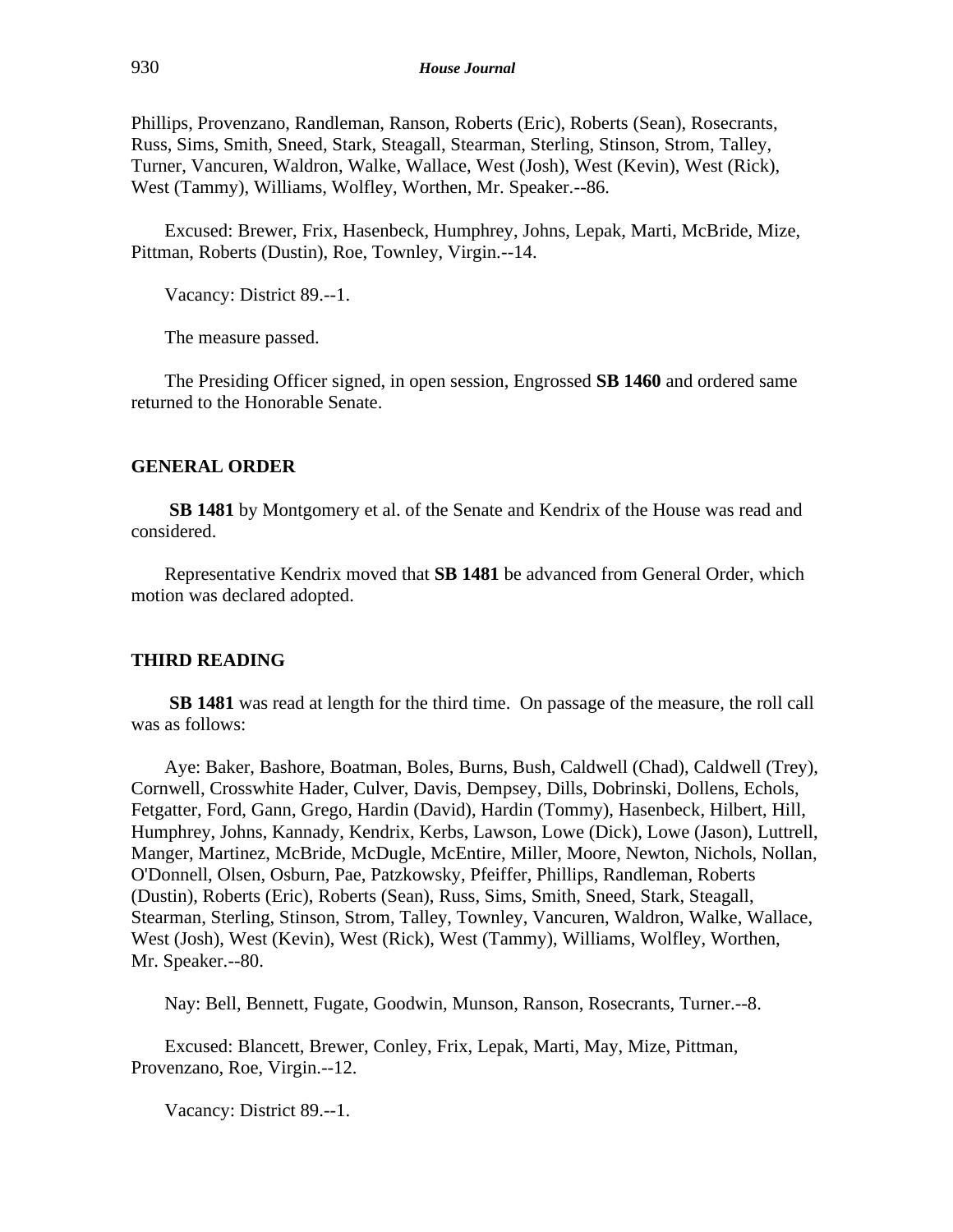The measure passed.

**SB 1481** was referred for engrossment.

## **GENERAL ORDER**

**SB 979** by Quinn et al. of the Senate and Sneed of the House was read and considered.

Representative Sneed moved that **SB 979** be advanced from General Order, which motion was declared adopted.

## **THIRD READING**

**SB 979** was read at length for the third time. On passage of the measure, the roll call was as follows:

Aye: Baker, Bashore, Bennett, Boatman, Boles, Burns, Bush, Caldwell (Chad), Caldwell (Trey), Conley, Cornwell, Crosswhite Hader, Culver, Davis, Dempsey, Dills, Dobrinski, Dollens, Echols, Fetgatter, Ford, Gann, Grego, Hardin (David), Hardin (Tommy), Hilbert, Hill, Johns, Kendrix, Kerbs, Lawson, Lowe (Dick), Luttrell, Manger, Martinez, May, McBride, McDugle, McEntire, Miller, Moore, Newton, Nollan, O'Donnell, Olsen, Osburn, Pae, Patzkowsky, Pfeiffer, Phillips, Randleman, Roberts (Dustin), Roberts (Eric), Roberts (Sean), Russ, Sims, Smith, Sneed, Stark, Steagall, Stearman, Sterling, Stinson, Strom, Talley, Townley, Vancuren, Wallace, West (Josh), West (Kevin), West (Rick), West (Tammy), Williams, Wolfley, Worthen, Mr. Speaker.--76.

Nay: Bell, Blancett, Fugate, Goodwin, Lowe (Jason), Munson, Nichols, Provenzano, Ranson, Rosecrants, Turner, Waldron, Walke.--13.

Excused: Brewer, Frix, Hasenbeck, Humphrey, Kannady, Lepak, Marti, Mize, Pittman, Roe, Virgin.--11.

Vacancy: District 89.--1.

The measure passed.

The Presiding Officer signed, in open session, Engrossed **SB 979** and ordered same returned to the Honorable Senate.

## **GENERAL ORDER**

**SB 1243** by Quinn of the Senate and Sneed of the House was read and considered.

Representative Sneed moved that **SB 1243** be advanced from General Order, which motion was declared adopted.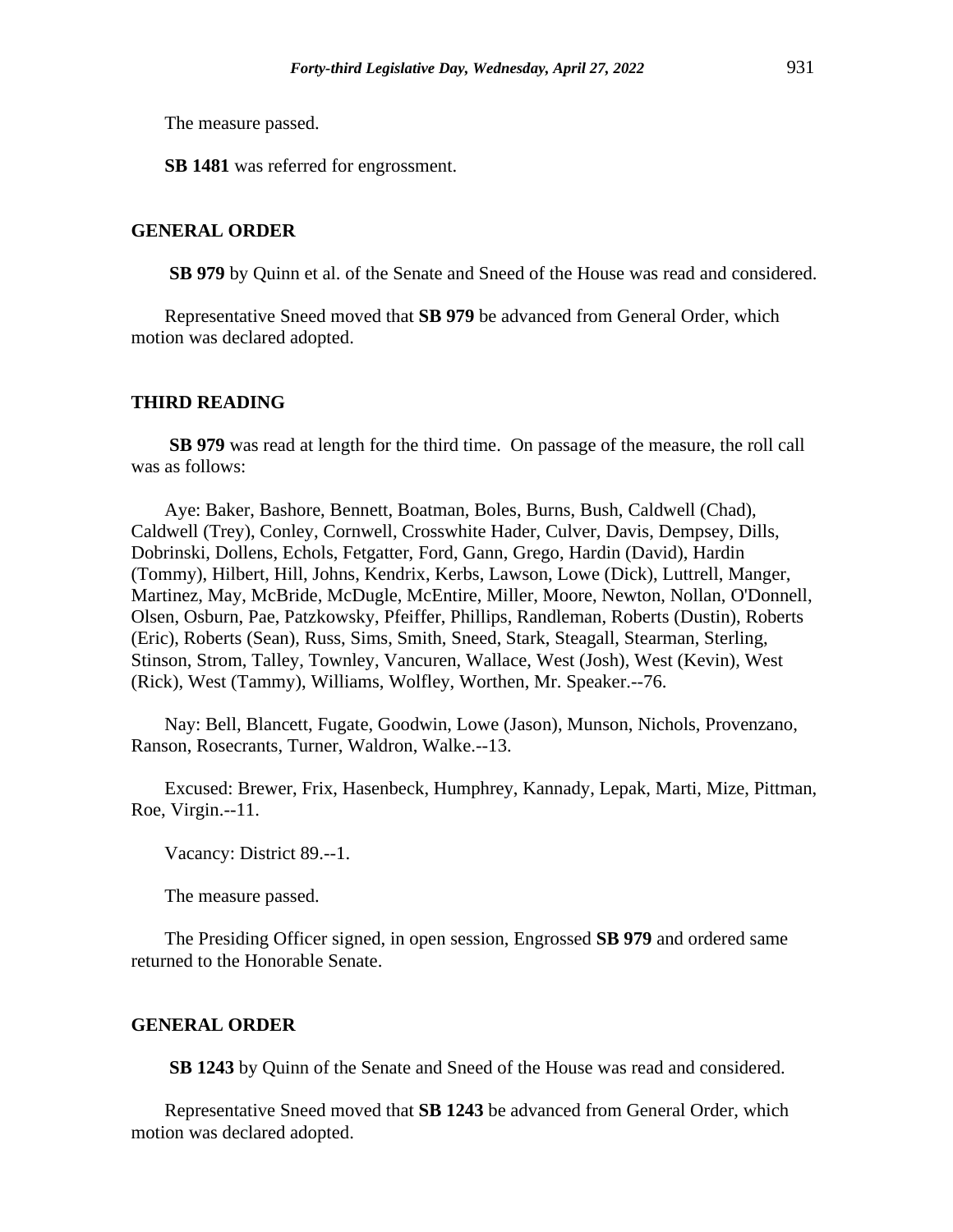#### **THIRD READING**

**SB 1243** was read at length for the third time. On passage of the measure, the roll call was as follows:

Aye: Baker, Bashore, Bell, Bennett, Blancett, Boatman, Boles, Burns, Bush, Caldwell (Chad), Caldwell (Trey), Conley, Cornwell, Crosswhite Hader, Culver, Davis, Dempsey, Dills, Dobrinski, Dollens, Echols, Fetgatter, Ford, Fugate, Gann, Goodwin, Grego, Hardin (David), Hardin (Tommy), Hasenbeck, Hilbert, Hill, Humphrey, Johns, Kendrix, Kerbs, Lawson, Lowe (Dick), Lowe (Jason), Luttrell, Manger, Martinez, May, McBride, McDugle, McEntire, Miller, Moore, Munson, Newton, Nichols, Nollan, O'Donnell, Olsen, Osburn, Pae, Patzkowsky, Pfeiffer, Phillips, Provenzano, Randleman, Ranson, Roberts (Dustin), Roberts (Eric), Roberts (Sean), Rosecrants, Russ, Sims, Smith, Sneed, Stark, Stearman, Sterling, Stinson, Strom, Talley, Townley, Turner, Vancuren, Waldron, Walke, Wallace, West (Josh), West (Kevin), West (Rick), West (Tammy), Williams, Wolfley, Worthen, Mr. Speaker.--90.

Excused: Brewer, Frix, Kannady, Lepak, Marti, Mize, Pittman, Roe, Steagall, Virgin.--10.

Vacancy: District 89.--1.

The measure passed.

The Presiding Officer signed, in open session, Engrossed **SB 1243** and ordered same returned to the Honorable Senate.

# **GENERAL ORDER**

**SB 1240** by Quinn of the Senate and Sneed of the House was read and considered.

Representative Sneed moved that **SB 1240** be advanced from General Order, which motion was declared adopted.

#### **THIRD READING**

**SB 1240** was read at length for the third time. On passage of the measure, the roll call was as follows:

Aye: Baker, Bashore, Bell, Bennett, Blancett, Boatman, Boles, Burns, Bush, Caldwell (Chad), Caldwell (Trey), Conley, Cornwell, Crosswhite Hader, Culver, Davis, Dempsey, Dills, Dobrinski, Dollens, Echols, Fetgatter, Ford, Fugate, Gann, Goodwin, Grego, Hardin (David), Hardin (Tommy), Hasenbeck, Hilbert, Hill, Humphrey, Johns, Kendrix, Lawson, Lowe (Dick), Lowe (Jason), Luttrell, Manger, Martinez, May, McBride, McDugle, McEntire, Miller, Moore, Munson, Newton, Nichols, Nollan, O'Donnell, Olsen, Osburn, Pae, Patzkowsky, Pfeiffer, Phillips, Provenzano, Randleman, Ranson, Roberts (Dustin),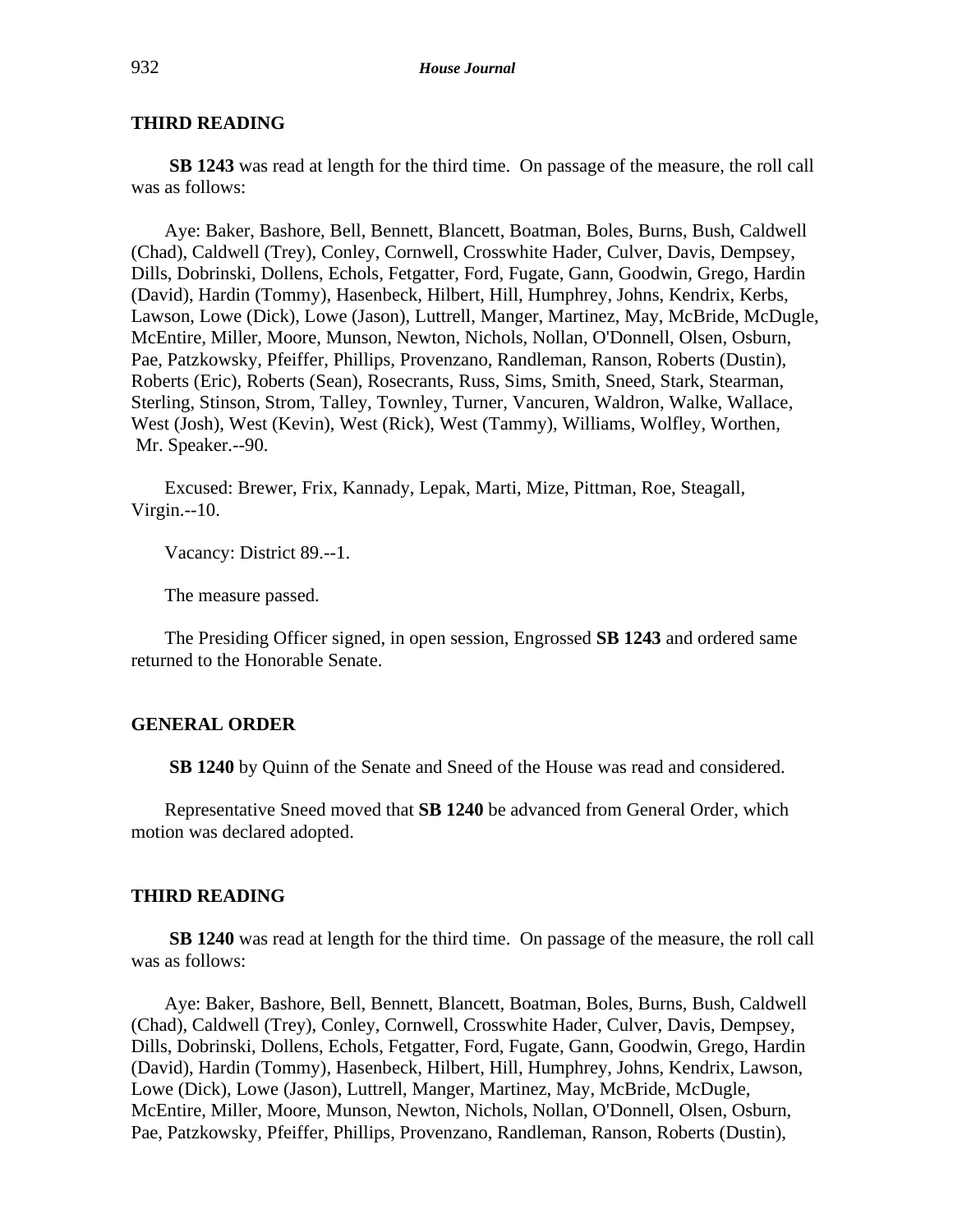Roberts (Eric), Roberts (Sean), Russ, Sims, Smith, Sneed, Stark, Steagall, Stearman, Sterling, Stinson, Strom, Talley, Townley, Vancuren, Waldron, Walke, Wallace, West (Josh), West (Kevin), West (Rick), West (Tammy), Williams, Wolfley, Worthen, Mr. Speaker.--88.

Excused: Brewer, Frix, Kannady, Kerbs, Lepak, Marti, Mize, Pittman, Roe, Rosecrants, Turner, Virgin.--12.

Vacancy: District 89.--1.

The measure passed.

The Presiding Officer signed, in open session, Engrossed **SB 1240** and ordered same returned to the Honorable Senate.

#### **Representative West (Tammy) Presiding**

#### **GENERAL ORDER**

**SB 1387** by Standridge et al. of the Senate and Steagall of the House was read and considered.

Representative Steagall moved that **SB 1387** be advanced from General Order, which motion was declared adopted.

#### **THIRD READING**

**SB 1387** was read at length for the third time. On passage of the measure, the roll call was as follows:

Aye: Baker, Bashore, Bennett, Blancett, Boatman, Boles, Burns, Bush, Caldwell (Chad), Caldwell (Trey), Conley, Cornwell, Crosswhite Hader, Culver, Davis, Dempsey, Dobrinski, Dollens, Echols, Fetgatter, Ford, Fugate, Gann, Goodwin, Grego, Hardin (David), Hardin (Tommy), Hilbert, Hill, Humphrey, Johns, Kendrix, Lawson, Lowe (Dick), Lowe (Jason), Manger, May, McDugle, McEntire, Miller, Moore, Munson, Newton, Nichols, Nollan, O'Donnell, Olsen, Osburn, Pae, Patzkowsky, Pfeiffer, Phillips, Provenzano, Randleman, Ranson, Roberts (Dustin), Roberts (Eric), Roberts (Sean), Russ, Sims, Smith, Sneed, Stark, Steagall, Stearman, Sterling, Stinson, Strom, Talley, Townley, Turner, Vancuren, Waldron, Walke, West (Josh), West (Kevin), West (Rick), West (Tammy), Williams, Wolfley, Worthen, Mr. Speaker.--82.

Excused: Bell, Brewer, Dills, Frix, Hasenbeck, Kannady, Kerbs, Lepak, Luttrell, Marti, Martinez, McBride, Mize, Pittman, Roe, Rosecrants, Virgin, Wallace.--18.

Vacancy: District 89.--1.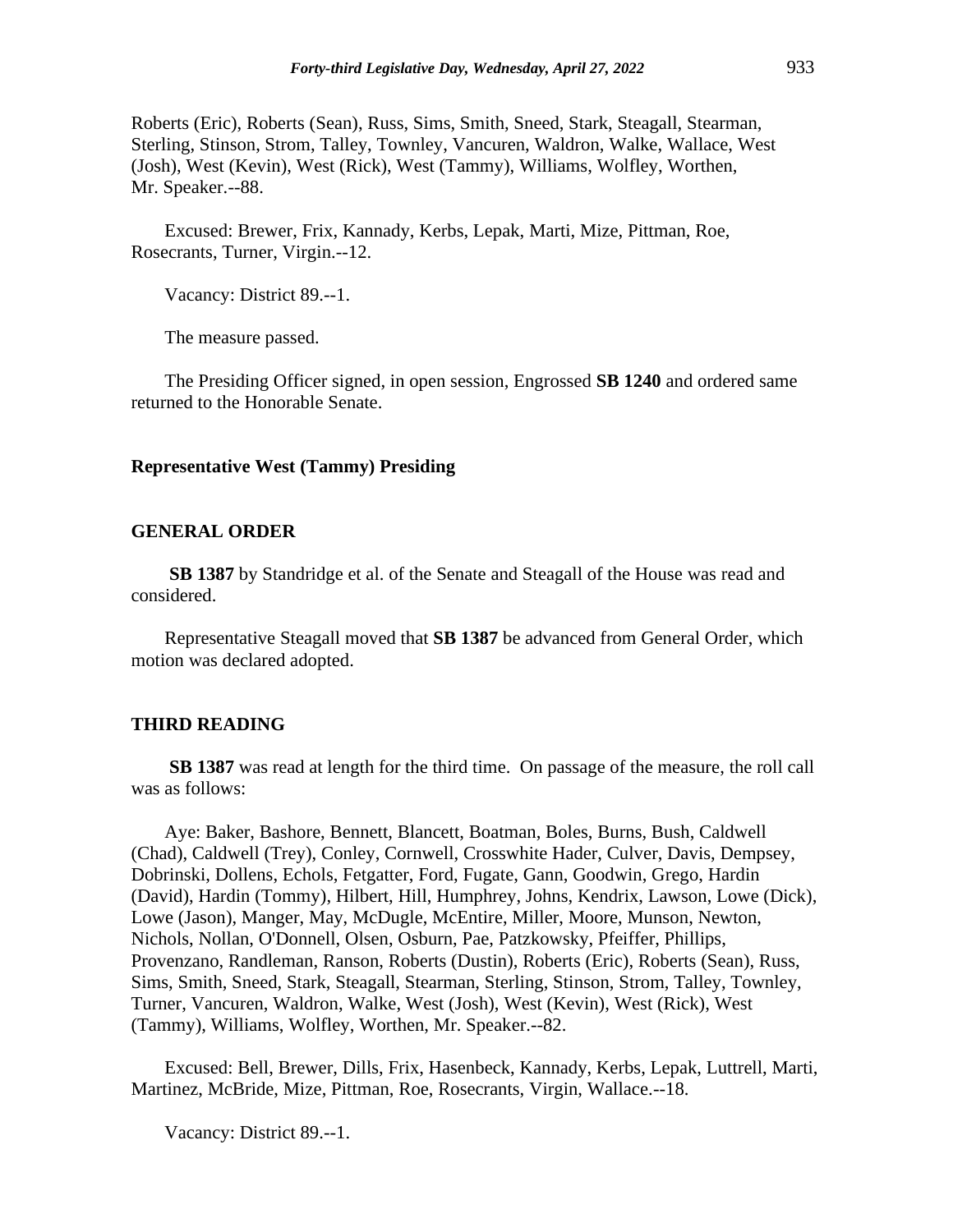The measure passed.

**SB 1387** was referred for engrossment.

## **GENERAL ORDER**

**SB 1467** by David of the Senate and Caldwell (Chad) of the House was read and considered.

Representative Caldwell (Chad) moved that **SB 1467** be advanced from General Order, which motion was declared adopted.

## **THIRD READING**

**SB 1467** was read at length for the third time. On passage of the measure, the roll call was as follows:

Aye: Bashore, Bennett, Blancett, Boles, Burns, Bush, Caldwell (Chad), Caldwell (Trey), Crosswhite Hader, Culver, Davis, Dempsey, Dobrinski, Dollens, Fetgatter, Ford, Fugate, Gann, Goodwin, Grego, Hardin (David), Hardin (Tommy), Hasenbeck, Hilbert, Hill, Humphrey, Johns, Kendrix, Kerbs, Lawson, Lowe (Dick), Lowe (Jason), Manger, McDugle, McEntire, Miller, Moore, Munson, Newton, Nichols, Nollan, O'Donnell, Olsen, Pae, Patzkowsky, Pfeiffer, Provenzano, Randleman, Ranson, Roberts (Dustin), Roberts (Eric), Roberts (Sean), Rosecrants, Russ, Sims, Smith, Sneed, Stark, Steagall, Sterling, Stinson, Strom, Talley, Turner, Vancuren, Waldron, Walke, West (Josh), West (Kevin), West (Rick), West (Tammy), Williams, Wolfley, Worthen, Mr. Speaker.--75.

Nay: Stearman.--1.

Excused: Baker, Bell, Boatman, Brewer, Conley, Cornwell, Dills, Echols, Frix, Kannady, Lepak, Luttrell, Marti, Martinez, May, McBride, Mize, Osburn, Phillips, Pittman, Roe, Townley, Virgin, Wallace.--24.

Vacancy: District 89.--1.

The measure passed.

The Presiding Officer signed, in open session, Engrossed **SB 1467** and ordered same returned to the Honorable Senate.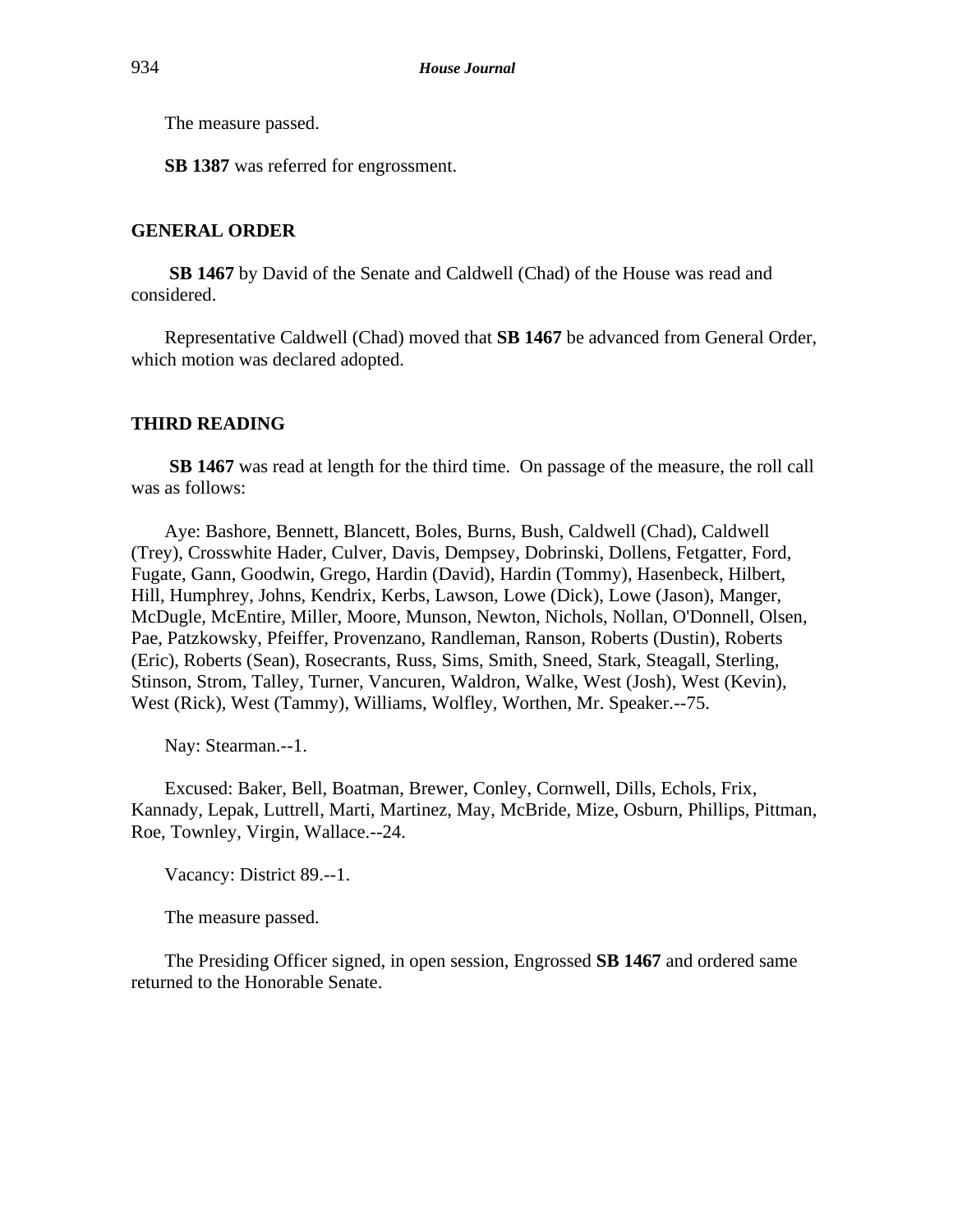**SB 1520** by Murdock of the Senate and West (Kevin) of the House was read and considered.

Representative West (Kevin) moved that **SB 1520** be advanced from General Order, which motion was declared adopted.

## **THIRD READING**

**SB 1520** was read at length for the third time. On passage of the measure, the roll call was as follows:

Aye: Bashore, Bell, Bennett, Boles, Burns, Bush, Caldwell (Chad), Caldwell (Trey), Conley, Cornwell, Crosswhite Hader, Culver, Davis, Dempsey, Dobrinski, Dollens, Fetgatter, Ford, Fugate, Gann, Goodwin, Grego, Hardin (David), Hardin (Tommy), Hasenbeck, Hilbert, Hill, Humphrey, Johns, Kendrix, Kerbs, Lowe (Dick), Lowe (Jason), Manger, May, McDugle, McEntire, Miller, Moore, Munson, Newton, Nichols, Nollan, O'Donnell, Olsen, Osburn, Pae, Patzkowsky, Pfeiffer, Phillips, Provenzano, Randleman, Ranson, Roberts (Eric), Roberts (Sean), Rosecrants, Russ, Sims, Smith, Sneed, Stark, Steagall, Stearman, Sterling, Stinson, Strom, Talley, Townley, Turner, Vancuren, Waldron, Walke, West (Josh), West (Kevin), West (Rick), West (Tammy), Williams, Wolfley, Worthen, Mr. Speaker.--80.

Excused: Baker, Blancett, Boatman, Brewer, Dills, Echols, Frix, Kannady, Lawson, Lepak, Luttrell, Marti, Martinez, McBride, Mize, Pittman, Roberts (Dustin), Roe, Virgin, Wallace.--20.

Vacancy: District 89.--1.

The measure passed.

**SB 1520** was referred for engrossment.

#### **GENERAL ORDER**

**SB 1464** by Hicks et al. of the Senate and Strom et al. of the House was read and considered.

Coauthored by Representative(s) Bush, Townley

Representative Strom moved that **SB 1464** be advanced from General Order, which motion was declared adopted.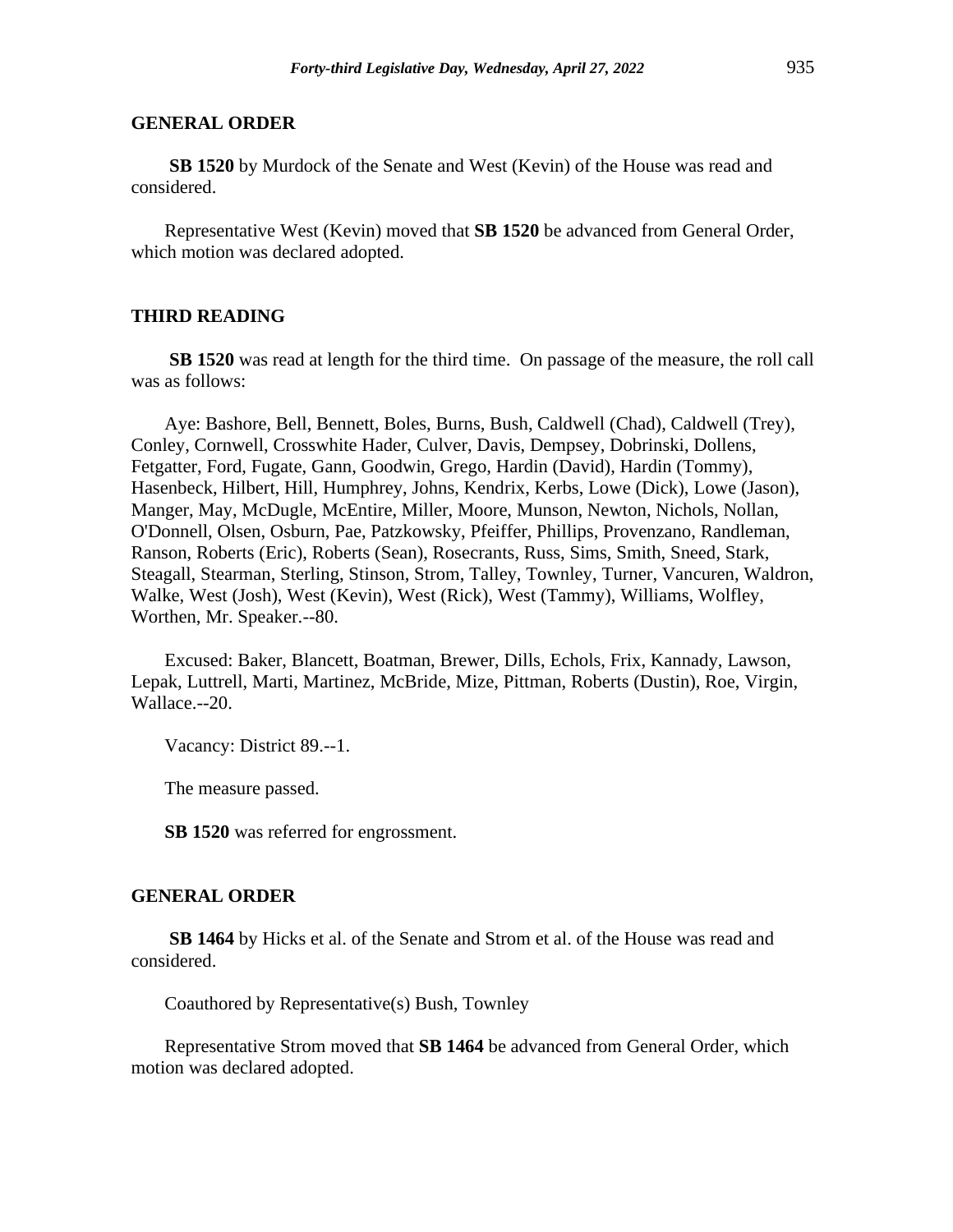# **THIRD READING**

**SB 1464** was read at length for the third time. On passage of the measure, the roll call was as follows:

Aye: Baker, Bashore, Bell, Bennett, Blancett, Boatman, Boles, Burns, Bush, Caldwell (Chad), Caldwell (Trey), Cornwell, Crosswhite Hader, Culver, Davis, Dempsey, Dobrinski, Dollens, Echols, Fetgatter, Ford, Fugate, Goodwin, Grego, Hardin (David), Hasenbeck, Hilbert, Hill, Humphrey, Johns, Kendrix, Kerbs, Lowe (Dick), Lowe (Jason), Manger, May, McBride, McDugle, McEntire, Miller, Moore, Munson, Newton, Nichols, O'Donnell, Osburn, Pae, Patzkowsky, Pfeiffer, Phillips, Provenzano, Randleman, Ranson, Roberts (Dustin), Roberts (Eric), Roberts (Sean), Rosecrants, Russ, Sims, Smith, Sneed, Stark, Steagall, Sterling, Stinson, Strom, Talley, Townley, Turner, Vancuren, Waldron, Walke, West (Josh), West (Kevin), West (Tammy), Williams, Wolfley, Worthen, Mr. Speaker.--79.

Nay: Gann, Hardin (Tommy), Olsen, Stearman, West (Rick).--5.

Excused: Brewer, Conley, Dills, Frix, Kannady, Lawson, Lepak, Luttrell, Marti, Martinez, Mize, Nollan, Pittman, Roe, Virgin, Wallace.--16.

Vacancy: District 89.--1.

The measure passed.

The Presiding Officer signed, in open session, Engrossed **SB 1464** and ordered same returned to the Honorable Senate.

## **GENERAL ORDER**

**SB 488** by Paxton of the Senate and Sims of the House was read and considered.

Representative Sims moved to amend **SB 488**, Page 3, Section 1, Lines 10 and 11 by restoring "may" and deleting "shall", which amendment was declared adopted.

Representative Sims moved that **SB 488** be advanced from General Order, which motion was declared adopted.

## **THIRD READING**

**SB 488** was read at length for the third time. On passage of the measure, the roll call was as follows:

Aye: Baker, Blancett, Boatman, Boles, Burns, Bush, Caldwell (Chad), Caldwell (Trey), Conley, Cornwell, Crosswhite Hader, Culver, Davis, Dempsey, Dills, Dobrinski, Dollens, Echols, Ford, Gann, Grego, Hardin (David), Hardin (Tommy), Hasenbeck, Hill, Humphrey, Johns, Kendrix, Kerbs, Lawson, Lowe (Dick), Lowe (Jason), Luttrell, Manger, May,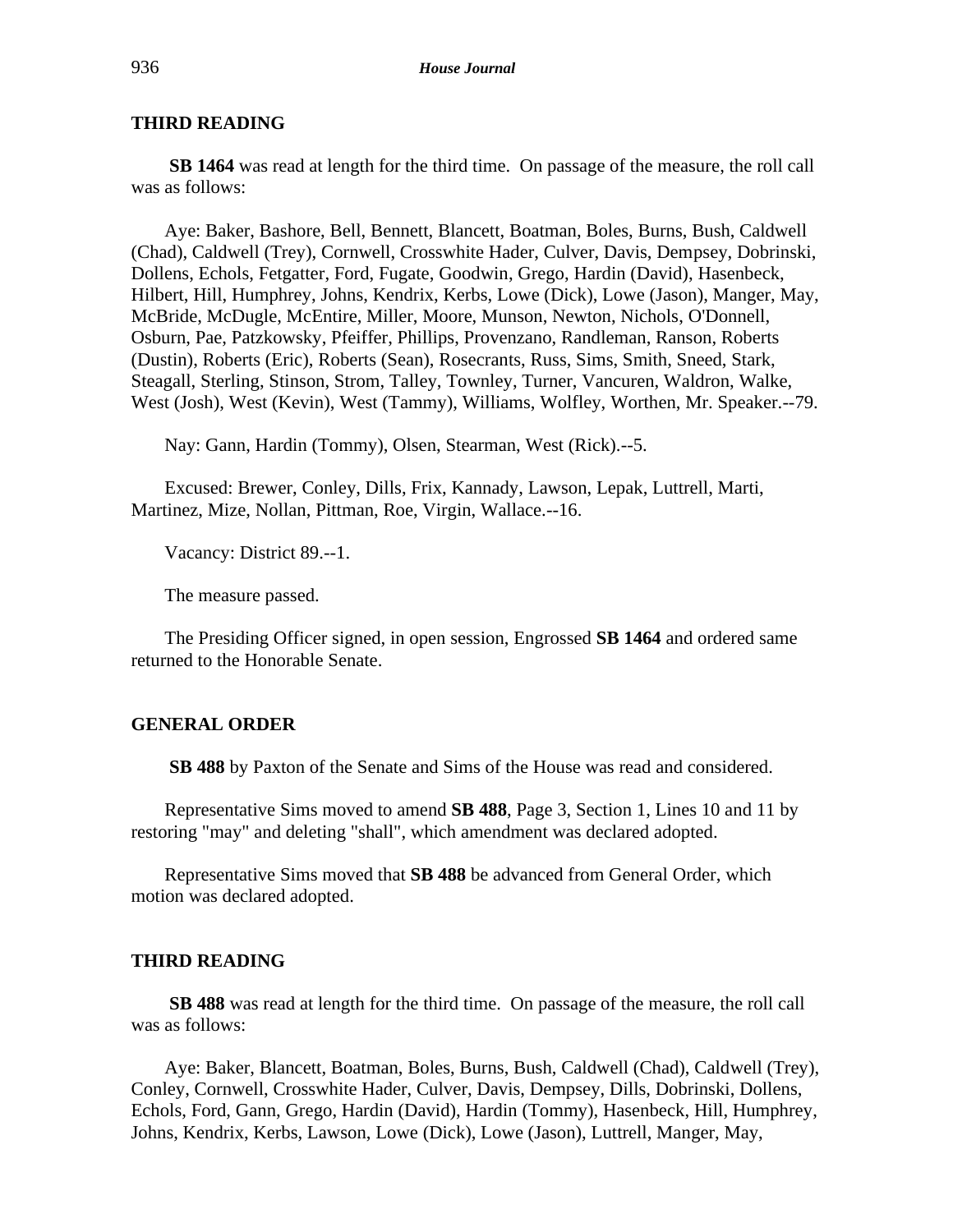McDugle, McEntire, Miller, Moore, Munson, Newton, Nichols, Nollan, O'Donnell, Olsen, Osburn, Pae, Patzkowsky, Pfeiffer, Phillips, Randleman, Roberts (Dustin), Roberts (Eric), Roberts (Sean), Rosecrants, Russ, Smith, Sneed, Stark, Steagall, Stearman, Sterling, Stinson, Strom, Talley, Townley, Vancuren, Waldron, Walke, West (Josh), West (Kevin), West (Rick), West (Tammy), Williams, Wolfley, Worthen, Mr. Speaker.--77.

Nay: Bell, Bennett, Fugate, Goodwin, Ranson, Turner.--6.

Excused: Bashore, Brewer, Fetgatter, Frix, Hilbert, Kannady, Lepak, Marti, Martinez, McBride, Mize, Pittman, Provenzano, Roe, Sims, Virgin, Wallace.--17.

Vacancy: District 89.--1.

The measure passed.

**SB 488** was referred for engrossment.

#### **GENERAL ORDER**

**SB 1706** by Leewright of the Senate and Sims of the House was read and considered.

Representative Sims moved that **SB 1706** be advanced from General Order, which motion was declared adopted.

#### **THIRD READING**

**SB 1706** was read at length for the third time. On passage of the measure and emergency, the roll call was as follows:

Aye: Baker, Bashore, Bennett, Blancett, Boatman, Boles, Burns, Bush, Caldwell (Chad), Caldwell (Trey), Conley, Cornwell, Crosswhite Hader, Culver, Davis, Dempsey, Dills, Dobrinski, Dollens, Echols, Ford, Fugate, Gann, Goodwin, Grego, Hardin (David), Hardin (Tommy), Hasenbeck, Hill, Humphrey, Johns, Kendrix, Kerbs, Lowe (Dick), Lowe (Jason), Luttrell, Manger, May, McBride, McDugle, McEntire, Miller, Moore, Munson, Newton, Nichols, Nollan, O'Donnell, Olsen, Osburn, Pae, Patzkowsky, Pfeiffer, Phillips, Provenzano, Randleman, Ranson, Roberts (Dustin), Roberts (Eric), Roberts (Sean), Rosecrants, Russ, Sims, Smith, Sneed, Stark, Steagall, Stearman, Sterling, Stinson, Strom, Talley, Townley, Turner, Vancuren, Waldron, West (Josh), West (Kevin), West (Rick), West (Tammy), Williams, Wolfley, Worthen, Mr. Speaker.--84.

Excused: Bell, Brewer, Fetgatter, Frix, Hilbert, Kannady, Lawson, Lepak, Marti, Martinez, Mize, Pittman, Roe, Virgin, Walke, Wallace.--16.

Vacancy: District 89.--1.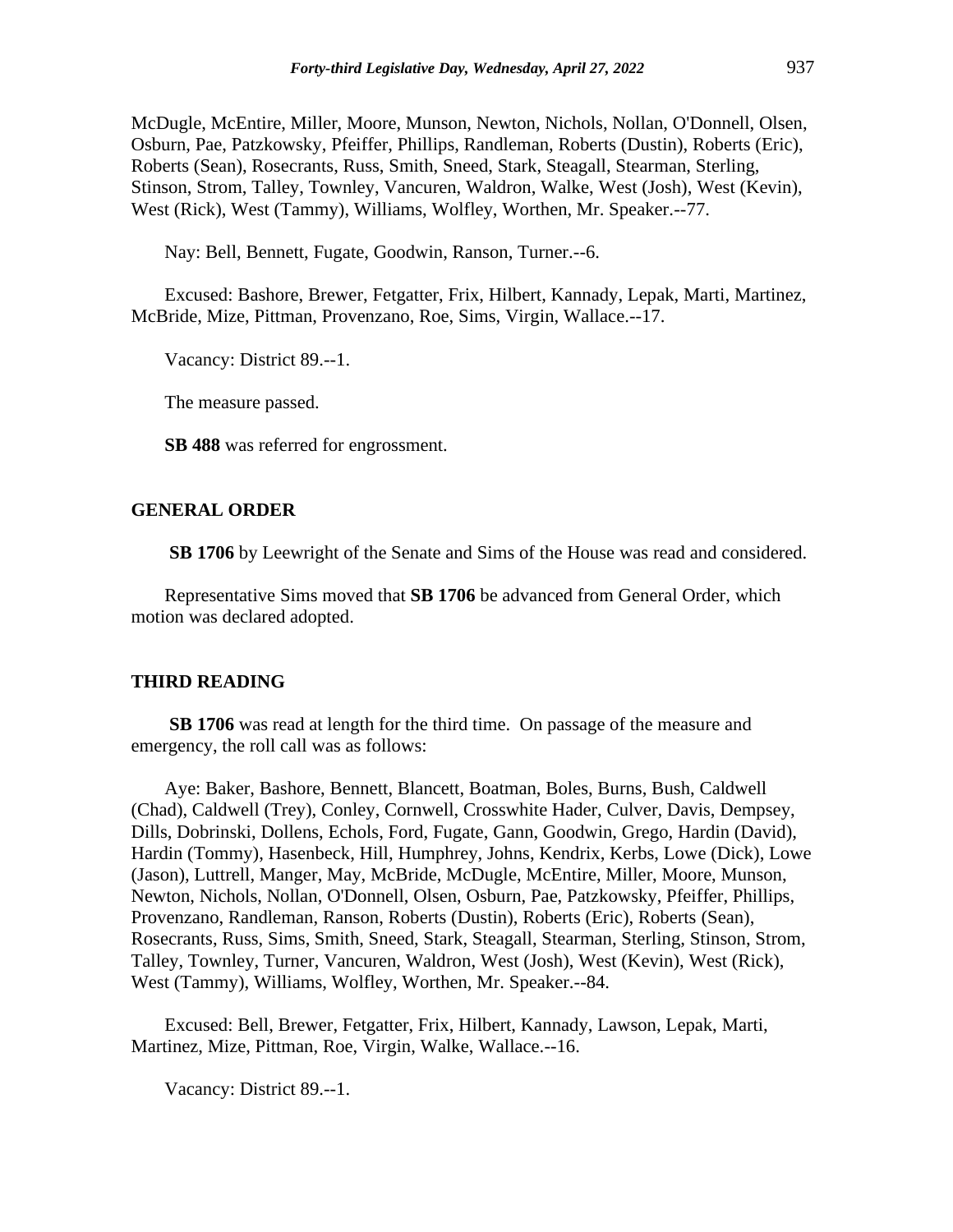The measure and emergency passed.

The Presiding Officer signed, in open session, Engrossed **SB 1706** and ordered same returned to the Honorable Senate.

# **GENERAL ORDER**

**SB 1516** by Weaver of the Senate and Boatman of the House was read and considered.

Representative Boatman moved that **SB 1516** be advanced from General Order, which motion was declared adopted.

#### **THIRD READING**

**SB 1516** was read at length for the third time. On passage of the measure and emergency, the roll call was as follows:

Aye: Baker, Bashore, Bell, Bennett, Blancett, Boatman, Boles, Burns, Bush, Caldwell (Chad), Caldwell (Trey), Conley, Cornwell, Crosswhite Hader, Culver, Davis, Dempsey, Dills, Dobrinski, Dollens, Echols, Ford, Fugate, Gann, Goodwin, Grego, Hardin (David), Hasenbeck, Hilbert, Hill, Humphrey, Johns, Kendrix, Kerbs, Lawson, Lowe (Dick), Lowe (Jason), Luttrell, Manger, May, McBride, McDugle, McEntire, Miller, Moore, Munson, Newton, Nichols, Nollan, O'Donnell, Olsen, Osburn, Pae, Patzkowsky, Pfeiffer, Phillips, Provenzano, Randleman, Ranson, Roberts (Dustin), Roberts (Eric), Roberts (Sean), Rosecrants, Russ, Sims, Smith, Sneed, Stark, Steagall, Sterling, Stinson, Strom, Talley, Townley, Turner, Vancuren, Waldron, Walke, West (Josh), West (Kevin), West (Rick), West (Tammy), Williams, Wolfley, Worthen, Mr. Speaker.--86.

Nay: Hardin (Tommy), Stearman.--2.

Excused: Brewer, Fetgatter, Frix, Kannady, Lepak, Marti, Martinez, Mize, Pittman, Roe, Virgin, Wallace.--12.

Vacancy: District 89.--1.

The measure and emergency passed.

The Presiding Officer signed, in open session, Engrossed **SB 1516** and ordered same returned to the Honorable Senate.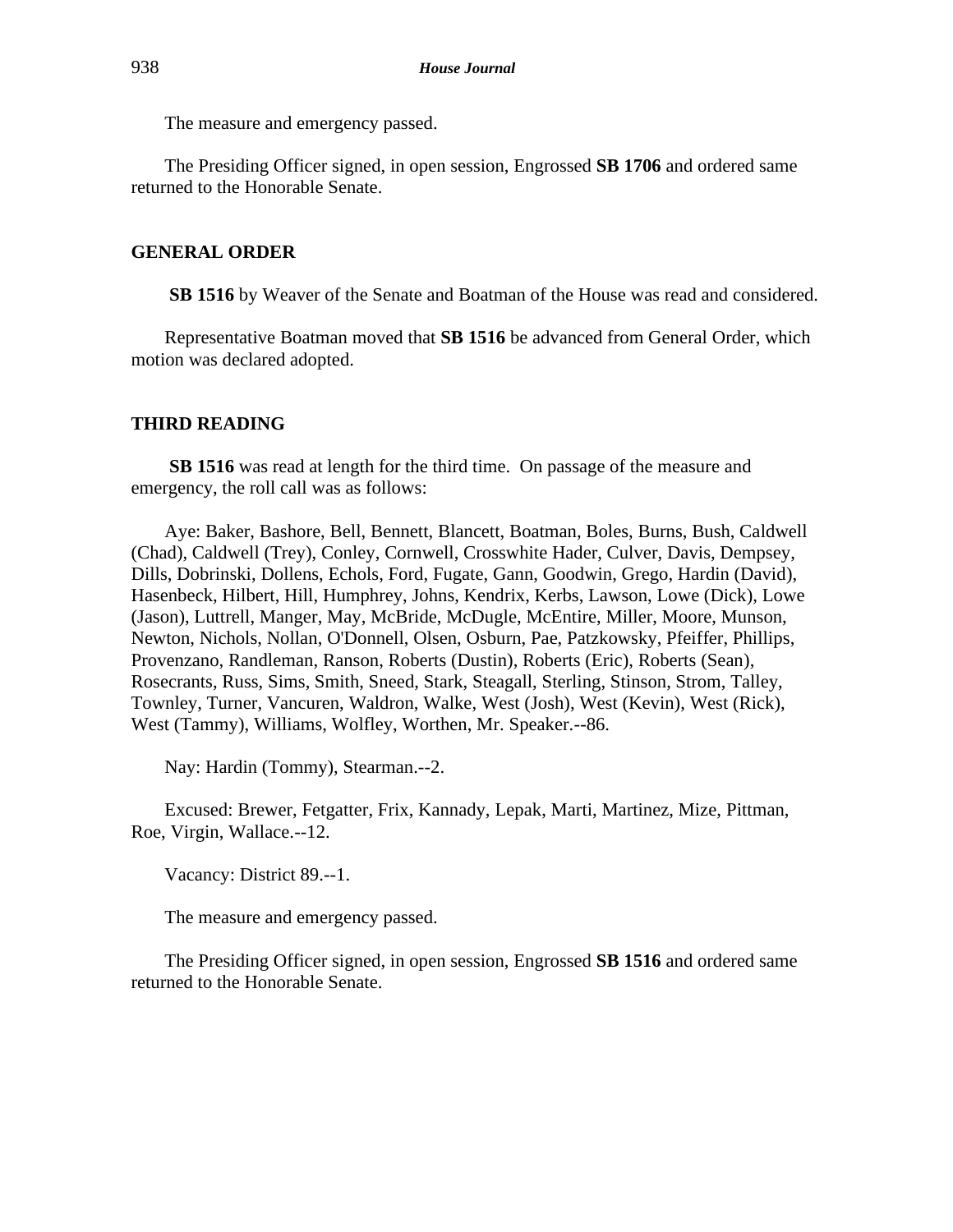**SB 1856** by Allen et al. of the Senate and Boles of the House was read and considered.

Coauthored by Representative(s) Hill

Representative Boles moved that **SB 1856** be advanced from General Order, which motion was declared adopted.

# **THIRD READING**

**SB 1856** was read at length for the third time. On passage of the measure, the roll call was as follows:

Aye: Baker, Bashore, Bell, Bennett, Blancett, Boatman, Boles, Burns, Bush, Caldwell (Trey), Conley, Cornwell, Crosswhite Hader, Culver, Davis, Dempsey, Dobrinski, Dollens, Ford, Fugate, Goodwin, Grego, Hardin (David), Hasenbeck, Hilbert, Hill, Humphrey, Johns, Kendrix, Kerbs, Lawson, Lowe (Dick), Lowe (Jason), Luttrell, Manger, May, McBride, McDugle, McEntire, Miller, Moore, Munson, Nichols, Nollan, Osburn, Pae, Patzkowsky, Pfeiffer, Phillips, Provenzano, Randleman, Ranson, Roberts (Dustin), Roberts (Eric), Roberts (Sean), Rosecrants, Russ, Sims, Smith, Stark, Steagall, Sterling, Stinson, Strom, Talley, Townley, Turner, Vancuren, Waldron, Walke, West (Josh), West (Kevin), West (Tammy), Williams, Wolfley, Mr. Speaker.--76.

Nay: Caldwell (Chad), Gann, Hardin (Tommy), Newton, O'Donnell, Olsen, Stearman, West (Rick), Worthen.--9.

Excused: Brewer, Dills, Echols, Fetgatter, Frix, Kannady, Lepak, Marti, Martinez, Mize, Pittman, Roe, Sneed, Virgin, Wallace.--15.

Vacancy: District 89.--1.

The measure passed.

The Presiding Officer signed, in open session, Engrossed **SB 1856** and ordered same returned to the Honorable Senate.

## **GENERAL ORDER**

**SB 1432** by Haste of the Senate and Miller of the House was read and considered.

Representative Miller moved that **SB 1432** be advanced from General Order, which motion was declared adopted.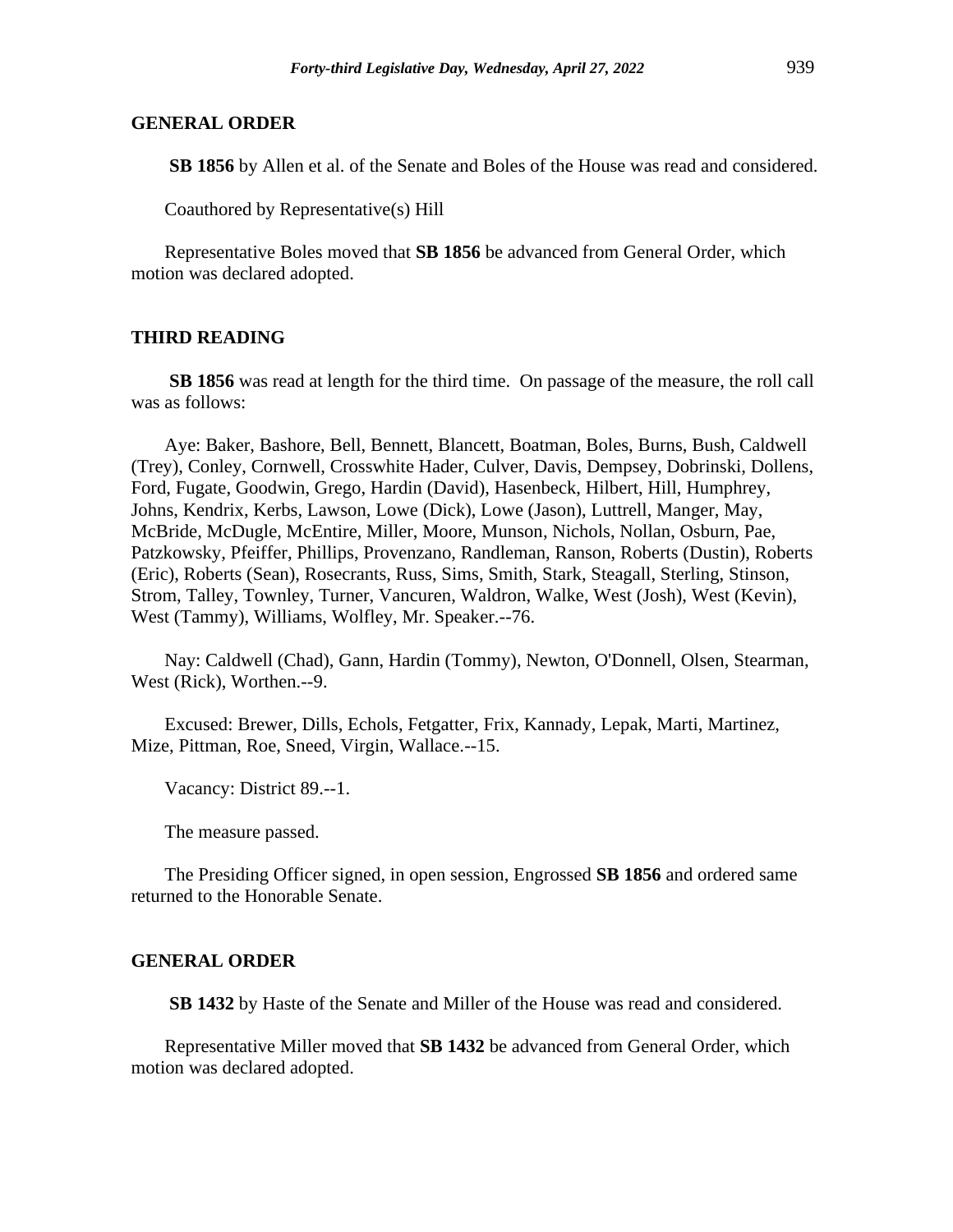# **THIRD READING**

**SB 1432** was read at length for the third time. On passage of the measure, the roll call was as follows:

Aye: Bashore, Bell, Bennett, Blancett, Boatman, Boles, Bush, Caldwell (Chad), Caldwell (Trey), Conley, Cornwell, Crosswhite Hader, Culver, Davis, Dempsey, Dobrinski, Dollens, Ford, Fugate, Gann, Goodwin, Grego, Hardin (David), Hardin (Tommy), Hasenbeck, Hilbert, Hill, Humphrey, Johns, Kendrix, Kerbs, Lawson, Lowe (Dick), Luttrell, Manger, McDugle, McEntire, Miller, Moore, Munson, Newton, Nichols, Nollan, O'Donnell, Olsen, Osburn, Pae, Patzkowsky, Pfeiffer, Phillips, Provenzano, Randleman, Ranson, Roberts (Dustin), Roberts (Eric), Roberts (Sean), Russ, Sims, Smith, Stark, Steagall, Stearman, Sterling, Stinson, Strom, Talley, Townley, Turner, Vancuren, Waldron, Walke, Wallace, West (Josh), West (Kevin), West (Rick), West (Tammy), Williams, Wolfley, Worthen, Mr. Speaker.--80.

Excused: Baker, Brewer, Burns, Dills, Echols, Fetgatter, Frix, Kannady, Lepak, Lowe (Jason), Marti, Martinez, May, McBride, Mize, Pittman, Roe, Rosecrants, Sneed, Virgin.--20.

Vacancy: District 89.--1.

The measure passed.

The Presiding Officer signed, in open session, Engrossed **SB 1432** and ordered same returned to the Honorable Senate.

## **GENERAL ORDER**

**SB 1806** by Leewright of the Senate and May of the House was read and considered.

Representative May moved that **SB 1806** be advanced from General Order, which motion was declared adopted.

#### **THIRD READING**

**SB 1806** was read at length for the third time. On passage of the measure, the roll call was as follows:

Aye: Bashore, Bell, Boatman, Boles, Burns, Bush, Caldwell (Chad), Caldwell (Trey), Conley, Cornwell, Crosswhite Hader, Culver, Davis, Dempsey, Dobrinski, Dollens, Echols, Fugate, Gann, Goodwin, Grego, Hardin (David), Hardin (Tommy), Hasenbeck, Hilbert, Hill, Humphrey, Johns, Kendrix, Kerbs, Lawson, Lowe (Dick), Lowe (Jason), Luttrell, Manger, May, McDugle, McEntire, Miller, Moore, Munson, Newton, Nichols, Nollan, O'Donnell, Olsen, Osburn, Pae, Patzkowsky, Pfeiffer, Provenzano, Randleman, Ranson, Roberts (Dustin), Roberts (Eric), Roberts (Sean), Rosecrants, Russ, Sims, Smith, Stark,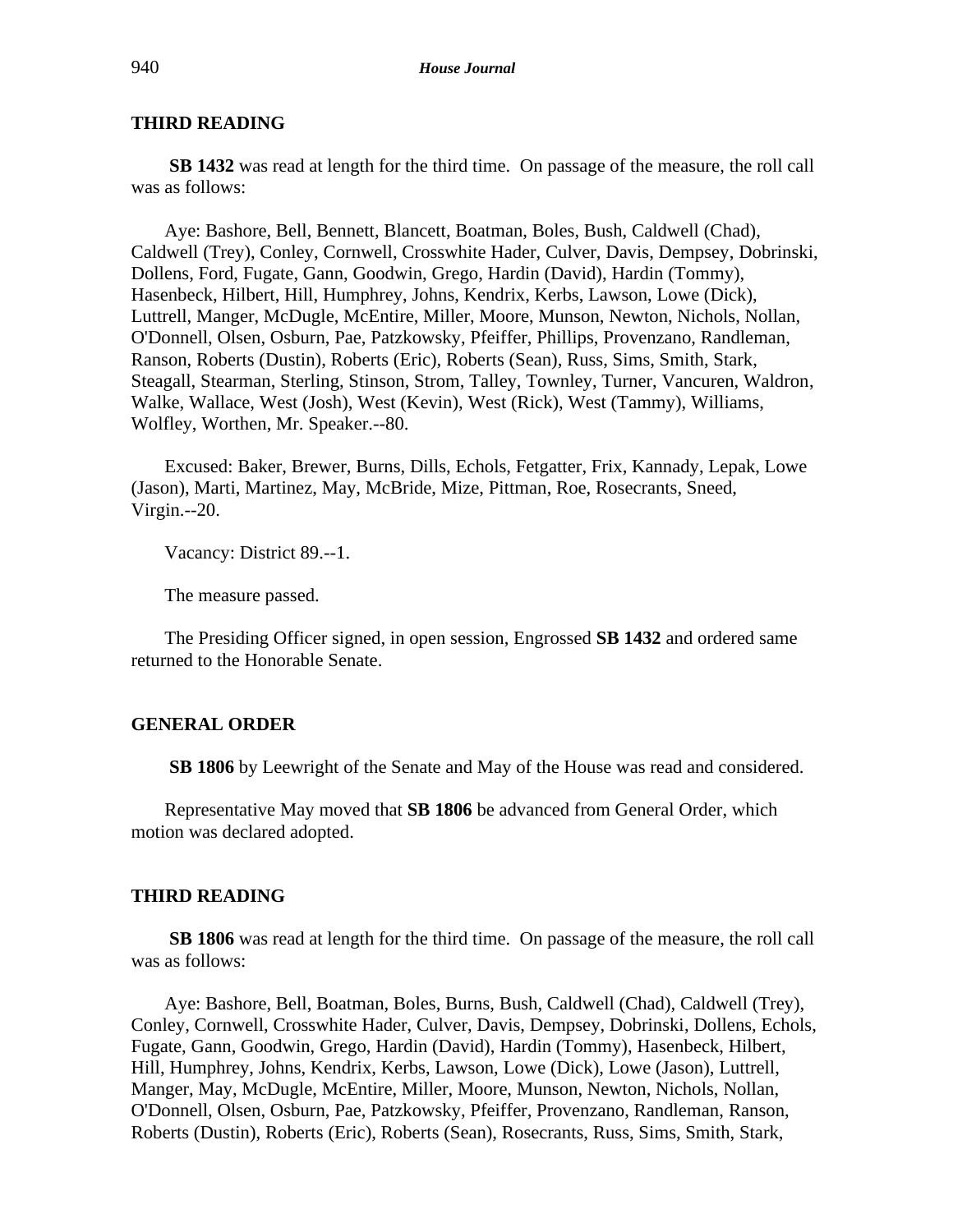Steagall, Stearman, Sterling, Stinson, Strom, Talley, Townley, Vancuren, Waldron, Walke, Wallace, West (Josh), West (Kevin), West (Rick), West (Tammy), Williams, Wolfley, Mr. Speaker.--79.

Excused: Baker, Bennett, Blancett, Brewer, Dills, Fetgatter, Ford, Frix, Kannady, Lepak, Marti, Martinez, McBride, Mize, Phillips, Pittman, Roe, Sneed, Turner, Virgin, Worthen.--21.

Vacancy: District 89.--1.

The measure passed.

The Presiding Officer signed, in open session, Engrossed **SB 1806** and ordered same returned to the Honorable Senate.

#### **GENERAL ORDER**

**SB 1781** by Rader of the Senate and Talley of the House was read and considered.

Representative Talley moved that **SB 1781** be advanced from General Order, which motion was declared adopted.

#### **THIRD READING**

**SB 1781** was read at length for the third time. On passage of the measure, the roll call was as follows:

Aye: Bashore, Bell, Blancett, Boatman, Boles, Burns, Bush, Caldwell (Trey), Conley, Cornwell, Crosswhite Hader, Culver, Davis, Dempsey, Dobrinski, Dollens, Echols, Fugate, Gann, Goodwin, Grego, Hardin (David), Hardin (Tommy), Hasenbeck, Hilbert, Hill, Humphrey, Johns, Kendrix, Kerbs, Lowe (Dick), Lowe (Jason), Luttrell, May, McDugle, McEntire, Miller, Moore, Munson, Nichols, Nollan, O'Donnell, Olsen, Osburn, Pae, Patzkowsky, Provenzano, Randleman, Ranson, Roberts (Dustin), Roberts (Eric), Roberts (Sean), Rosecrants, Russ, Sims, Smith, Sneed, Stark, Steagall, Stearman, Sterling, Stinson, Strom, Talley, Townley, Turner, Vancuren, Waldron, Walke, Wallace, West (Josh), West (Kevin), West (Rick), West (Tammy), Williams, Wolfley, Worthen, Mr. Speaker.--78.

Nay: Manger.--1.

Excused: Baker, Bennett, Brewer, Caldwell (Chad), Dills, Fetgatter, Ford, Frix, Kannady, Lawson, Lepak, Marti, Martinez, McBride, Mize, Newton, Pfeiffer, Phillips, Pittman, Roe, Virgin.--21.

Vacancy: District 89.--1.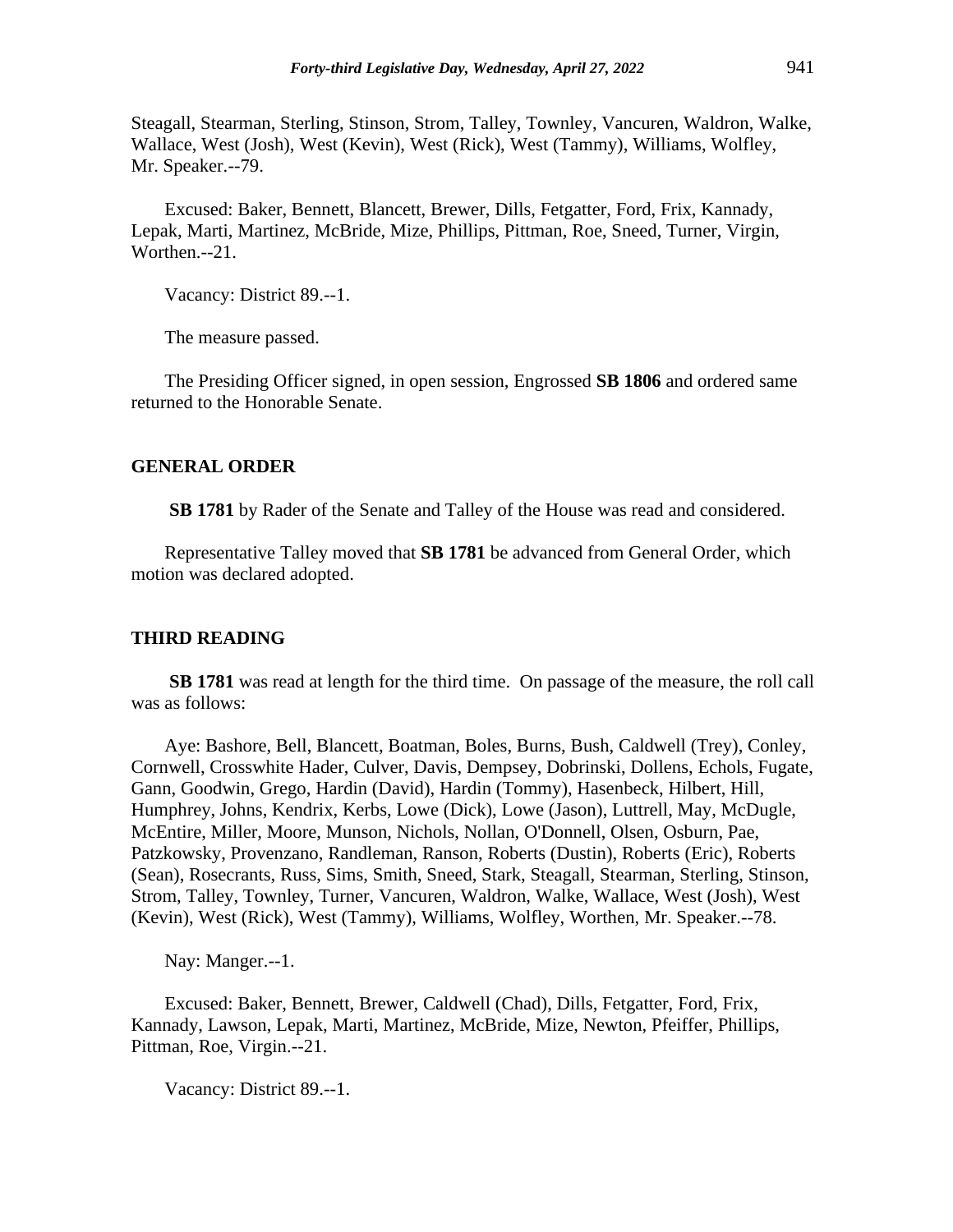The measure passed.

The Presiding Officer signed, in open session, Engrossed **SB 1781** and ordered same returned to the Honorable Senate.

# **GENERAL ORDER**

**SB 1800** by Leewright of the Senate and McDugle of the House was read and considered.

Representative McDugle moved to amend **SB 1800** by striking the title, the enacting clause, the entire bill and inserting in lieu thereof a floor substitute, which floor substitute was declared adopted.

Representative McDugle moved that **SB 1800** be advanced from General Order, which motion was declared adopted.

# **THIRD READING**

**SB 1800** was read at length for the third time. On passage of the measure, the roll call was as follows:

Aye: Bashore, Bell, Bennett, Boatman, Boles, Burns, Bush, Caldwell (Trey), Conley, Cornwell, Crosswhite Hader, Culver, Davis, Dempsey, Dobrinski, Dollens, Echols, Fetgatter, Ford, Fugate, Grego, Hardin (David), Hasenbeck, Hilbert, Hill, Humphrey, Johns, Kendrix, Kerbs, Lowe (Dick), Lowe (Jason), Luttrell, Manger, May, McDugle, McEntire, Miller, Moore, Munson, Newton, Nichols, Nollan, O'Donnell, Olsen, Osburn, Pae, Patzkowsky, Pfeiffer, Phillips, Provenzano, Randleman, Ranson, Roberts (Dustin), Roberts (Eric), Roberts (Sean), Rosecrants, Sims, Smith, Stark, Steagall, Sterling, Stinson, Strom, Talley, Townley, Turner, Vancuren, Waldron, Walke, Wallace, West (Josh), West (Kevin), West (Tammy), Williams, Wolfley, Mr. Speaker.--76.

Nay: Gann, Hardin (Tommy), Stearman, West (Rick).--4.

Excused: Baker, Blancett, Brewer, Caldwell (Chad), Dills, Frix, Goodwin, Kannady, Lawson, Lepak, Marti, Martinez, McBride, Mize, Pittman, Roe, Russ, Sneed, Virgin, Worthen.--20.

Vacancy: District 89.--1.

The measure passed.

**SB 1800** was referred for engrossment.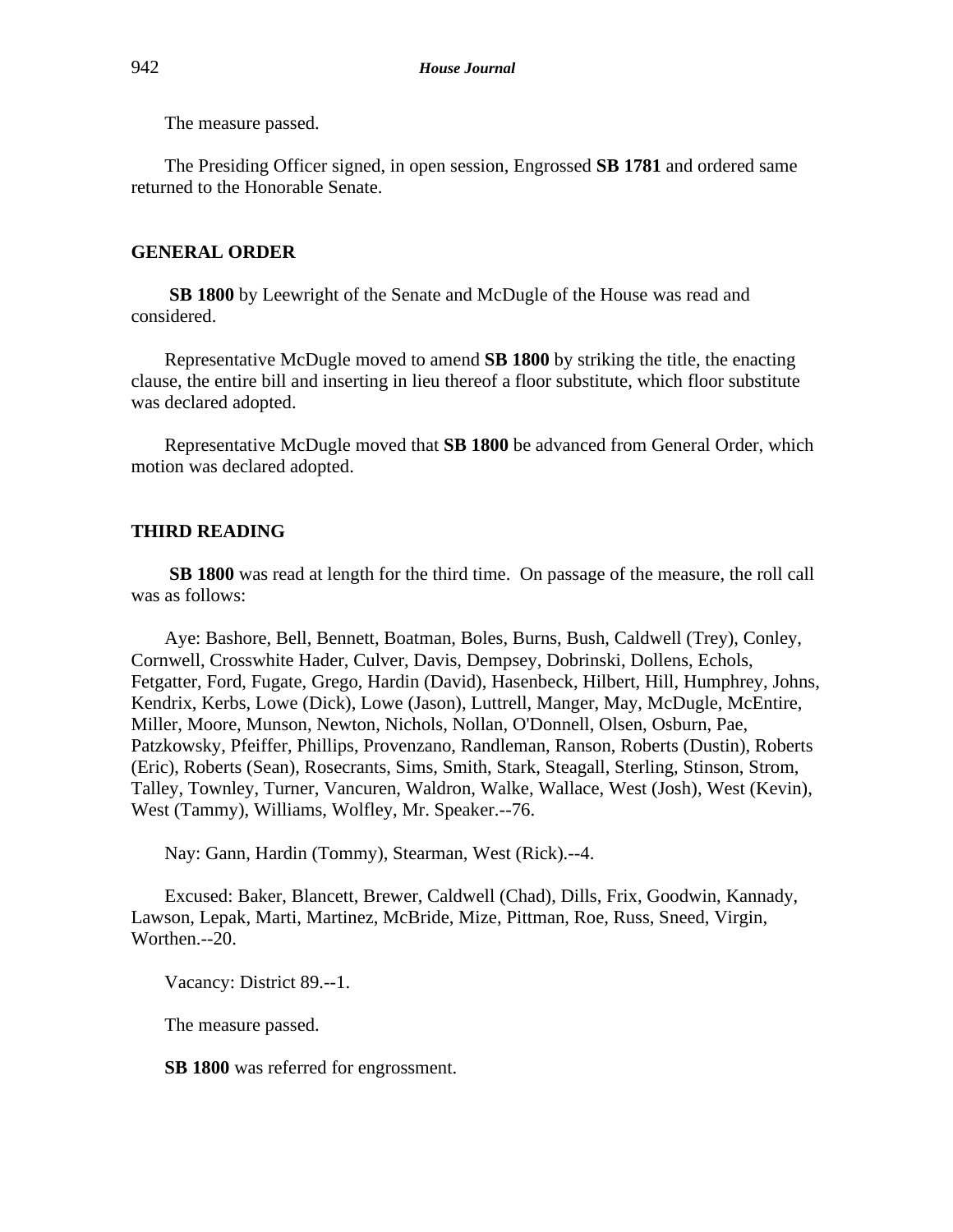**SB 1188** by Taylor et al. of the Senate and Newton et al. of the House was read and considered.

Representative Newton moved to amend **SB 1188,** Page 10, Line 17 by inserting after the punctuation the following language: "A municipality, as described by the provisions of this section, shall be required to pay the employee contribution of eight percent (8%) to the Oklahoma Police Pension and Retirement System, as prescribed by Section 50-110 of Title 11 of the Oklahoma Statutes, with respect to the compensation paid only to retirees who retired from the Oklahoma Police Pension and Retirement System."; Line 18 by deleting the word "November" and by inserting in lieu thereof the word "July"; Line 18 1/2 by inserting the following language: "SECTION \_. It being immediately necessary for the preservation of the public peace, health or safety, an emergency is hereby declared to exist, by reason whereof this act shall take effect and be in full force from and after its passage and approval.", which amendment was declared adopted.

Representative Newton moved that **SB 1188** be advanced from General Order, which motion was declared adopted.

## **THIRD READING**

**SB 1188** was read at length for the third time. On passage of the measure and emergency, the roll call was as follows:

Aye: Baker, Bashore, Bell, Bennett, Blancett, Boatman, Boles, Burns, Bush, Caldwell (Chad), Caldwell (Trey), Conley, Cornwell, Crosswhite Hader, Culver, Davis, Dempsey, Dills, Dobrinski, Dollens, Echols, Fetgatter, Ford, Fugate, Goodwin, Grego, Hardin (David), Hasenbeck, Hilbert, Hill, Humphrey, Johns, Kendrix, Kerbs, Lawson, Lowe (Dick), Lowe (Jason), Luttrell, Manger, Martinez, May, McDugle, McEntire, Miller, Moore, Munson, Newton, Nollan, O'Donnell, Olsen, Osburn, Pae, Patzkowsky, Pfeiffer, Phillips, Provenzano, Randleman, Ranson, Roberts (Dustin), Roberts (Eric), Roberts (Sean), Rosecrants, Russ, Sims, Smith, Stark, Steagall, Stearman, Sterling, Stinson, Strom, Talley, Townley, Turner, Vancuren, Waldron, Walke, Wallace, West (Josh), West (Kevin), West (Tammy), Williams, Wolfley, Worthen, Mr. Speaker.--85.

Nay: Gann, Hardin (Tommy), West (Rick).--3.

Excused: Brewer, Frix, Kannady, Lepak, Marti, McBride, Mize, Nichols, Pittman, Roe, Sneed, Virgin.--12.

Vacancy: District 89.--1.

The measure and emergency passed.

**SB 1188** was referred for engrossment.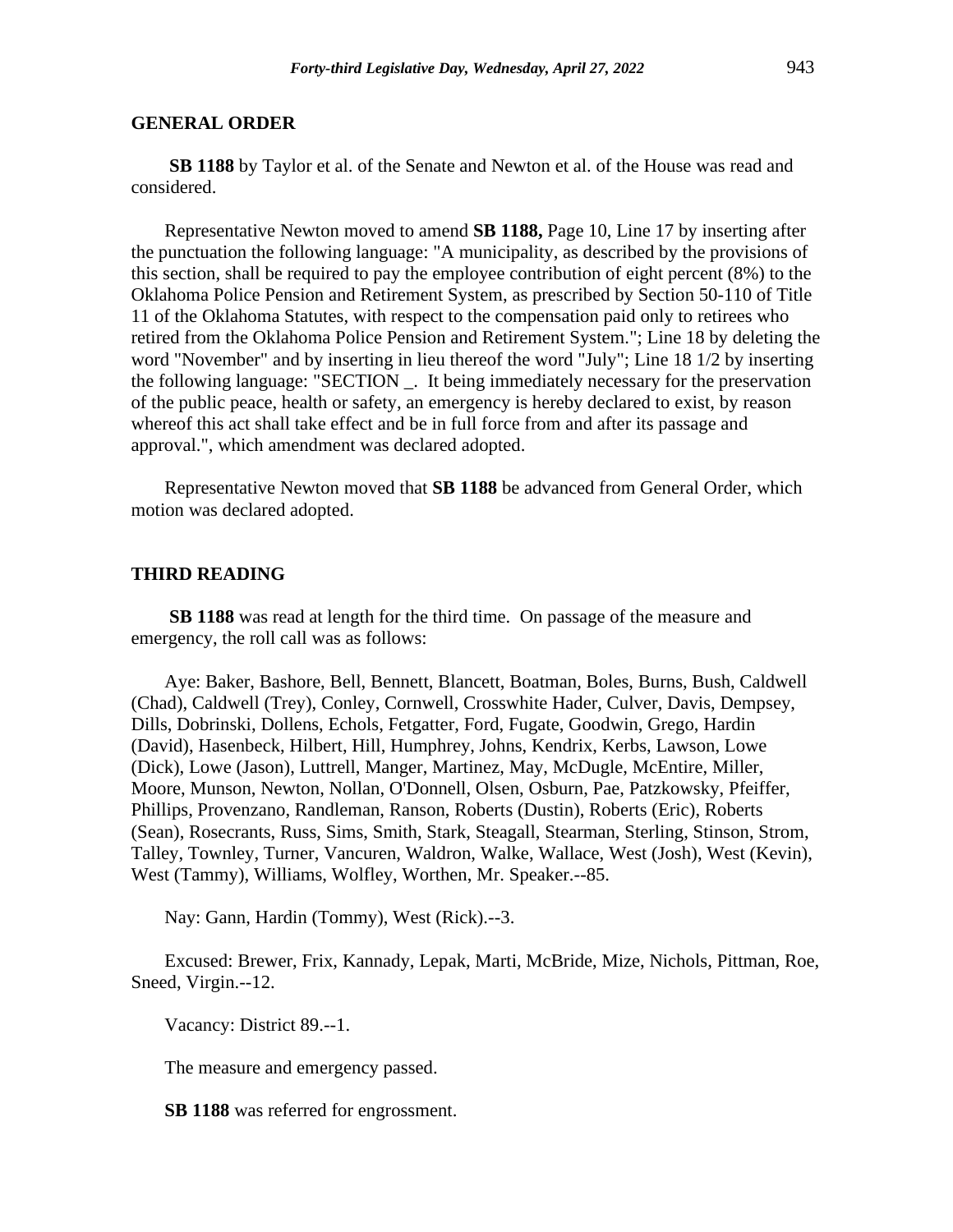**SB 1436** by Garvin of the Senate and McEntire of the House was read and considered.

Representative McEntire moved to amend **SB 1436** by striking the title, the enacting clause, the entire bill and inserting in lieu thereof a floor substitute.

Representative McEntire moved to amend the floor substitute on Page 7, Line 1 by deleting the word "or" and Lines 1 and 2 by restoring all stricken language and punctuation on those lines, which amendment was declared adopted.

Representative McEntire pressed adoption of the floor substitute, as amended, which floor substitute was declared adopted.

Representative McEntire moved that **SB 1436** be advanced from General Order, which motion was declared adopted.

#### **THIRD READING**

**SB 1436** was read at length for the third time. On passage of the measure, the roll call was as follows:

Aye: Baker, Bashore, Bell, Bennett, Blancett, Boatman, Boles, Burns, Bush, Caldwell (Trey), Conley, Cornwell, Crosswhite Hader, Culver, Davis, Dempsey, Dills, Dobrinski, Dollens, Echols, Fetgatter, Ford, Fugate, Gann, Goodwin, Grego, Hardin (David), Hardin (Tommy), Hasenbeck, Hilbert, Hill, Humphrey, Johns, Kendrix, Kerbs, Lawson, Lowe (Dick), Lowe (Jason), Luttrell, Manger, Martinez, May, McBride, McDugle, McEntire, Miller, Moore, Munson, Newton, Nollan, O'Donnell, Olsen, Osburn, Pae, Patzkowsky, Pfeiffer, Provenzano, Randleman, Ranson, Roberts (Dustin), Roberts (Eric), Roberts (Sean), Rosecrants, Russ, Sims, Smith, Stark, Steagall, Stearman, Sterling, Stinson, Strom, Talley, Townley, Turner, Vancuren, Waldron, Walke, Wallace, West (Josh), West (Kevin), West (Rick), West (Tammy), Williams, Wolfley, Worthen, Mr. Speaker.--87.

Excused: Brewer, Caldwell (Chad), Frix, Kannady, Lepak, Marti, Mize, Nichols, Phillips, Pittman, Roe, Sneed, Virgin.--13.

Vacancy: District 89.--1.

The measure passed.

**SB 1436** was referred for engrossment.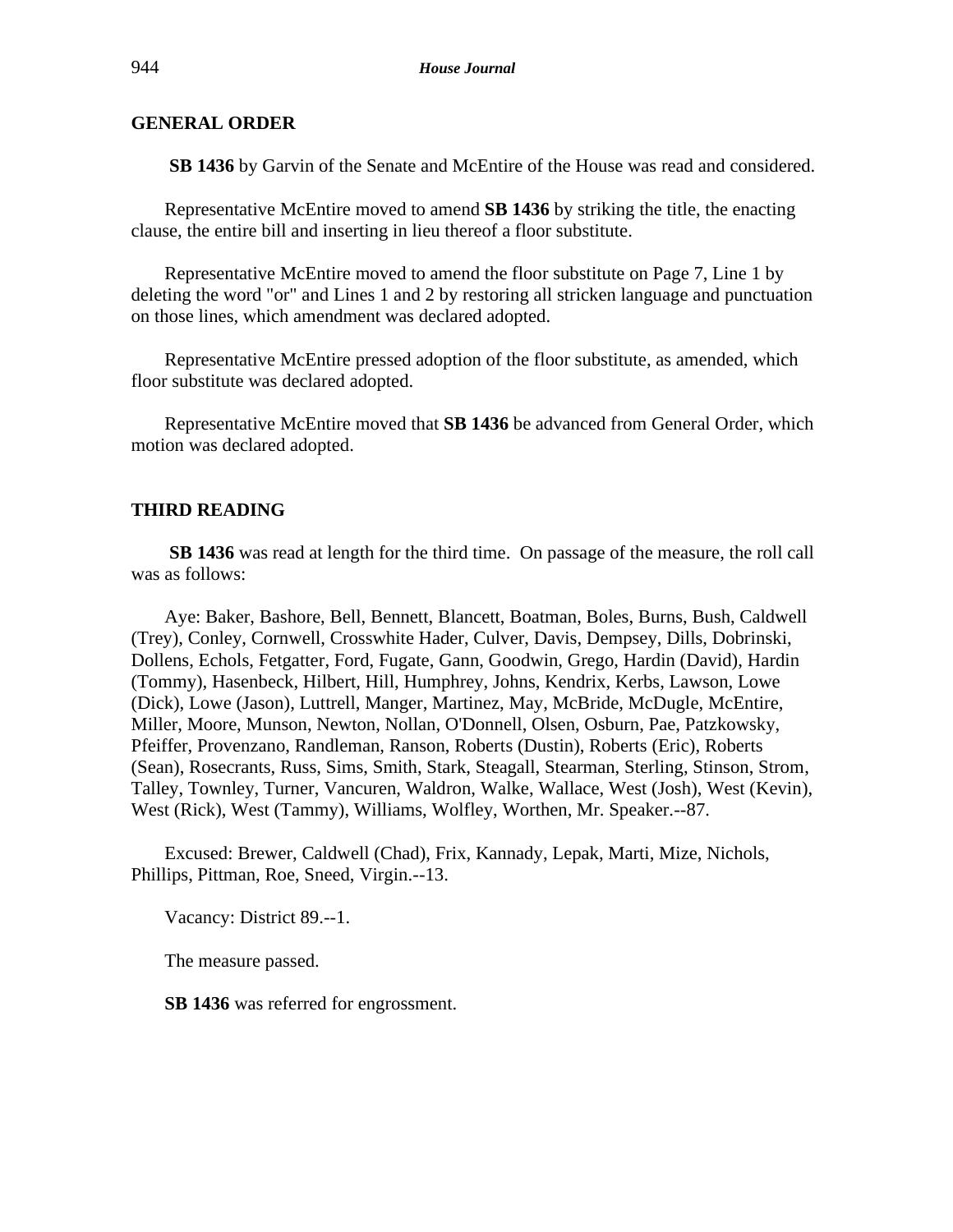## **MESSAGES FROM THE SENATE**

# Advising fourth reading of and transmitting for signature Enrolled **SBs 173, 1119, 1147, 1163, 1203, 1235, 1241, 1242, 1288, 1351, 1408, 1410, 1541, 1555, 1569, 1579, 1596, 1631, 1632, 1685** and **1749**.

The above-numbered enrolled measures were, after fourth reading, properly signed and ordered returned to the Honorable Senate.

#### **Returning engrossed measures, as amended**

Announcing the passage of and returning engrossed measures, as amended: **HBs 1138,** Remove as author Senator Hall; Authored by Senator Kidd, Remove as author Representative Fetgatter; Authored by Representative Pfeiffer, **1512, 1933,** Coauthored by Senators Daniels, Stephens, **2034,** Remove as author Senator Taylor; Authored by Senator Allen, Coauthored by Senators David, Bullard, **2233, 2627, 2974,** Coauthored by Senator Garvin, **3075, 3168,** Remove as author Senator Leewright; Authored by Senator Coleman, Coauthored by Senators Leewright, Bullard, Stephens and Representative West (Josh), **3171, 3286, 3420, 3901** and **4413**.

Senate amendments were read on the above-numbered measures.

#### **Returning engrossed measures**

Announcing the passage of **HBs 3019, 3316, 3383,** Remove as principle author Representative Moore and substitute with Representative Osburn and **4077**.

The above-numbered measures were referred for enrollment.

#### **MOTION**

Representative Pfeiffer moved that the House stand in recess until 1:30 p.m., which was the order.

## **Representative Mize Presiding**

## **MOTION**

The Presiding Officer moved that the House stand at ease, which was the order.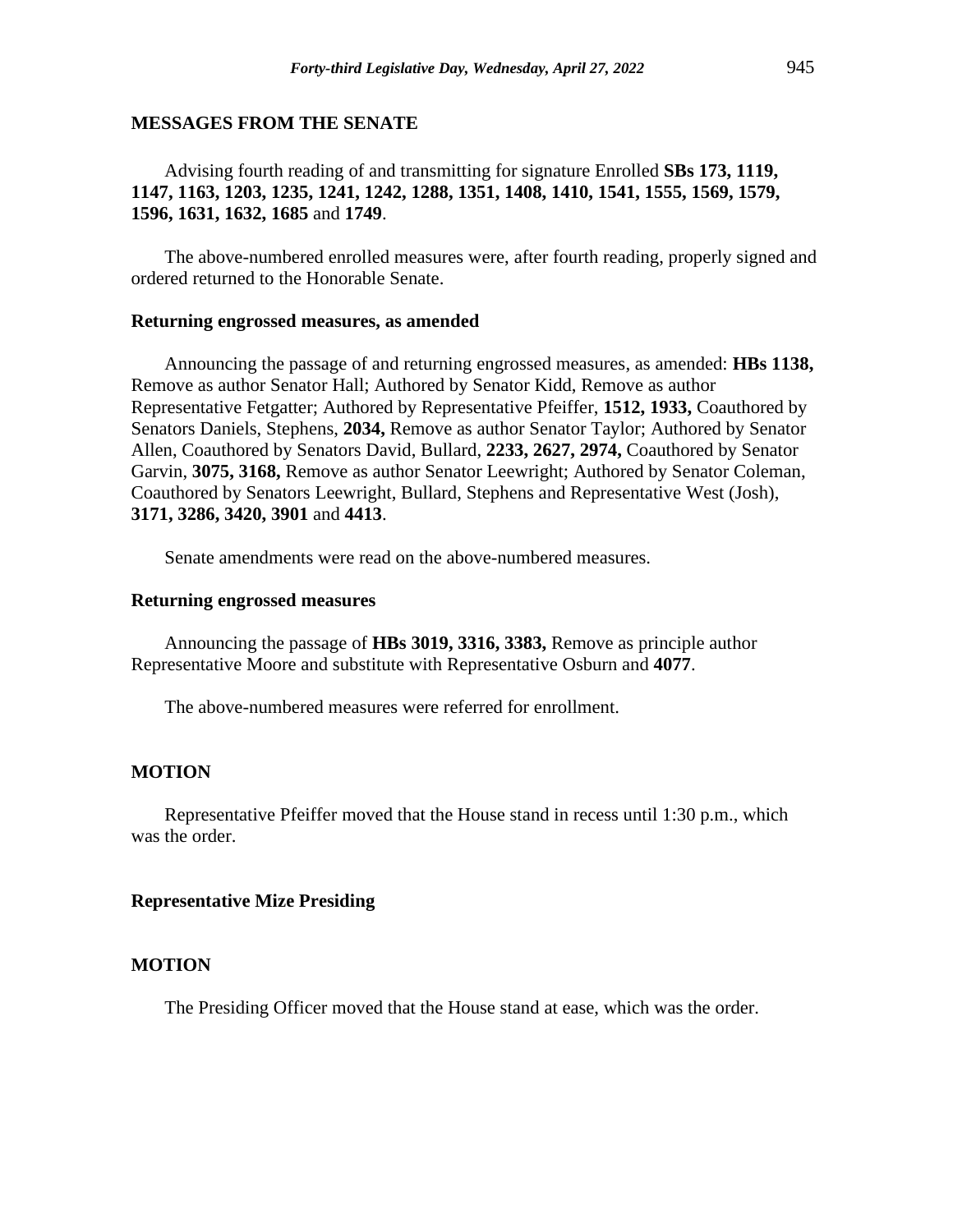# **Representative Mize Presiding**

# **RESOLUTION FOR CONSIDERATION**

**HR 1065** was called up for consideration.

Upon unanimous consent request of Representative Ford, all Members of the House were added as coauthors.

Upon motion of Representative Ford, **HR 1065** was considered and adopted.

**HR 1065** was referred for enrollment.

## **GENERAL ORDER**

**SB 1542** by Rosino of the Senate and Roberts (Dustin) of the House was read and considered.

Representative Roberts (Dustin) moved that **SB 1542** be advanced from General Order, which motion was declared adopted.

#### **THIRD READING**

**SB 1542** was read at length for the third time. On passage of the measure, the roll call was as follows:

Aye: Baker, Bashore, Bennett, Blancett, Boatman, Boles, Burns, Bush, Conley, Cornwell, Crosswhite Hader, Culver, Davis, Dempsey, Dobrinski, Dollens, Echols, Fetgatter, Ford, Fugate, Gann, Goodwin, Grego, Hardin (David), Hardin (Tommy), Hasenbeck, Hill, Humphrey, Johns, Kendrix, Kerbs, Lowe (Dick), Lowe (Jason), Luttrell, Manger, Martinez, May, McBride, McDugle, McEntire, Miller, Mize, Moore, Munson, Newton, Nichols, Nollan, O'Donnell, Olsen, Pae, Patzkowsky, Pfeiffer, Phillips, Pittman, Provenzano, Randleman, Ranson, Roberts (Dustin), Roberts (Eric), Roe, Rosecrants, Russ, Sims, Smith, Sneed, Stark, Stearman, Sterling, Stinson, Strom, Talley, Townley, Vancuren, Waldron, Walke, West (Josh), West (Rick), Williams, Wolfley, Worthen, Mr. Speaker.--81.

Excused: Bell, Brewer, Caldwell (Chad), Caldwell (Trey), Dills, Frix, Hilbert, Kannady, Lawson, Lepak, Marti, Osburn, Roberts (Sean), Steagall, Turner, Virgin, Wallace, West (Kevin), West (Tammy).--19.

Vacancy: District 89.--1.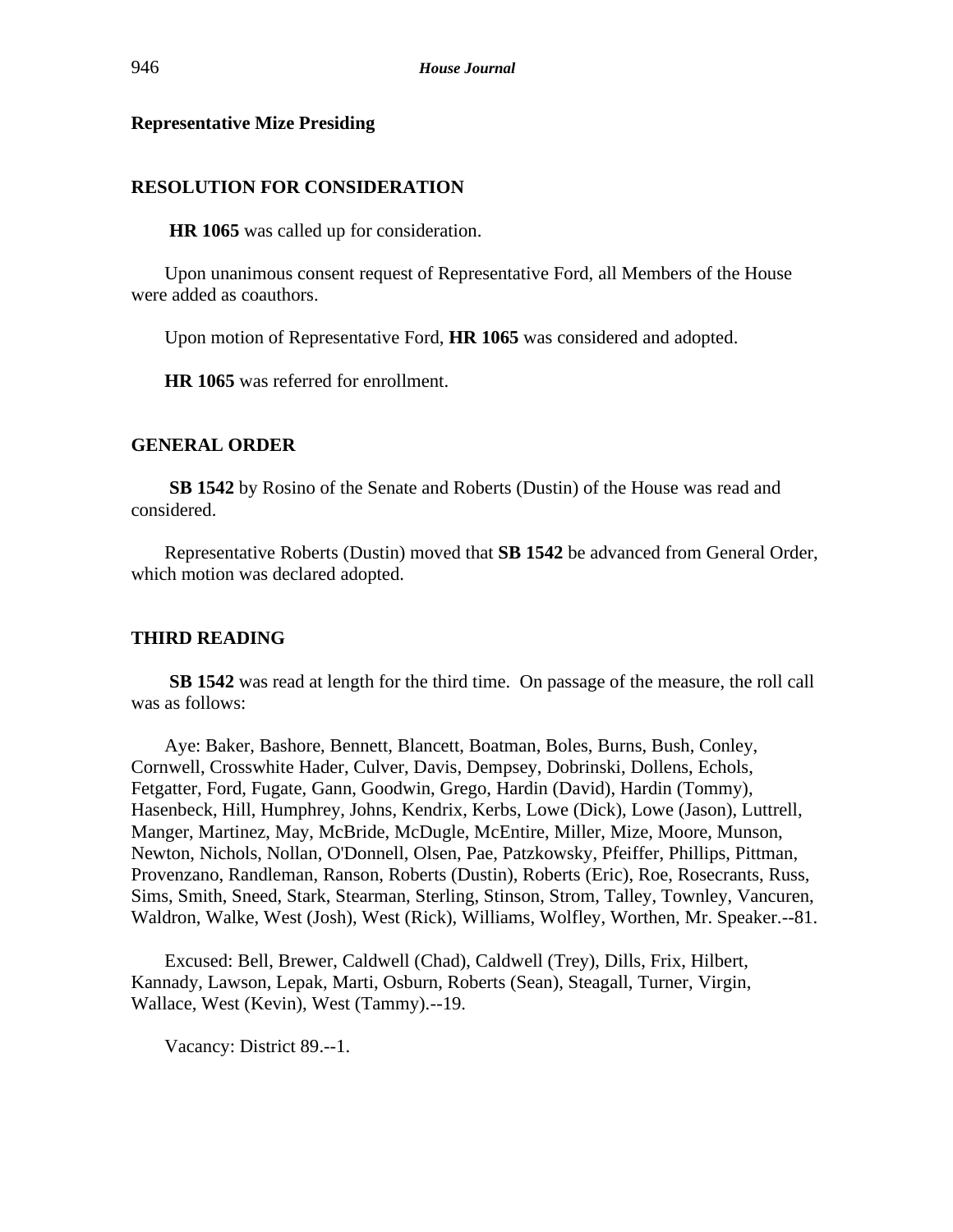The measure passed.

The Presiding Officer signed, in open session, Engrossed **SB 1542** and ordered same returned to the Honorable Senate.

# **GENERAL ORDER**

**SB 573** by Montgomery of the Senate and Martinez of the House was read and considered.

Representative Martinez moved that **SB 573** be advanced from General Order, which motion was declared adopted.

#### **THIRD READING**

**SB 573** was read at length for the third time. On passage of the measure, the roll call was as follows:

Aye: Baker, Bashore, Bennett, Blancett, Boatman, Boles, Burns, Bush, Caldwell (Chad), Caldwell (Trey), Conley, Cornwell, Crosswhite Hader, Culver, Davis, Dempsey, Dobrinski, Dollens, Echols, Fetgatter, Ford, Fugate, Goodwin, Grego, Hardin (David), Hasenbeck, Hilbert, Humphrey, Johns, Kannady, Kendrix, Kerbs, Lowe (Dick), Lowe (Jason), Luttrell, Manger, Marti, Martinez, May, McDugle, Miller, Mize, Moore, Munson, Newton, Nichols, Nollan, O'Donnell, Osburn, Patzkowsky, Pfeiffer, Phillips, Pittman, Provenzano, Randleman, Ranson, Roberts (Dustin), Roberts (Eric), Roe, Rosecrants, Russ, Sims, Smith, Sneed, Stark, Sterling, Stinson, Strom, Talley, Townley, Vancuren, Waldron, Walke, Wallace, West (Josh), West (Tammy), Williams, Wolfley, Worthen, Mr. Speaker.--80.

Nay: Gann, Hardin (Tommy), Olsen, Stearman, West (Kevin), West (Rick).--6.

Excused: Bell, Brewer, Dills, Frix, Hill, Lawson, Lepak, McBride, McEntire, Pae, Roberts (Sean), Steagall, Turner, Virgin.--14.

Vacancy: District 89.--1.

The measure passed.

**SB 573** was referred for engrossment.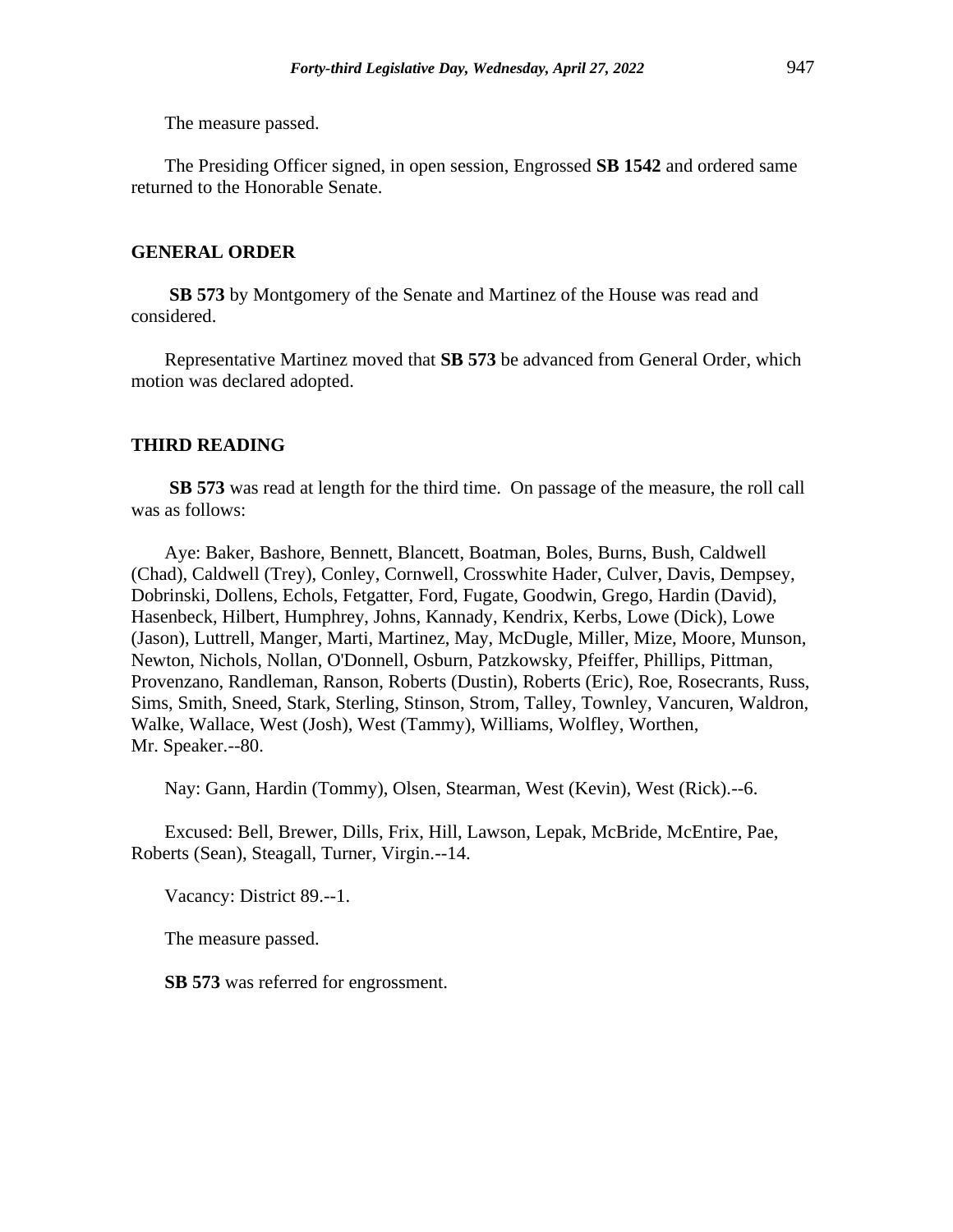**SB 1339** by Coleman of the Senate and Strom of the House was read and considered.

Representative Wallace moved to amend **SB 1339** by striking the title and enacting clause, which amendment was declared adopted.

Representative Strom moved that **SB 1339** be advanced from General Order, which motion was declared adopted.

## **THIRD READING**

**SB 1339** was read at length for the third time. On passage of the measure, the roll call was as follows:

Aye: Baker, Bashore, Bennett, Boatman, Boles, Burns, Bush, Caldwell (Chad), Caldwell (Trey), Conley, Cornwell, Culver, Davis, Dempsey, Dobrinski, Dollens, Echols, Fetgatter, Ford, Frix, Fugate, Goodwin, Hasenbeck, Hilbert, Hill, Johns, Kendrix, Kerbs, Lawson, Lowe (Dick), Lowe (Jason), Luttrell, Manger, Marti, Martinez, May, McBride, McDugle, Miller, Mize, Moore, Munson, Newton, Nollan, O'Donnell, Olsen, Osburn, Patzkowsky, Pfeiffer, Phillips, Provenzano, Randleman, Ranson, Roberts (Dustin), Roberts (Eric), Rosecrants, Russ, Sims, Sneed, Stark, Steagall, Sterling, Stinson, Strom, Talley, Townley, Vancuren, Waldron, Walke, Wallace, West (Josh), West (Kevin), West (Tammy), Williams, Wolfley, Mr. Speaker.--76.

Nay: Crosswhite Hader, Gann, Grego, Hardin (Tommy), Humphrey, Smith, Stearman, West (Rick), Worthen.--9.

Excused: Bell, Blancett, Brewer, Dills, Hardin (David), Kannady, Lepak, McEntire, Nichols, Pae, Pittman, Roberts (Sean), Roe, Turner, Virgin.--15.

Vacancy: District 89.--1.

The measure passed.

**SB 1339** was referred for engrossment.

# **GENERAL ORDER**

**SB 1704** by Paxton of the Senate and Lowe (Dick) of the House was read and considered.

Representative Lowe (Dick) moved that **SB 1704** be advanced from General Order, which motion was declared adopted.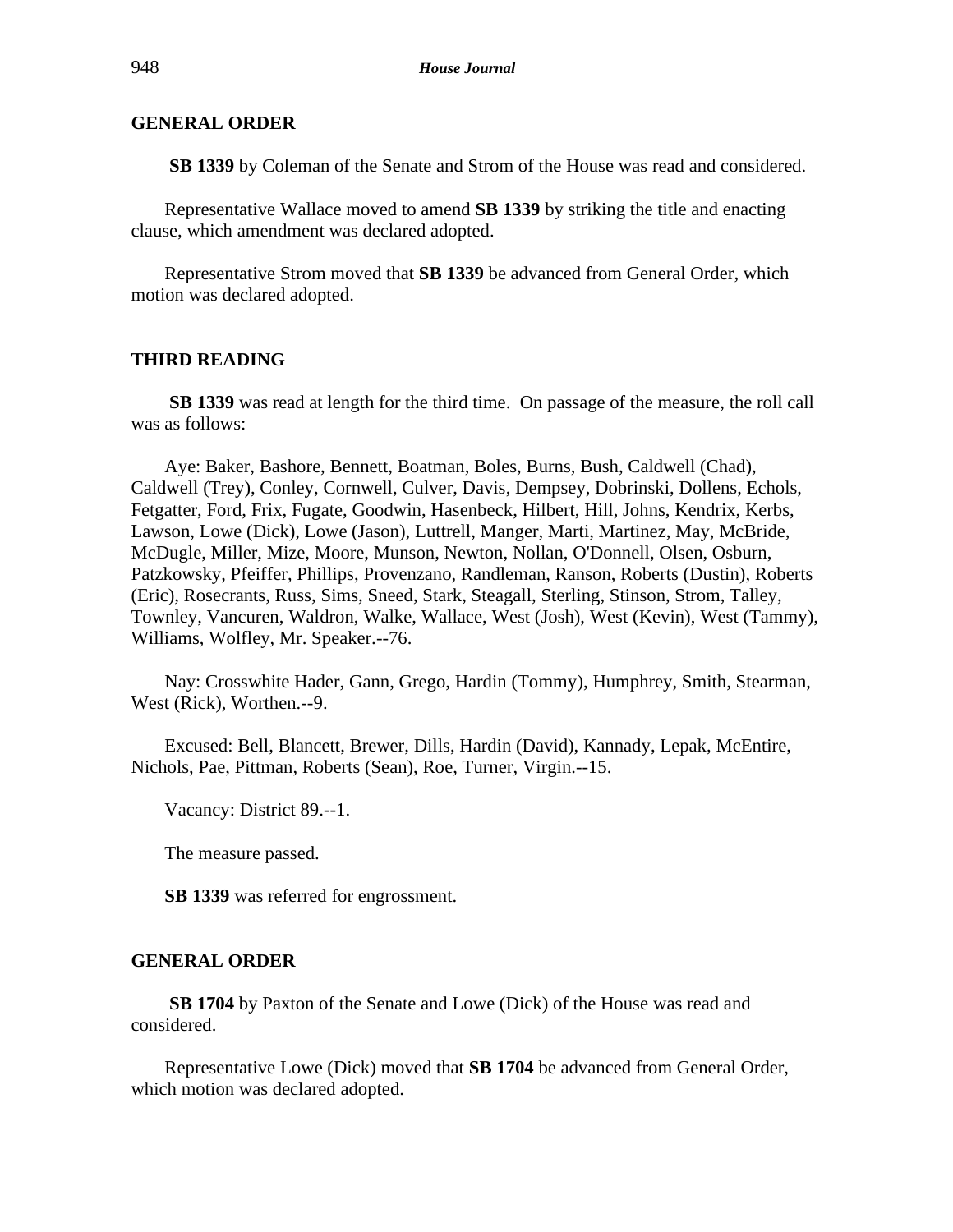#### **THIRD READING**

**SB 1704** was read at length for the third time. On passage of the measure and emergency, the roll call was as follows:

Aye: Baker, Bashore, Bennett, Blancett, Boatman, Boles, Burns, Caldwell (Chad), Caldwell (Trey), Conley, Cornwell, Crosswhite Hader, Culver, Davis, Dempsey, Dollens, Echols, Ford, Frix, Fugate, Gann, Goodwin, Grego, Hardin (David), Hardin (Tommy), Hasenbeck, Hilbert, Hill, Humphrey, Johns, Kannady, Kendrix, Kerbs, Lawson, Lowe (Dick), Lowe (Jason), Luttrell, Manger, Marti, Martinez, May, McBride, McDugle, McEntire, Miller, Mize, Moore, Munson, Newton, Nichols, Nollan, O'Donnell, Olsen, Osburn, Patzkowsky, Pfeiffer, Phillips, Pittman, Provenzano, Randleman, Ranson, Roberts (Dustin), Roberts (Eric), Roe, Rosecrants, Russ, Sims, Smith, Sneed, Stark, Steagall, Sterling, Stinson, Strom, Talley, Townley, Turner, Vancuren, Waldron, Walke, Wallace, West (Josh), West (Rick), West (Tammy), Williams, Wolfley, Worthen, Mr. Speaker.--88.

Nay: Stearman.--1.

Excused: Bell, Brewer, Bush, Dills, Dobrinski, Fetgatter, Lepak, Pae, Roberts (Sean), Virgin, West (Kevin).--11.

Vacancy: District 89.--1.

The measure and emergency passed.

**SB 1704** was referred for engrossment.

## **GENERAL ORDER**

**SB 1835** by Bergstrom et al. of the Senate and West (Josh) of the House was read and considered.

Representative West (Josh) moved that **SB 1835** be advanced from General Order, which motion was declared adopted.

#### **THIRD READING**

**SB 1835** was read at length for the third time. On passage of the measure, the roll call was as follows:

Aye: Baker, Bashore, Bennett, Blancett, Boatman, Boles, Burns, Bush, Caldwell (Chad), Caldwell (Trey), Conley, Cornwell, Crosswhite Hader, Culver, Davis, Dempsey, Dobrinski, Dollens, Fetgatter, Ford, Frix, Fugate, Gann, Goodwin, Grego, Hardin (David), Hardin (Tommy), Hasenbeck, Hilbert, Hill, Humphrey, Johns, Kannady, Kendrix, Kerbs, Lowe (Dick), Lowe (Jason), Luttrell, Manger, Marti, May, McDugle, McEntire, Miller, Mize, Moore, Munson, Newton, Nichols, O'Donnell, Olsen, Patzkowsky, Pfeiffer, Phillips,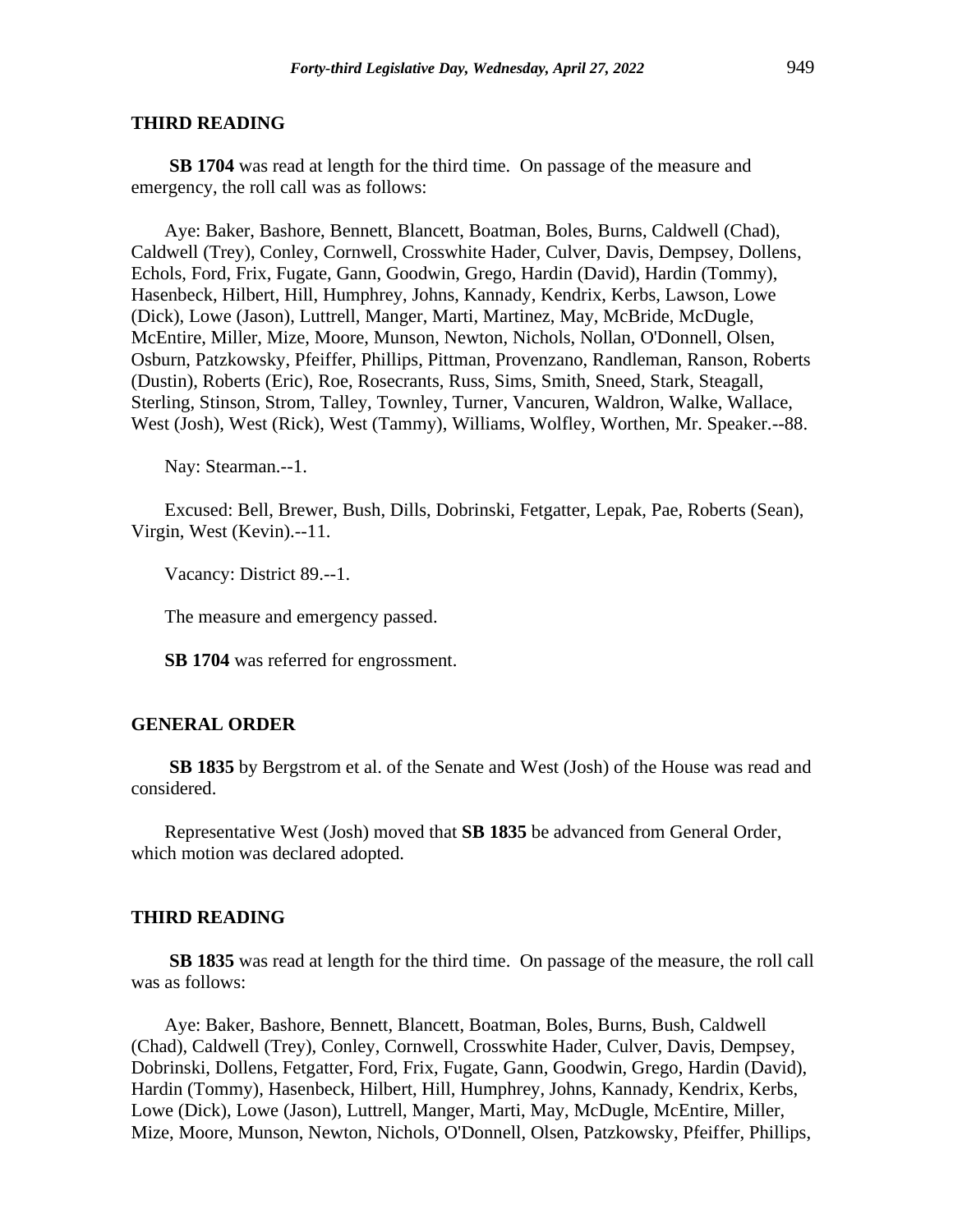Pittman, Provenzano, Randleman, Ranson, Roberts (Dustin), Roberts (Eric), Roe, Rosecrants, Russ, Sims, Smith, Sneed, Stark, Steagall, Stearman, Sterling, Stinson, Strom, Talley, Townley, Waldron, Walke, Wallace, West (Josh), West (Kevin), West (Rick), West (Tammy), Williams, Wolfley, Worthen, Mr. Speaker.--85.

Excused: Bell, Brewer, Dills, Echols, Lawson, Lepak, Martinez, McBride, Nollan, Osburn, Pae, Roberts (Sean), Turner, Vancuren, Virgin.--15.

Vacancy: District 89.--1.

The measure passed.

**SB 1835** was referred for engrossment.

#### **GENERAL ORDER**

**SB 1841** by Paxton of the Senate and Bush of the House was read and considered.

Representative Bush moved that **SB 1841** be advanced from General Order, which motion was declared adopted.

## **Representative Newton Presiding**

#### **THIRD READING**

**SB 1841** was read at length for the third time. On passage of the measure and emergency, the roll call was as follows:

Aye: Baker, Bashore, Bennett, Blancett, Boatman, Boles, Burns, Bush, Caldwell (Chad), Caldwell (Trey), Cornwell, Crosswhite Hader, Culver, Davis, Dempsey, Dobrinski, Dollens, Echols, Fetgatter, Ford, Frix, Fugate, Gann, Goodwin, Grego, Hardin (David), Hardin (Tommy), Hasenbeck, Hilbert, Hill, Humphrey, Johns, Kannady, Kendrix, Kerbs, Lawson, Lowe (Dick), Lowe (Jason), Luttrell, Manger, Marti, Martinez, May, McBride, McDugle, Miller, Munson, Newton, Nichols, Nollan, O'Donnell, Olsen, Osburn, Patzkowsky, Pfeiffer, Phillips, Pittman, Provenzano, Randleman, Ranson, Roberts (Dustin), Roberts (Eric), Roe, Rosecrants, Russ, Sims, Smith, Stark, Steagall, Sterling, Stinson, Strom, Talley, Townley, Vancuren, Waldron, Walke, Wallace, West (Josh), West (Kevin), West (Rick), West (Tammy), Williams, Wolfley, Worthen, Mr. Speaker.--86.

Nay: Stearman.--1.

Excused: Bell, Brewer, Conley, Dills, Lepak, McEntire, Mize, Moore, Pae, Roberts (Sean), Sneed, Turner, Virgin.--13.

Vacancy: District 89.--1.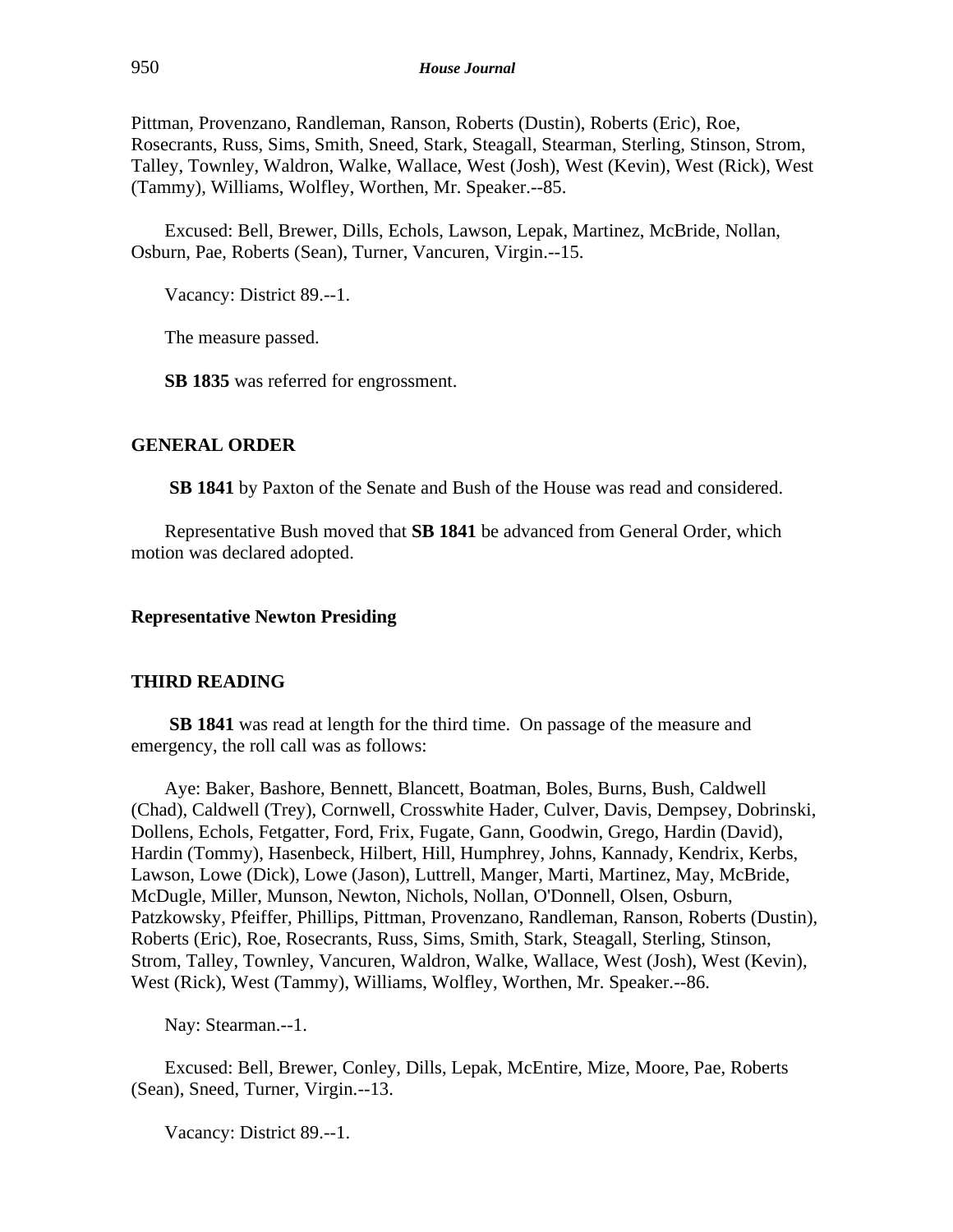The measure and emergency passed.

**SB 1841** was referred for engrossment.

## **GENERAL ORDER**

**SB 258** by Rosino of the Senate and Echols of the House was read and considered.

Representative Echols moved that **SB 258** be advanced from General Order, which motion was declared adopted.

## **THIRD READING**

**SB 258** was read at length for the third time. On passage of the measure and emergency, the roll call was as follows:

Aye: Baker, Bashore, Bennett, Blancett, Boatman, Boles, Burns, Bush, Caldwell (Chad), Caldwell (Trey), Conley, Cornwell, Crosswhite Hader, Culver, Davis, Dempsey, Dobrinski, Dollens, Echols, Fetgatter, Frix, Fugate, Goodwin, Grego, Hardin (David), Hasenbeck, Hilbert, Hill, Humphrey, Johns, Kannady, Kendrix, Kerbs, Lawson, Lowe (Dick), Lowe (Jason), Luttrell, Manger, Martinez, May, McBride, McDugle, McEntire, Miller, Munson, Newton, Nichols, Nollan, O'Donnell, Osburn, Pae, Patzkowsky, Pfeiffer, Phillips, Pittman, Provenzano, Randleman, Ranson, Roberts (Dustin), Roberts (Eric), Roberts (Sean), Roe, Rosecrants, Russ, Sims, Smith, Stark, Steagall, Sterling, Stinson, Strom, Talley, Townley, Turner, Vancuren, Waldron, Wallace, West (Josh), West (Kevin), West (Tammy), Williams, Wolfley, Mr. Speaker.--83.

Nay: Gann, Hardin (Tommy), Olsen, Stearman, West (Rick).--5.

Excused: Bell, Brewer, Dills, Ford, Lepak, Marti, Mize, Moore, Sneed, Virgin, Walke, Worthen.--12.

Vacancy: District 89.--1.

The measure and emergency passed.

The Presiding Officer signed, in open session, Engrossed **SB 258** and ordered same returned to the Honorable Senate.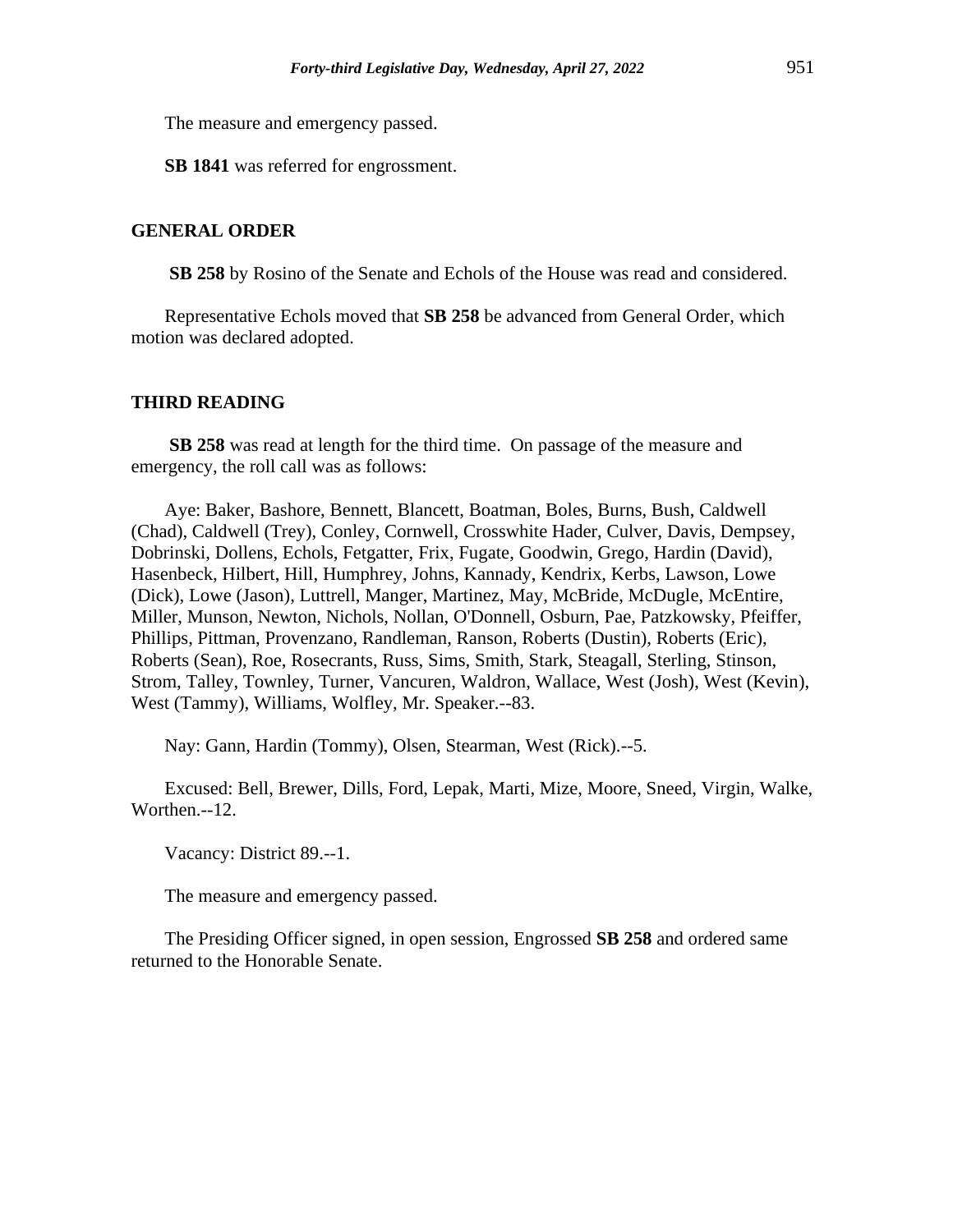**SB 593** by Thompson et al. of the Senate and Echols et al. of the House was read and considered.

Representative Echols moved that **SB 593** be advanced from General Order, which motion was declared adopted.

## **THIRD READING**

**SB 593** was read at length for the third time. On passage of the measure and emergency, the roll call was as follows:

Aye: Baker, Bashore, Bennett, Blancett, Boatman, Boles, Burns, Bush, Caldwell (Chad), Caldwell (Trey), Cornwell, Crosswhite Hader, Culver, Davis, Dempsey, Dobrinski, Dollens, Echols, Fetgatter, Frix, Fugate, Gann, Goodwin, Grego, Hardin (David), Hardin (Tommy), Hasenbeck, Hilbert, Hill, Humphrey, Johns, Kannady, Kendrix, Kerbs, Lowe (Dick), Lowe (Jason), Luttrell, Manger, Marti, Martinez, May, McBride, McDugle, McEntire, Miller, Munson, Newton, Nichols, Nollan, O'Donnell, Olsen, Patzkowsky, Pfeiffer, Phillips, Pittman, Provenzano, Randleman, Ranson, Roberts (Dustin), Roberts (Eric), Roberts (Sean), Roe, Rosecrants, Russ, Sims, Smith, Stearman, Sterling, Stinson, Strom, Talley, Townley, Turner, Vancuren, Waldron, Wallace, West (Josh), West (Kevin), West (Rick), Williams, Wolfley, Worthen, Mr. Speaker.--83.

Excused: Bell, Brewer, Conley, Dills, Ford, Lawson, Lepak, Mize, Moore, Osburn, Pae, Sneed, Stark, Steagall, Virgin, Walke, West (Tammy).--17.

Vacancy: District 89.--1.

The measure and emergency passed.

**SB 593** was referred for engrossment.

#### **MESSAGES FROM THE SENATE**

Announcing the passage of **HBs 3646,** Coauthored by Representative Davis and **4143**.

The above-numbered measures were referred for enrollment.

#### **Returning enrolled measures**

Announcing that Enrolled **HBs 1132, 1611, 2976, 2992, 3087, 3092, 3271, 3740, 3811, 3812, 3821, 3823, 3824, 3905, 4001, 4008, 4192, 4194, 4228** and **4230** have been read at length for the fourth time and signed by the Presiding Officer of Senate, in open session.

The above measures were ordered transmitted to the Honorable Governor.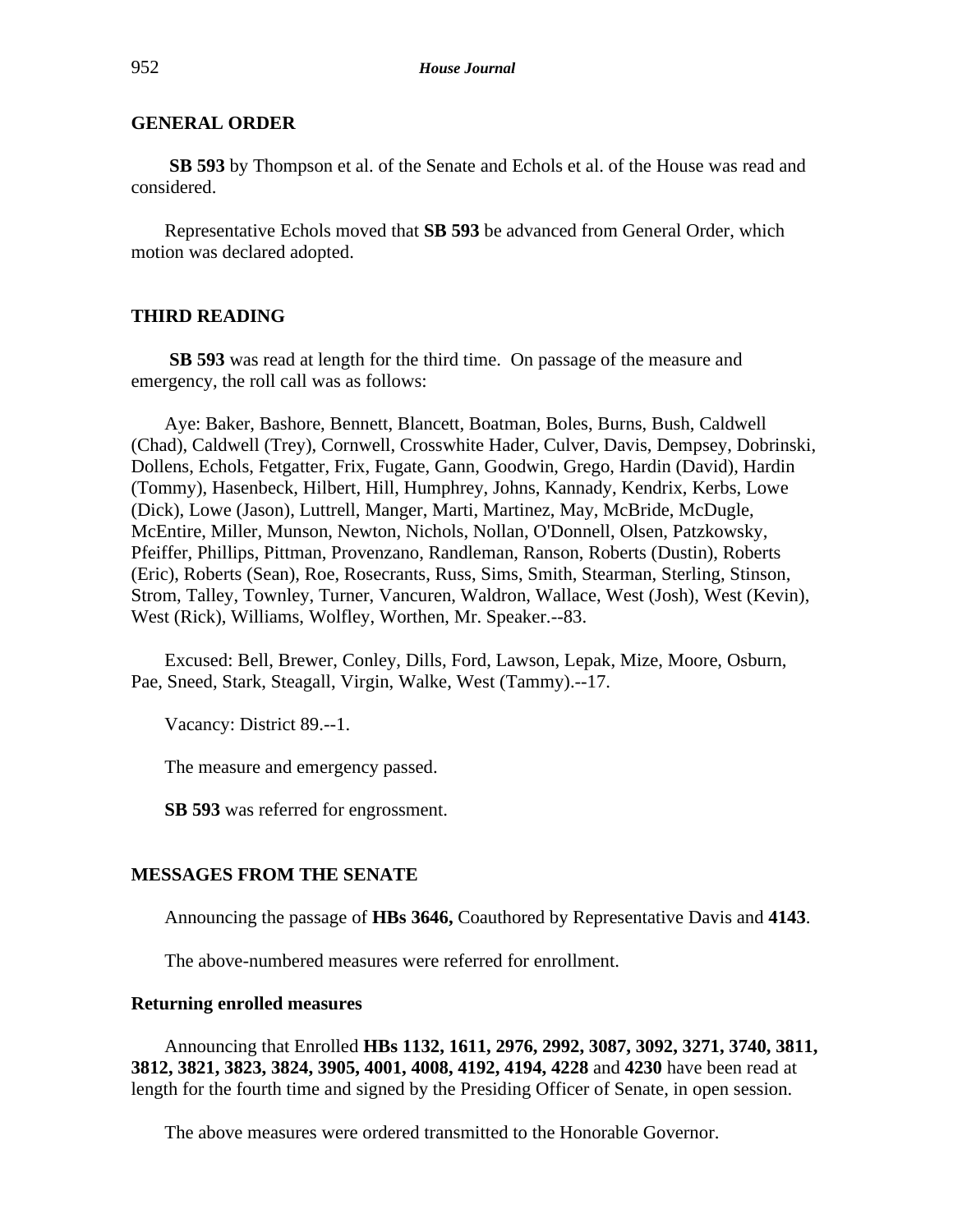Announcing that Enrolled **HCR 1020** has been signed by the Presiding Officer of Senate, in open session.

The above measure was ordered filed with the Secretary of State.

#### **GENERAL ORDER**

**SB 1612** by David of the Senate and Echols of the House was read and considered.

Representative Echols moved that **SB 1612** be advanced from General Order, which motion was declared adopted.

#### **THIRD READING**

**SB 1612** was read at length for the third time. On passage of the measure, the roll call was as follows:

Aye: Baker, Bashore, Boatman, Burns, Bush, Caldwell (Chad), Cornwell, Crosswhite Hader, Culver, Davis, Dobrinski, Echols, Fetgatter, Ford, Hasenbeck, Hilbert, Hill, Kannady, Kerbs, Lawson, Lowe (Dick), Luttrell, Manger, Marti, May, McBride, McDugle, McEntire, Miller, Moore, Newton, Nollan, O'Donnell, Osburn, Patzkowsky, Pfeiffer, Roberts (Dustin), Roberts (Eric), Roberts (Sean), Roe, Russ, Stark, Steagall, Sterling, Talley, Townley, Wallace, West (Kevin), West (Tammy), Williams, Mr. Speaker.--51.

Nay: Bennett, Blancett, Boles, Caldwell (Trey), Conley, Dempsey, Dollens, Frix, Fugate, Gann, Goodwin, Grego, Hardin (David), Hardin (Tommy), Humphrey, Johns, Lowe (Jason), Munson, Nichols, Olsen, Pae, Pittman, Provenzano, Randleman, Ranson, Rosecrants, Sims, Smith, Sneed, Stearman, Stinson, Strom, Turner, Vancuren, Waldron, Walke, West (Josh), West (Rick), Wolfley, Worthen.--40.

Excused: Bell, Brewer, Dills, Kendrix, Lepak, Martinez, Mize, Phillips, Virgin.--9.

Vacancy: District 89.--1.

The measure passed.

**SB 1612** was referred for engrossment.

#### **GENERAL ORDER**

**SB 1613** by David et al. of the Senate and Echols of the House was read and considered.

Representative Echols moved that **SB 1613** be advanced from General Order, which motion was declared adopted.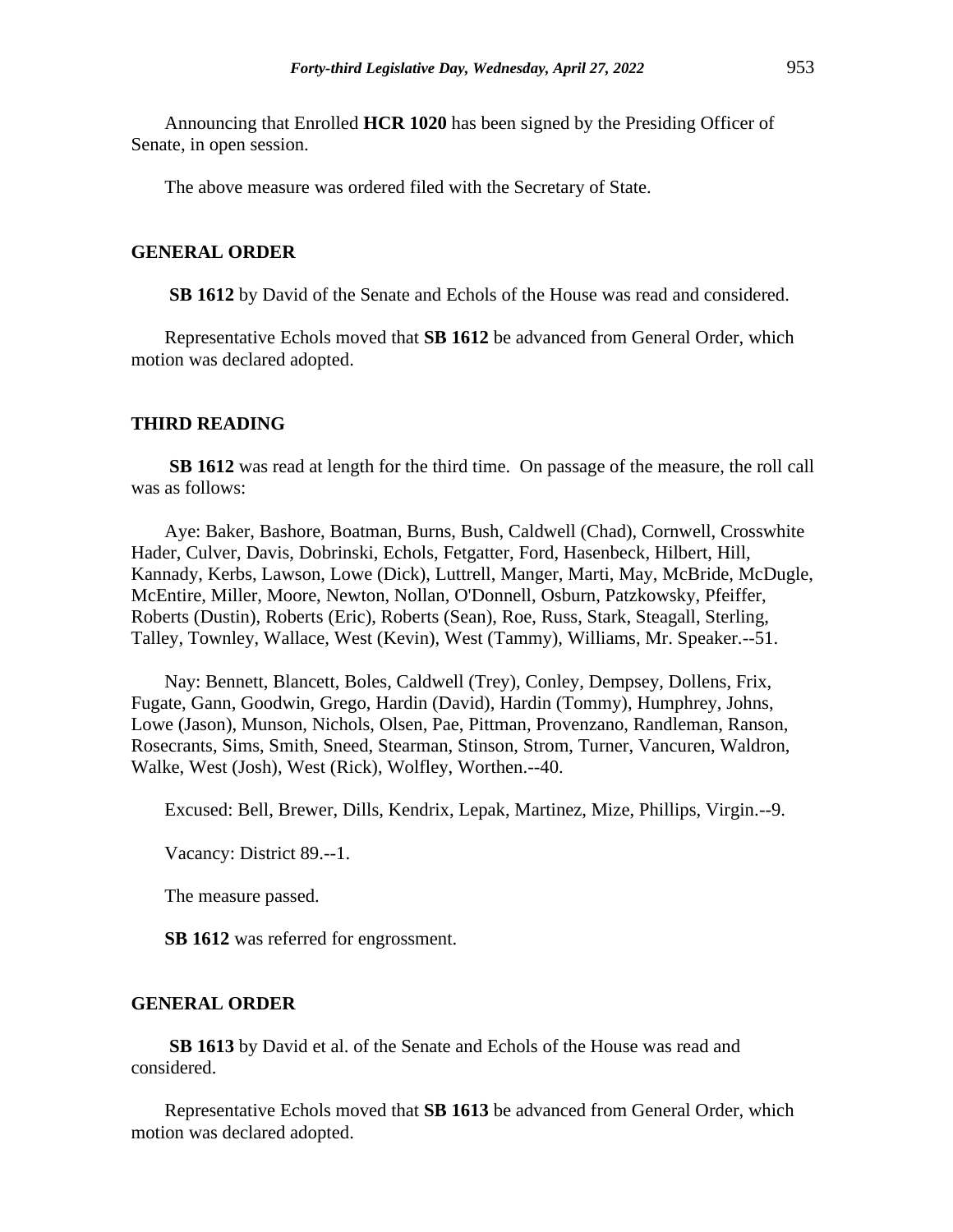# **THIRD READING**

**SB 1613** was read at length for the third time. On passage of the measure, the roll call was as follows:

Aye: Baker, Bashore, Bennett, Blancett, Boatman, Boles, Burns, Bush, Caldwell (Chad), Caldwell (Trey), Conley, Cornwell, Crosswhite Hader, Culver, Davis, Dempsey, Dobrinski, Dollens, Echols, Fetgatter, Ford, Frix, Fugate, Gann, Goodwin, Grego, Hardin (David), Hardin (Tommy), Hasenbeck, Hilbert, Hill, Humphrey, Johns, Kannady, Kendrix, Kerbs, Lawson, Lowe (Dick), Lowe (Jason), Luttrell, Manger, Marti, Martinez, May, McBride, McDugle, McEntire, Miller, Moore, Munson, Newton, Nichols, Nollan, O'Donnell, Olsen, Osburn, Pae, Patzkowsky, Pfeiffer, Phillips, Pittman, Provenzano, Randleman, Ranson, Roberts (Dustin), Roberts (Eric), Roberts (Sean), Roe, Rosecrants, Russ, Sims, Smith, Sneed, Stark, Steagall, Sterling, Stinson, Strom, Townley, Vancuren, Waldron, Walke, Wallace, West (Josh), West (Kevin), West (Rick), West (Tammy), Williams, Wolfley, Worthen, Mr. Speaker.--91.

Nay: Stearman.--1.

Excused: Bell, Brewer, Dills, Lepak, Mize, Talley, Turner, Virgin.--8.

Vacancy: District 89.--1.

The measure passed.

The Presiding Officer signed, in open session, Engrossed **SB 1613** and ordered same returned to the Honorable Senate.

## **GENERAL ORDER**

**SB 1726** by Leewright of the Senate and Hilbert of the House was read and considered.

Representative Hilbert moved that **SB 1726** be advanced from General Order, which motion was declared adopted.

#### **THIRD READING**

**SB 1726** was read at length for the third time. On passage of the measure and emergency, the roll call was as follows:

Aye: Baker, Bashore, Bennett, Blancett, Boatman, Boles, Burns, Bush, Caldwell (Chad), Caldwell (Trey), Cornwell, Crosswhite Hader, Culver, Davis, Dempsey, Dobrinski, Dollens, Echols, Ford, Frix, Fugate, Gann, Goodwin, Grego, Hardin (David), Hasenbeck, Hilbert, Hill, Humphrey, Johns, Kannady, Kendrix, Kerbs, Lawson, Lowe (Dick), Lowe (Jason), Luttrell, Manger, Marti, Martinez, May, McBride, McDugle, McEntire, Miller,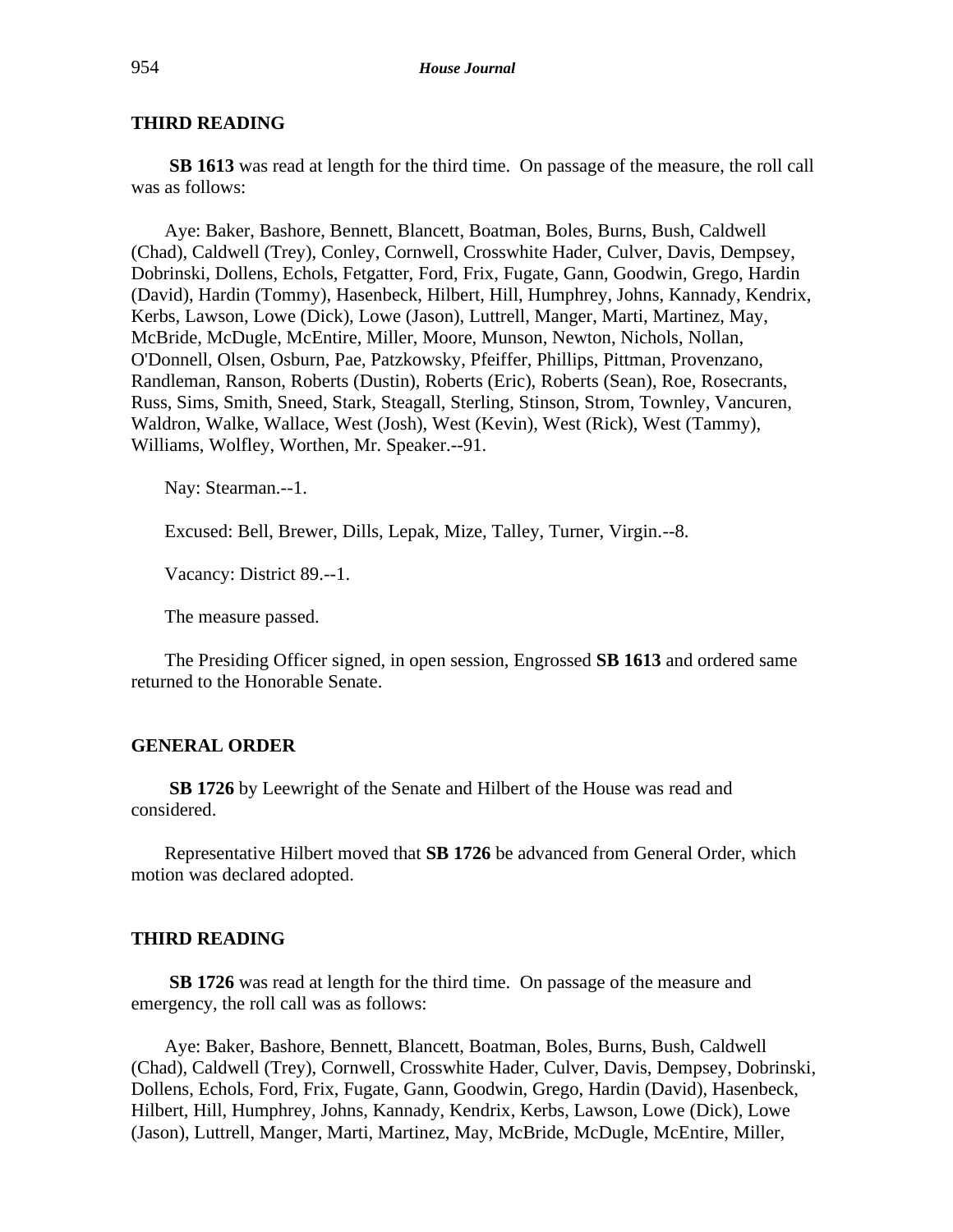Moore, Newton, Nichols, Nollan, O'Donnell, Olsen, Osburn, Pae, Patzkowsky, Pfeiffer, Phillips, Pittman, Provenzano, Randleman, Ranson, Roberts (Dustin), Roberts (Eric), Roberts (Sean), Roe, Rosecrants, Russ, Sims, Sneed, Stark, Steagall, Sterling, Stinson, Strom, Talley, Townley, Vancuren, Waldron, Walke, Wallace, West (Josh), West (Kevin), West (Rick), West (Tammy), Williams, Wolfley, Worthen, Mr. Speaker.--87.

Nay: Fetgatter, Hardin (Tommy), Smith, Stearman.--4.

Excused: Bell, Brewer, Conley, Dills, Lepak, Mize, Munson, Turner, Virgin.--9.

Vacancy: District 89.--1.

The measure and emergency passed.

**SB 1726** was referred for engrossment.

#### **GENERAL ORDER**

**SB 970** by Floyd of the Senate and Townley of the House was read and considered.

Representative Townley moved to suspend House Rule 8.8 for the purpose of allowing consideration of an untimely filed floor amendment, which failed upon roll call as follows:

Aye: Bashore, Bennett, Boatman, Boles, Burns, Bush, Caldwell (Trey), Cornwell, Crosswhite Hader, Culver, Davis, Dempsey, Dobrinski, Dollens, Fetgatter, Frix, Fugate, Hardin (David), Hardin (Tommy), Hasenbeck, Hilbert, Johns, Kendrix, Kerbs, Lowe (Jason), Luttrell, Manger, Marti, May, McEntire, Newton, Nichols, Nollan, O'Donnell, Pae, Patzkowsky, Pfeiffer, Provenzano, Randleman, Ranson, Roberts (Dustin), Roberts (Eric), Sims, Smith, Sneed, Stark, Steagall, Stearman, Sterling, Stinson, Strom, Townley, Vancuren, Waldron, Wallace, West (Josh), West (Kevin), West (Rick), Williams, Wolfley, Mr. Speaker.--61.

Nay: Caldwell (Chad).--1.

Excused: Baker, Bell, Blancett, Brewer, Conley, Dills, Echols, Ford, Gann, Goodwin, Grego, Hill, Humphrey, Kannady, Lawson, Lepak, Lowe (Dick), Martinez, McBride, McDugle, Miller, Mize, Moore, Munson, Olsen, Osburn, Phillips, Pittman, Roberts (Sean), Roe, Rosecrants, Russ, Talley, Turner, Virgin, Walke, West (Tammy), Worthen.--38.

Vacancy: District 89.--1.

Representative Echols moved to suspend House Rule 8.8 for the purpose of allowing consideration of an untimely filed floor amendment, which motion was declared adopted upon roll call as follows:

Aye: Baker, Bashore, Bennett, Boatman, Boles, Bush, Caldwell (Chad), Caldwell (Trey), Conley, Cornwell, Crosswhite Hader, Culver, Davis, Dempsey, Dobrinski, Dollens,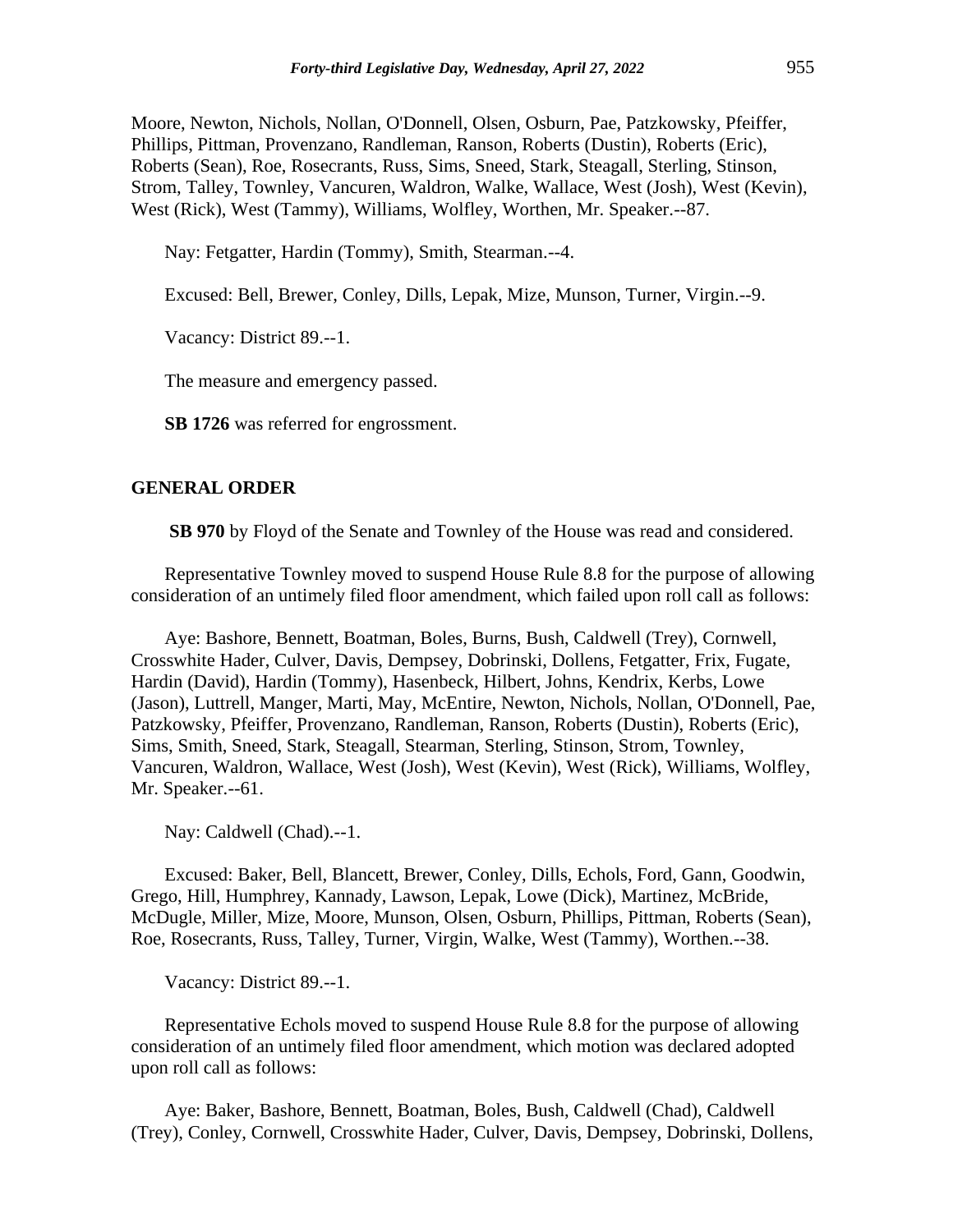Echols, Fetgatter, Frix, Fugate, Gann, Goodwin, Grego, Hasenbeck, Hilbert, Hill, Humphrey, Johns, Kendrix, Kerbs, Lawson, Lowe (Dick), Lowe (Jason), Luttrell, Manger, Marti, May, McDugle, McEntire, Miller, Moore, Munson, Newton, Nollan, O'Donnell, Olsen, Pae, Patzkowsky, Pfeiffer, Provenzano, Randleman, Roberts (Dustin), Roberts (Eric), Roe, Russ, Sims, Smith, Sneed, Stark, Steagall, Stearman, Stinson, Strom, Townley, Vancuren, Waldron, Wallace, West (Josh), West (Kevin), West (Rick), Williams, Wolfley, Worthen, Mr. Speaker.--74.

Excused: Bell, Blancett, Brewer, Burns, Dills, Ford, Hardin (David), Hardin (Tommy), Kannady, Lepak, Martinez, McBride, Mize, Nichols, Osburn, Phillips, Pittman, Ranson, Roberts (Sean), Rosecrants, Sterling, Talley, Turner, Virgin, Walke, West (Tammy).--26.

Vacancy: District 89.--1.

Representative Townley moved to amend **SB 970**, Page 3, Section 1, Line 24 by deleting all of the language beginning with "a state agency" through the word "information;" on Page 4, Line 4 and inserting in lieu thereof the following language: "an agency or entity of the state or a political subdivision to obtain licensure under the laws of this state or a political subdivision that contains an applicant's personal address, phone number, electronic mail address or other contact information. Provided, however, lists of persons licensed, the existence of a license of a person, or a business or commercial address submitted with an application for licensure shall be public record;", which amendment was declared adopted.

Representative Townley moved that **SB 970** be advanced from General Order, which motion was declared adopted.

Upon request of Representative Townley, **SB 970** was laid over.

#### **GENERAL ORDER**

**SB 1123** by Burns et al. of the Senate and West (Rick) et al. of the House was read and considered.

Representative West (Rick) moved that **SB 1123** be advanced from General Order, which motion was declared adopted.

#### **THIRD READING**

**SB 1123** was read at length for the third time. On passage of the measure, the roll call was as follows:

Aye: Baker, Bashore, Bennett, Boatman, Boles, Burns, Bush, Caldwell (Chad), Caldwell (Trey), Conley, Cornwell, Crosswhite Hader, Culver, Dempsey, Dobrinski, Dollens, Echols, Ford, Frix, Fugate, Gann, Goodwin, Grego, Hardin (David), Hardin (Tommy), Hasenbeck, Hilbert, Hill, Humphrey, Johns, Kannady, Kendrix, Kerbs, Lawson,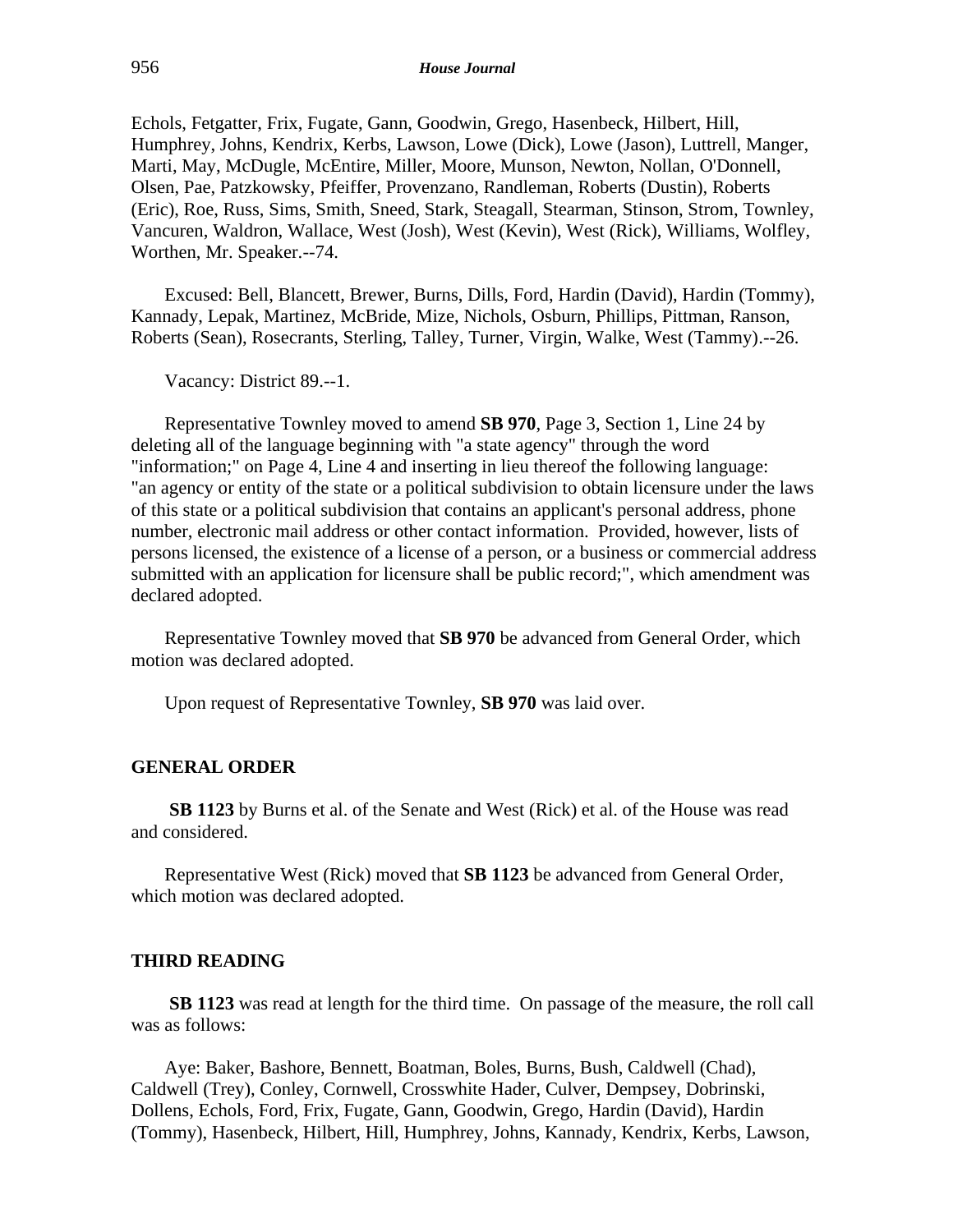Lowe (Dick), Lowe (Jason), Luttrell, Manger, Marti, Martinez, May, McBride, McDugle, Miller, Moore, Munson, Newton, Nichols, Nollan, O'Donnell, Olsen, Osburn, Pae, Patzkowsky, Pfeiffer, Phillips, Pittman, Provenzano, Randleman, Ranson, Roberts (Dustin), Roberts (Eric), Roberts (Sean), Roe, Rosecrants, Russ, Sims, Smith, Sneed, Stark, Steagall, Stearman, Sterling, Stinson, Strom, Talley, Turner, Waldron, Walke, Wallace, West (Josh), West (Kevin), West (Rick), Williams, Wolfley, Worthen, Mr. Speaker.--87.

Nay: Fetgatter, Vancuren.--2.

Excused: Bell, Blancett, Brewer, Davis, Dills, Lepak, McEntire, Mize, Townley, Virgin, West (Tammy).--11.

Vacancy: District 89.--1.

The measure passed.

The Presiding Officer signed, in open session, Engrossed **SB 1123** and ordered same returned to the Honorable Senate.

#### **GENERAL ORDER**

**SB 269** by Coleman et al. of the Senate and Strom of the House was read and considered.

Representative Strom moved to suspend House Rule 8.8 for the purpose of allowing consideration of an untimely filed floor amendment, which motion was declared adopted upon roll call as follows:

Aye: Baker, Bashore, Bennett, Blancett, Boatman, Boles, Burns, Bush, Caldwell (Trey), Cornwell, Culver, Dempsey, Dobrinski, Dollens, Echols, Fetgatter, Frix, Goodwin, Grego, Hardin (David), Hasenbeck, Hill, Humphrey, Johns, Kannady, Kendrix, Kerbs, Lawson, Lowe (Dick), Lowe (Jason), Luttrell, Manger, Marti, Martinez, May, McDugle, McEntire, Miller, Munson, Newton, Nollan, O'Donnell, Osburn, Pae, Patzkowsky, Pfeiffer, Pittman, Provenzano, Randleman, Ranson, Roberts (Dustin), Roberts (Eric), Roberts (Sean), Roe, Rosecrants, Russ, Sims, Smith, Sneed, Steagall, Stearman, Sterling, Stinson, Strom, Talley, Vancuren, Waldron, Walke, West (Josh), West (Kevin), West (Rick), Wolfley, Worthen, Mr. Speaker.--74.

Nay: Crosswhite Hader, Williams.--2.

Excused: Bell, Brewer, Caldwell (Chad), Conley, Davis, Dills, Ford, Fugate, Gann, Hardin (Tommy), Hilbert, Lepak, McBride, Mize, Moore, Nichols, Olsen, Phillips, Stark, Townley, Turner, Virgin, Wallace, West (Tammy).--24.

Vacancy: District 89.--1.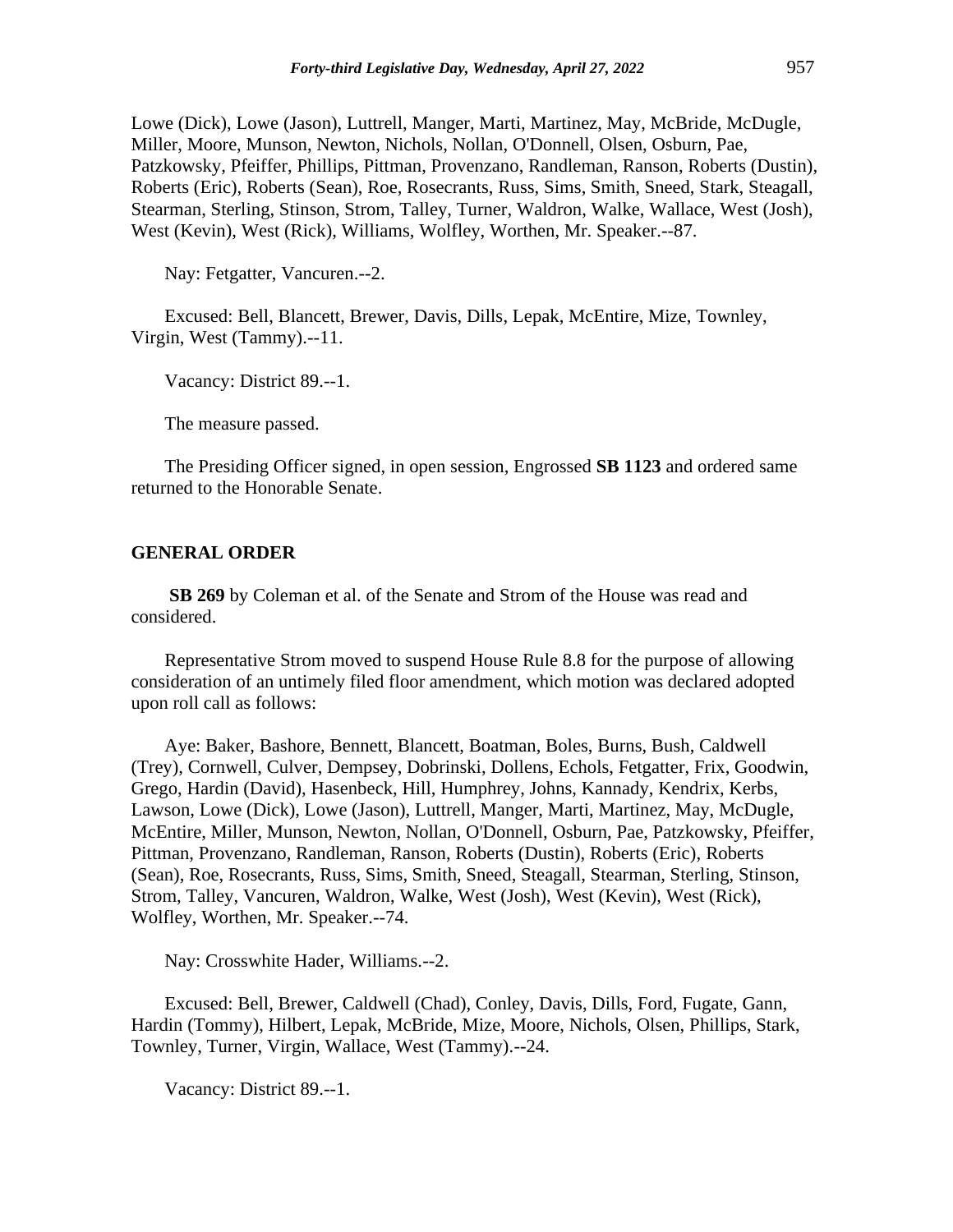Representative Strom moved to amend **SB 269** by striking the title, the enacting clause, the entire bill and inserting in lieu thereof a floor substitute, which floor substitute was declared adopted.

Representative Strom moved that **SB 269** be advanced from General Order, which motion was declared adopted.

## **THIRD READING**

**SB 269** was read at length for the third time. On passage of the measure, the roll call was as follows:

Aye: Baker, Bashore, Bennett, Blancett, Boatman, Burns, Bush, Caldwell (Chad), Caldwell (Trey), Cornwell, Culver, Dempsey, Dobrinski, Dollens, Echols, Fetgatter, Ford, Frix, Fugate, Goodwin, Hasenbeck, Hilbert, Hill, Johns, Kannady, Kerbs, Lowe (Dick), Lowe (Jason), Luttrell, Manger, Marti, Martinez, May, McDugle, McEntire, Miller, Moore, Munson, Nichols, O'Donnell, Osburn, Pae, Pfeiffer, Phillips, Pittman, Provenzano, Ranson, Roberts (Dustin), Roberts (Eric), Roberts (Sean), Roe, Rosecrants, Steagall, Stearman, Sterling, Stinson, Strom, Talley, Townley, Waldron, Walke, Wallace, West (Josh), Mr. Speaker.--64.

Nay: Boles, Conley, Crosswhite Hader, Gann, Grego, Hardin (David), Hardin (Tommy), Humphrey, Kendrix, Newton, Olsen, Patzkowsky, Randleman, Russ, Sims, Smith, Sneed, Stark, Turner, Vancuren, West (Kevin), West (Rick), Williams, Wolfley, Worthen.--25.

Excused: Bell, Brewer, Davis, Dills, Lawson, Lepak, McBride, Mize, Nollan, Virgin, West (Tammy).--11.

Vacancy: District 89.--1.

The measure passed.

**SB 269** was referred for engrossment.

#### **GENERAL ORDER**

**SB 970** by Floyd of the Senate and Townley of the House as read, considered and laid over on Page 956 was called up for further consideration.

Coauthored by Representative(s) Provenzano

The Presiding Officer moved to rescind adoption of the floor amendment, which was the order.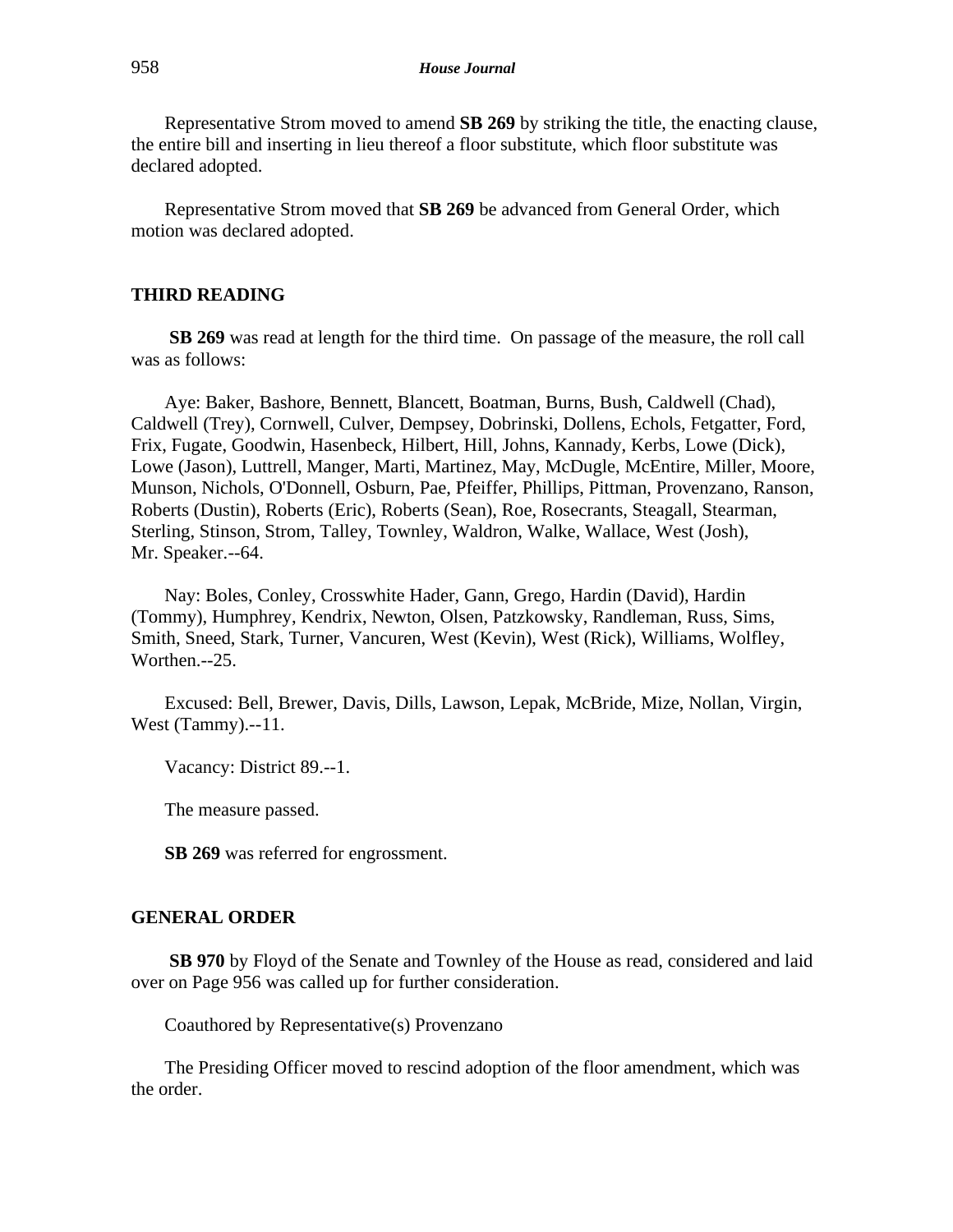Representative Townley moved to amend the floor amendment by adding after the phrase "applicant's personal address" and before the word "phone" the word "personal"; by adding after the comma "," following the word "number" and before the word "electronic" the word "personal"; and by adding after the phrase "commercial address" the following language:", or other business or commercial information disclosable under state law", which amendment to the floor substitute was adopted.

Representative Townley pressed adoption of the floor substitute, as amended, which floor substitute was declared adopted.

Representative Townley moved that **SB 970** be advanced from General Order, which motion was declared adopted.

#### **THIRD READING**

**SB 970** was read at length for the third time. On passage of the measure, the roll call was as follows:

Aye: Baker, Bashore, Bennett, Blancett, Boatman, Boles, Burns, Bush, Caldwell (Chad), Caldwell (Trey), Conley, Cornwell, Crosswhite Hader, Culver, Dempsey, Dobrinski, Dollens, Fetgatter, Frix, Fugate, Goodwin, Grego, Hardin (David), Hasenbeck, Hilbert, Hill, Humphrey, Kannady, Kendrix, Kerbs, Lowe (Dick), Lowe (Jason), Luttrell, Manger, Marti, Martinez, May, McDugle, McEntire, Miller, Moore, Munson, Newton, Nichols, Nollan, O'Donnell, Olsen, Osburn, Pae, Patzkowsky, Pfeiffer, Phillips, Pittman, Provenzano, Randleman, Ranson, Roberts (Dustin), Roberts (Eric), Roe, Rosecrants, Russ, Sims, Smith, Sneed, Stark, Steagall, Stearman, Sterling, Stinson, Strom, Talley, Townley, Turner, Vancuren, Waldron, Walke, Wallace, West (Josh), West (Kevin), West (Tammy), Williams, Wolfley, Worthen, Mr. Speaker.--84.

Nay: Gann, Hardin (Tommy), Roberts (Sean), West (Rick).--4.

Excused: Bell, Brewer, Davis, Dills, Echols, Ford, Johns, Lawson, Lepak, McBride, Mize, Virgin.--12.

Vacancy: District 89.--1.

The measure passed.

**SB 970** was referred for engrossment.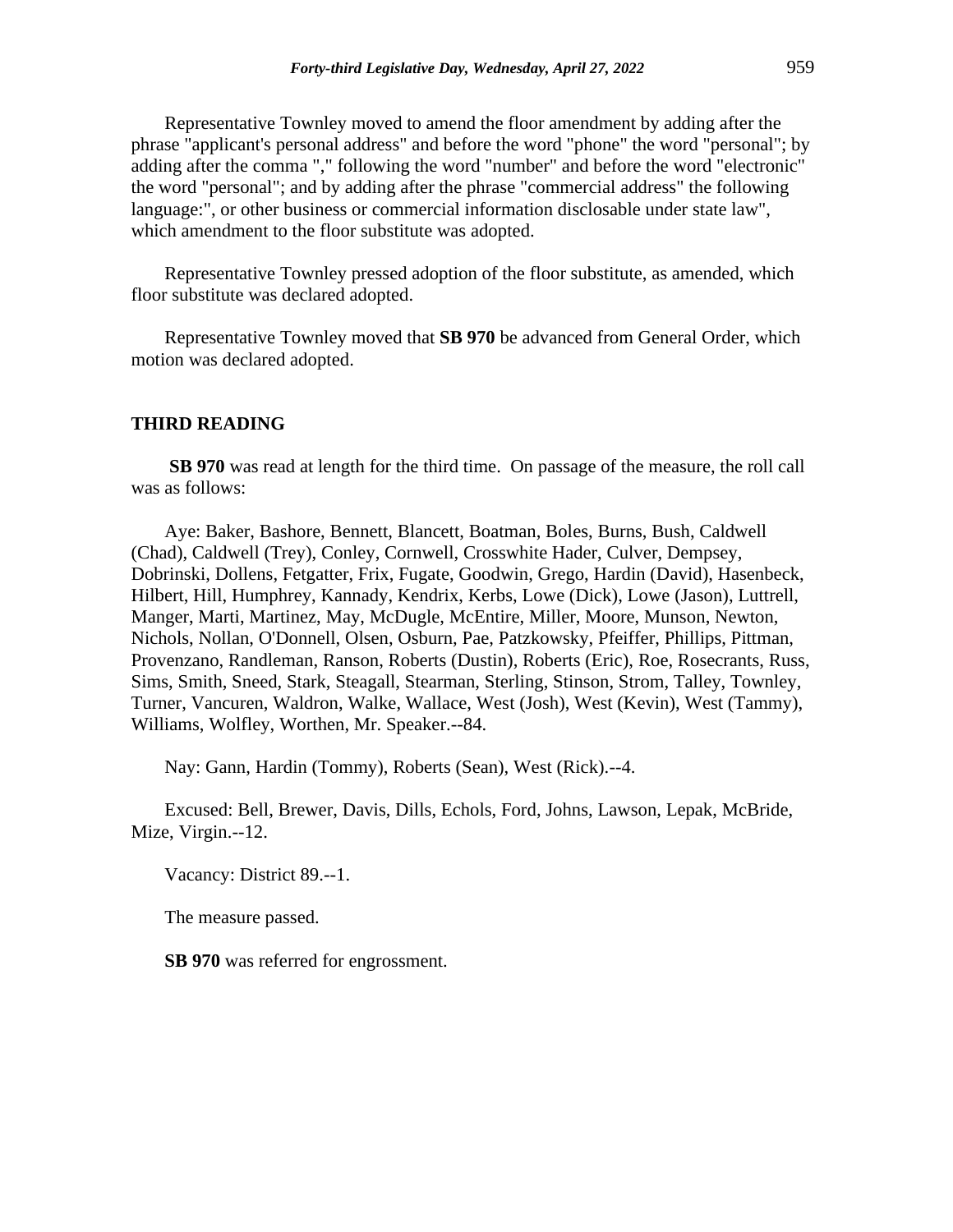**SB 1687** by Leewright of the Senate and McEntire of the House was read and considered.

Representative McEntire moved that **SB 1687** be advanced from General Order, which motion was declared adopted.

## **THIRD READING**

**SB 1687** was read at length for the third time. On passage of the measure, the roll call was as follows:

Aye: Baker, Bashore, Boatman, Boles, Burns, Bush, Caldwell (Chad), Caldwell (Trey), Conley, Cornwell, Crosswhite Hader, Culver, Dempsey, Dobrinski, Echols, Fetgatter, Frix, Gann, Grego, Hardin (David), Hardin (Tommy), Hasenbeck, Hilbert, Hill, Humphrey, Johns, Kannady, Kendrix, Kerbs, Lowe (Dick), Luttrell, Marti, Martinez, May, McDugle, McEntire, Miller, Moore, Newton, Nollan, O'Donnell, Osburn, Pae, Patzkowsky, Pfeiffer, Randleman, Roberts (Dustin), Roberts (Eric), Roberts (Sean), Roe, Russ, Sims, Smith, Sneed, Stark, Stearman, Sterling, Stinson, Strom, Talley, Townley, Vancuren, Wallace, West (Josh), West (Kevin), West (Rick), West (Tammy), Williams, Wolfley, Worthen, Mr. Speaker.--71.

Nay: Bennett, Blancett, Dollens, Fugate, Goodwin, Lowe (Jason), Manger, Munson, Nichols, Olsen, Pittman, Provenzano, Ranson, Turner, Waldron, Walke.--16.

Excused: Bell, Brewer, Davis, Dills, Ford, Lawson, Lepak, McBride, Mize, Phillips, Rosecrants, Steagall, Virgin.--13.

Vacancy: District 89.--1.

The measure passed.

The Presiding Officer signed, in open session, Engrossed **SB 1687** and ordered same returned to the Honorable Senate.

#### **GENERAL ORDER**

**SB 757** by Pugh of the Senate and McEntire of the House was read and considered.

Representative McEntire moved to suspend House Rule 8.8 for the purpose of allowing consideration of an untimely filed floor amendment, which motion was declared adopted upon roll call as follows:

Aye: Baker, Bashore, Bennett, Boatman, Boles, Burns, Caldwell (Trey), Conley, Cornwell, Crosswhite Hader, Culver, Dempsey, Dobrinski, Dollens, Fetgatter, Frix, Gann,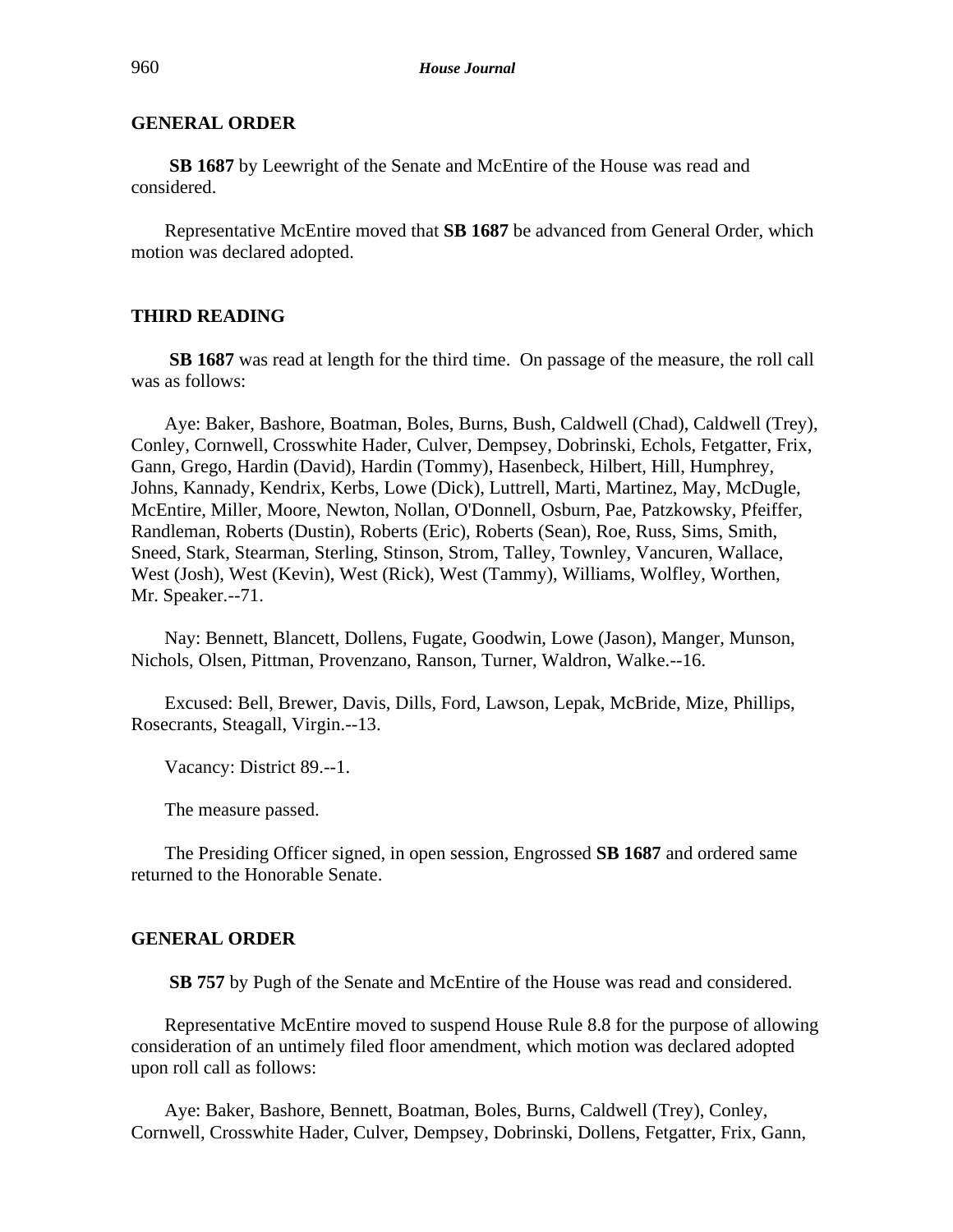Goodwin, Grego, Hardin (David), Hasenbeck, Hilbert, Hill, Humphrey, Johns, Kannady, Kendrix, Kerbs, Lowe (Dick), Lowe (Jason), Manger, Marti, Martinez, May, McBride, McDugle, McEntire, Miller, Moore, Munson, Newton, Nollan, O'Donnell, Olsen, Osburn, Pae, Patzkowsky, Pfeiffer, Pittman, Provenzano, Randleman, Ranson, Roberts (Dustin), Roberts (Eric), Sims, Smith, Sneed, Stearman, Sterling, Stinson, Strom, Talley, Townley, Vancuren, Waldron, Wallace, West (Josh), West (Kevin), West (Rick), West (Tammy), Williams, Wolfley, Worthen, Mr. Speaker.--74.

Excused: Bell, Blancett, Brewer, Bush, Caldwell (Chad), Davis, Dills, Echols, Ford, Fugate, Hardin (Tommy), Lawson, Lepak, Luttrell, Mize, Nichols, Phillips, Roberts (Sean), Roe, Rosecrants, Russ, Stark, Steagall, Turner, Virgin, Walke.--26.

Vacancy: District 89.--1.

Representative McEntire moved to amend **SB 757**, Page 4, Section 1, Lines 18 through 21 by restoring the stricken language beginning with the letter "G" and ending after the word "Section"; Line 21 after the stricken numeral "108" by inserting in lieu thereof the numeral "5-105"; Lines 21 and 22 by restoring the stricken language after the numeral "108" beginning with the word "of" and ending after the word "this"; Line 22 after the stricken word "act" by inserting in lieu thereof the word "Title"; Line 22 by restoring the stricken language beginning with the word "has" and ending after the word "collected"; and Page 5, Section 1, Line 10 by restoring the stricken ".", which amendment was declared adopted.

Representative Martinez moved to amend **SB 757** by striking the title and enacting clause, which amendment was declared adopted.

Representative McEntire moved that **SB 757** be advanced from General Order, which motion was declared adopted.

#### **THIRD READING**

**SB 757** was read at length for the third time. On passage of the measure, the roll call was as follows:

Aye: Baker, Bashore, Bennett, Blancett, Boatman, Boles, Burns, Caldwell (Chad), Caldwell (Trey), Cornwell, Culver, Dempsey, Dobrinski, Dollens, Echols, Fetgatter, Ford, Fugate, Goodwin, Hasenbeck, Hilbert, Hill, Humphrey, Johns, Kannady, Kerbs, Lowe (Dick), Lowe (Jason), Luttrell, Manger, Marti, Martinez, May, McBride, McDugle, McEntire, Miller, Moore, Munson, Nichols, Nollan, O'Donnell, Osburn, Pae, Pfeiffer, Phillips, Pittman, Provenzano, Randleman, Ranson, Roberts (Dustin), Roberts (Eric), Roberts (Sean), Roe, Rosecrants, Sims, Sneed, Stearman, Sterling, Stinson, Strom, Talley, Townley, Waldron, Walke, Wallace, West (Josh), West (Tammy), Worthen, Mr. Speaker.--70.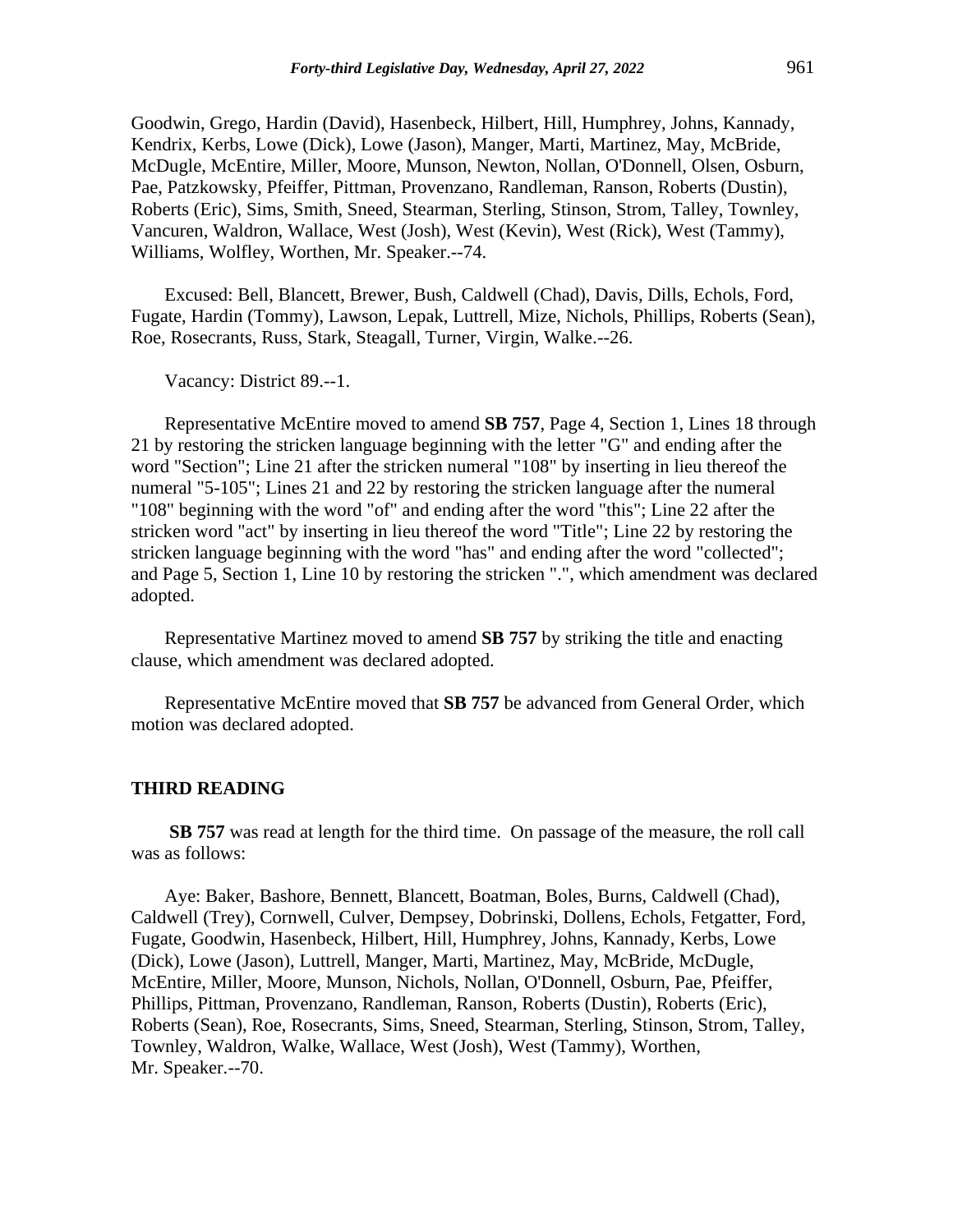Nay: Conley, Crosswhite Hader, Gann, Grego, Hardin (David), Hardin (Tommy), Kendrix, Newton, Olsen, Patzkowsky, Russ, Smith, Stark, Turner, Vancuren, West (Kevin), West (Rick), Williams, Wolfley.--19.

Excused: Bell, Brewer, Bush, Davis, Dills, Frix, Lawson, Lepak, Mize, Steagall, Virgin.--11.

Vacancy: District 89.--1.

The measure passed.

**SB 757** was referred for engrossment.

#### **GENERAL ORDER**

**SB 1610** by Standridge et al. of the Senate and Sterling et al. of the House was read and considered.

Representative Sterling moved to suspend House Rule 8.8 for the purpose of allowing consideration of an untimely filed floor amendment, which motion was declared adopted upon roll call as follows:

Aye: Baker, Bennett, Boatman, Boles, Burns, Caldwell (Trey), Cornwell, Culver, Dempsey, Dobrinski, Dollens, Echols, Fetgatter, Gann, Goodwin, Hardin (David), Hasenbeck, Hilbert, Hill, Humphrey, Kannady, Kendrix, Lowe (Dick), Lowe (Jason), Luttrell, Manger, Marti, Martinez, May, McBride, McDugle, McEntire, Miller, Moore, Munson, Newton, O'Donnell, Olsen, Osburn, Pae, Pfeiffer, Pittman, Provenzano, Randleman, Roberts (Dustin), Roberts (Eric), Roberts (Sean), Roe, Rosecrants, Sims, Smith, Sneed, Stark, Stearman, Sterling, Stinson, Strom, Talley, Townley, Vancuren, Waldron, Wallace, West (Josh), West (Kevin), West (Rick), West (Tammy), Williams, Wolfley, Worthen, Mr. Speaker.--70.

Nay: Bashore, Crosswhite Hader, Ford, Frix, Grego, Johns, Ranson.--7.

Excused: Bell, Blancett, Brewer, Bush, Caldwell (Chad), Conley, Davis, Dills, Fugate, Hardin (Tommy), Kerbs, Lawson, Lepak, Mize, Nichols, Nollan, Patzkowsky, Phillips, Russ, Steagall, Turner, Virgin, Walke.--23.

Vacancy: District 89.--1.

Representative Sterling moved to amend **SB 1610** by striking the title, the enacting clause, the entire bill and inserting in lieu thereof a floor substitute, which floor substitute was declared adopted.

Representative Sterling moved that **SB 1610** be advanced from General Order, which motion was declared adopted.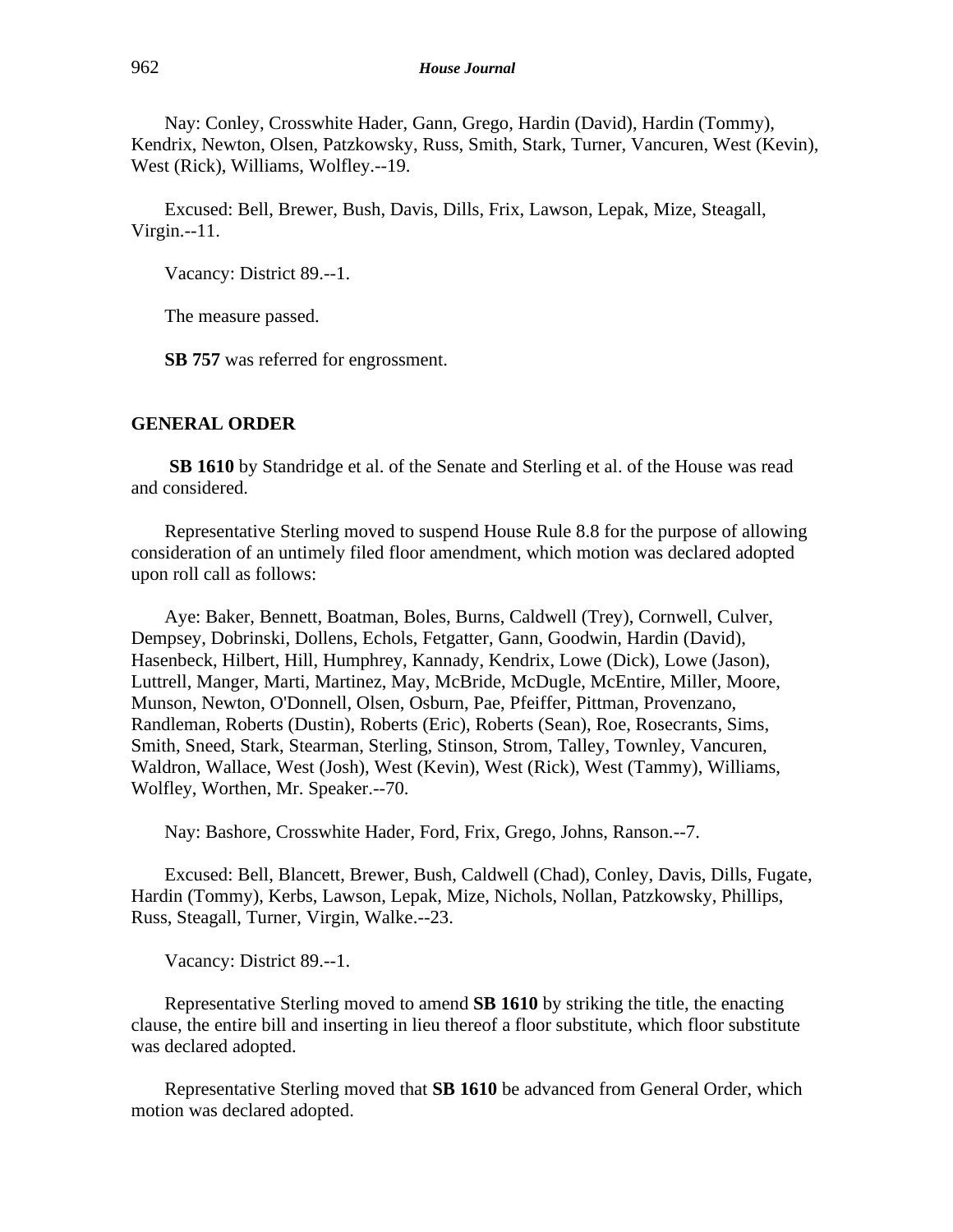#### **THIRD READING**

**SB 1610** was read at length for the third time. On passage of the measure and emergency, the roll call was as follows:

Aye: Baker, Bashore, Bennett, Blancett, Burns, Caldwell (Trey), Conley, Cornwell, Culver, Dempsey, Dobrinski, Dollens, Fetgatter, Fugate, Gann, Goodwin, Hasenbeck, Humphrey, Kannady, Kendrix, Lowe (Dick), Lowe (Jason), Luttrell, Manger, Marti, McBride, McDugle, McEntire, Moore, Munson, Newton, Nichols, Nollan, Olsen, Osburn, Pae, Pfeiffer, Phillips, Pittman, Provenzano, Randleman, Ranson, Roberts (Dustin), Roberts (Eric), Roberts (Sean), Roe, Rosecrants, Russ, Sims, Smith, Stark, Stearman, Sterling, Stinson, Strom, Talley, Townley, Turner, Waldron, Walke, West (Josh), West (Kevin), West (Rick), West (Tammy), Williams, Wolfley, Worthen, Mr. Speaker.--68.

Nay: Boatman, Boles, Caldwell (Chad), Crosswhite Hader, Ford, Frix, Grego, Hardin (David), Hardin (Tommy), Hilbert, Hill, Johns, Martinez, May, Miller, O'Donnell, Sneed, Vancuren, Wallace.--19.

Excused: Bell, Brewer, Bush, Davis, Dills, Echols, Kerbs, Lawson, Lepak, Mize, Patzkowsky, Steagall, Virgin.--13.

Vacancy: District 89.--1.

The measure and emergency passed.

**SB 1610** was referred for engrossment.

#### **GENERAL ORDER**

**SB 1585** by Bullard et al. of the Senate and Dempsey et al. of the House was read and considered.

Coauthored by Representative(s) West (Josh), Moore, Burns, Lawson, Sims, Johns, Bashore, Wallace, Sterling, McDugle, Cornwell, Sneed, Culver

Representative Dempsey moved to suspend House Rule 8.8 for the purpose of allowing consideration of an untimely filed floor amendment, which motion was declared adopted upon roll call as follows:

Aye: Baker, Bashore, Boatman, Boles, Burns, Bush, Caldwell (Chad), Caldwell (Trey), Conley, Cornwell, Crosswhite Hader, Culver, Dempsey, Dobrinski, Dollens, Echols, Fetgatter, Ford, Frix, Gann, Goodwin, Grego, Hardin (David), Hardin (Tommy), Hasenbeck, Hilbert, Hill, Humphrey, Johns, Kannady, Kendrix, Kerbs, Lawson, Lowe (Dick), Lowe (Jason), Manger, Marti, Martinez, McBride, McDugle, McEntire, Miller, Moore, Munson, Newton, O'Donnell, Olsen, Pae, Pfeiffer, Randleman, Roberts (Dustin), Roberts (Eric), Roberts (Sean), Rosecrants, Russ, Sims, Smith, Sneed, Stark, Steagall,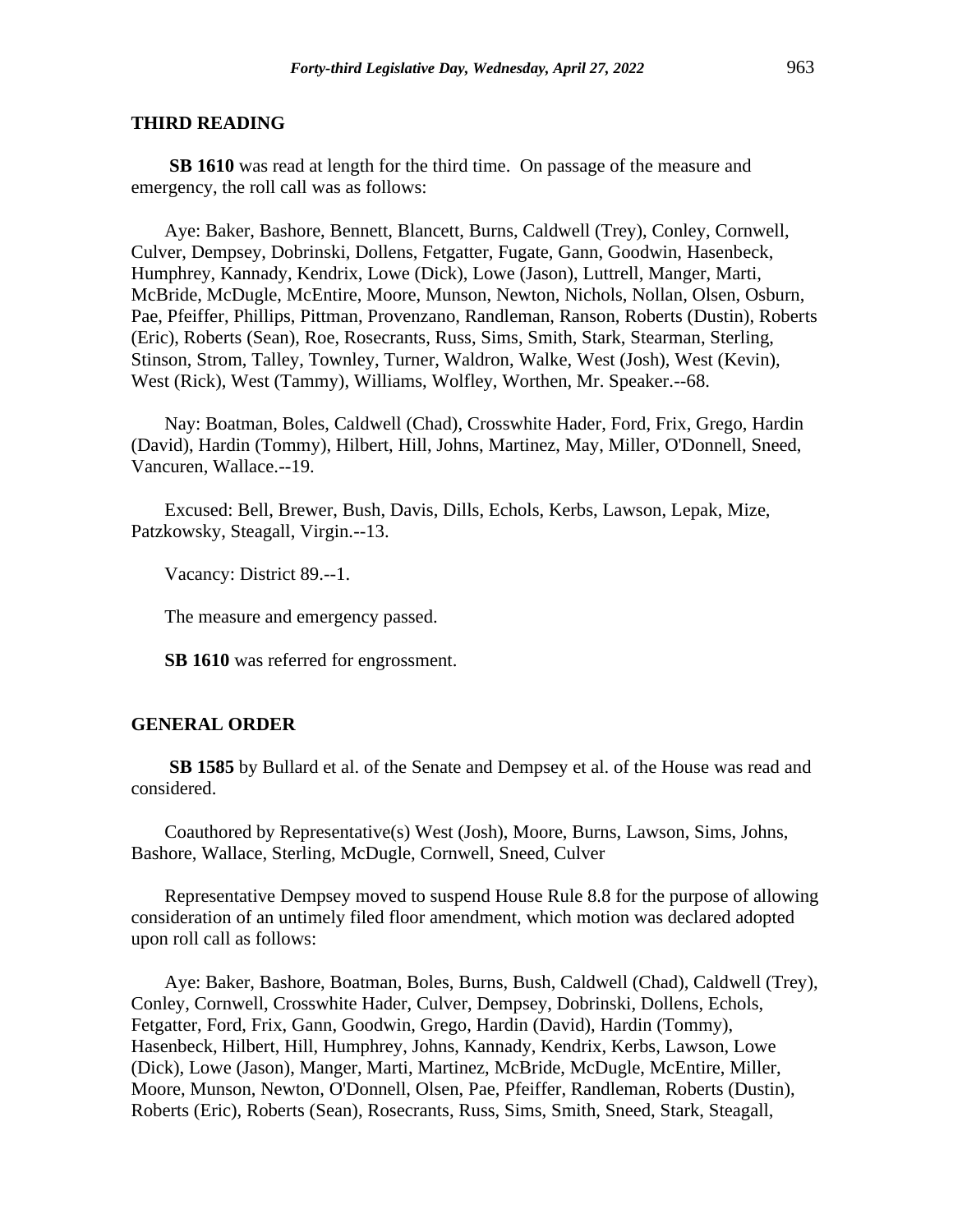Stearman, Sterling, Stinson, Talley, Vancuren, Waldron, Wallace, West (Josh), West (Rick), West (Tammy), Williams, Wolfley, Mr. Speaker.--73.

Nay: Osburn.--1.

Excused: Bell, Bennett, Blancett, Brewer, Davis, Dills, Fugate, Lepak, Luttrell, May, Mize, Nichols, Nollan, Patzkowsky, Phillips, Pittman, Provenzano, Ranson, Roe, Strom, Townley, Turner, Virgin, Walke, West (Kevin), Worthen.--26.

Vacancy: District 89.--1.

Representative Dempsey moved to amend **SB 1585**, Page 1, Section 1, Line 16 by inserting a new section 1 to read as follows and by renumbering subsequent sections:

"SECTION 1. NEW LAW A new section of law not to be codified in the Oklahoma Statutes reads as follows: This act shall be known and may be cited as the "Mitchell McDaniel Historic Act for the Glover River".", which amendment was declared adopted.

Representative Dempsey moved that **SB 1585** be advanced from General Order, which motion was declared adopted.

#### **THIRD READING**

**SB 1585** was read at length for the third time. On passage of the measure, the roll call was as follows:

Aye: Baker, Bashore, Blancett, Boles, Burns, Bush, Caldwell (Chad), Caldwell (Trey), Conley, Cornwell, Crosswhite Hader, Culver, Dempsey, Dobrinski, Dollens, Echols, Fetgatter, Ford, Frix, Gann, Grego, Hardin (David), Hardin (Tommy), Hasenbeck, Hilbert, Hill, Humphrey, Johns, Kannady, Kendrix, Kerbs, Lawson, Lowe (Dick), Lowe (Jason), Manger, Marti, Martinez, May, McBride, McDugle, McEntire, Miller, Moore, Munson, Newton, Nichols, O'Donnell, Olsen, Osburn, Pae, Patzkowsky, Pfeiffer, Phillips, Pittman, Provenzano, Randleman, Ranson, Roberts (Dustin), Roberts (Eric), Roberts (Sean), Roe, Rosecrants, Russ, Smith, Sneed, Stark, Stearman, Sterling, Stinson, Strom, Talley, Townley, Turner, Vancuren, Waldron, Walke, Wallace, West (Josh), West (Rick), West (Tammy), Williams, Wolfley, Worthen, Mr. Speaker.--84.

Excused: Bell, Bennett, Boatman, Brewer, Davis, Dills, Fugate, Goodwin, Lepak, Luttrell, Mize, Nollan, Sims, Steagall, Virgin, West (Kevin).--16.

Vacancy: District 89.--1.

The measure passed.

**SB 1585** was referred for engrossment.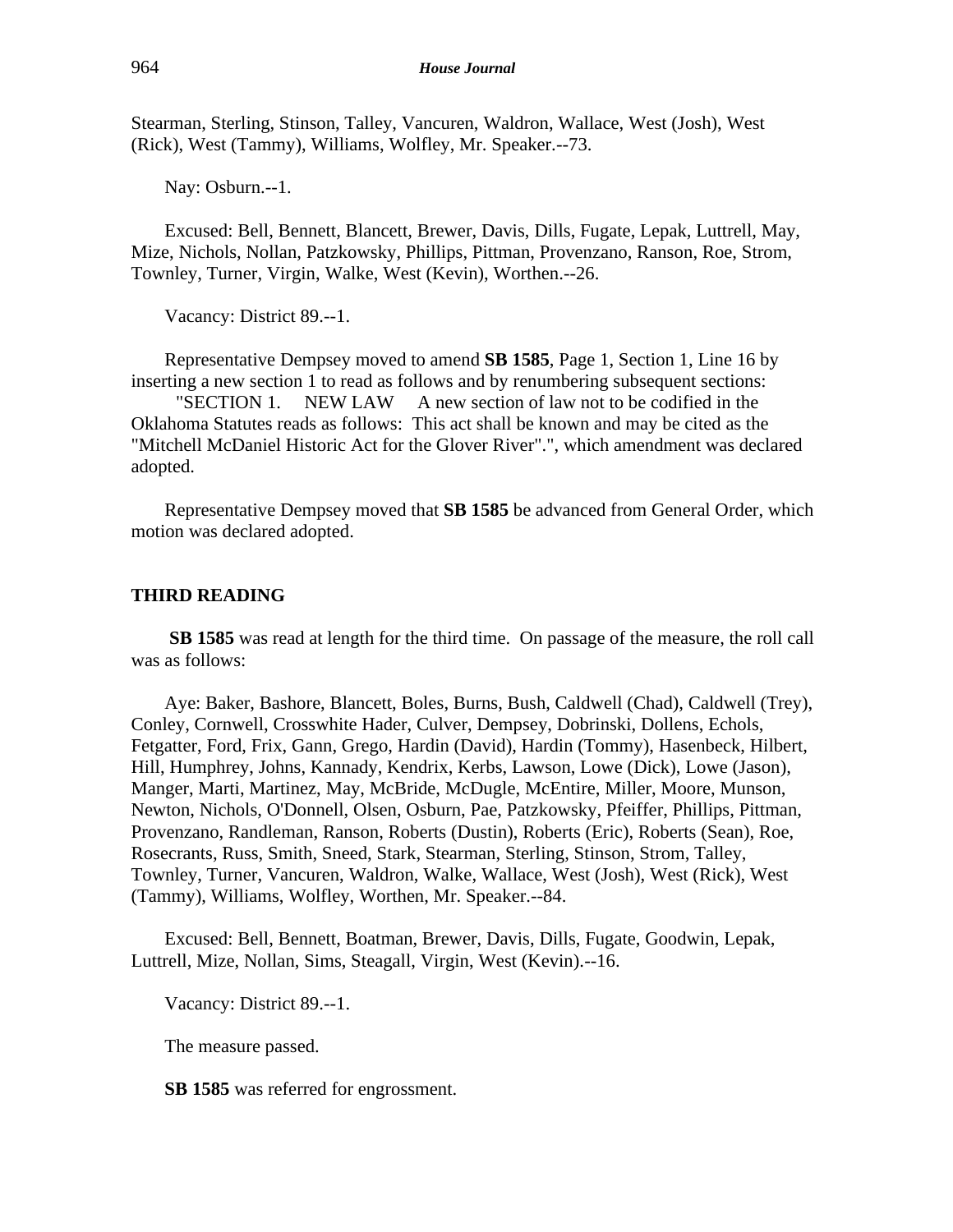**SB 1305** by Rader of the Senate and Miller of the House was read and considered.

Coauthored by Representative(s) Fugate, Provenzano, Ranson

Representative Russ moved to amend **SB 1305** by inserting a new Section 1, which amendment was declared adopted.

Representative West (Tammy) moved to suspend House Rule 8.8 for the purpose of allowing consideration of an untimely filed floor amendment, which motion was declared adopted upon roll call as follows:

Aye: Baker, Bashore, Bennett, Blancett, Boles, Burns, Bush, Caldwell (Trey), Conley, Cornwell, Crosswhite Hader, Culver, Dempsey, Dobrinski, Dollens, Echols, Fetgatter, Frix, Grego, Hardin (David), Hasenbeck, Hilbert, Hill, Humphrey, Johns, Kannady, Kendrix, Kerbs, Lowe (Dick), Lowe (Jason), Marti, Martinez, May, McBride, McDugle, Miller, Moore, Munson, Newton, Nollan, O'Donnell, Olsen, Osburn, Pae, Patzkowsky, Pittman, Provenzano, Randleman, Ranson, Roberts (Dustin), Roberts (Eric), Roberts (Sean), Roe, Rosecrants, Russ, Sims, Smith, Sneed, Stearman, Sterling, Stinson, Strom, Talley, Townley, Waldron, Wallace, West (Josh), West (Kevin), West (Rick), West (Tammy), Williams, Wolfley, Worthen, Mr. Speaker.--74.

Excused: Bell, Boatman, Brewer, Caldwell (Chad), Davis, Dills, Ford, Fugate, Gann, Goodwin, Hardin (Tommy), Lawson, Lepak, Luttrell, Manger, McEntire, Mize, Nichols, Pfeiffer, Phillips, Stark, Steagall, Turner, Vancuren, Virgin, Walke.--26.

Vacancy: District 89.--1.

Representative West (Tammy) moved to amend **SB 1305** by inserting a new Section 1, which amendment was declared adopted.

Representative Miller moved that **SB 1305** be advanced from General Order, which motion was declared adopted.

#### **THIRD READING**

**SB 1305** was read at length for the third time. On passage of the measure and emergency, the roll call was as follows:

Aye: Baker, Bashore, Bennett, Blancett, Boles, Burns, Bush, Caldwell (Chad), Caldwell (Trey), Conley, Cornwell, Crosswhite Hader, Culver, Dempsey, Dobrinski, Dollens, Echols, Fetgatter, Ford, Frix, Gann, Grego, Hardin (David), Hardin (Tommy), Hasenbeck, Hilbert, Hill, Humphrey, Johns, Kannady, Kendrix, Kerbs, Lawson, Lowe (Jason), Luttrell, Manger, Martinez, May, McBride, McDugle, McEntire, Miller, Moore, Munson, Nichols, Nollan, O'Donnell, Olsen, Osburn, Pae, Patzkowsky, Pfeiffer, Phillips, Pittman, Provenzano, Ranson, Roberts (Dustin), Roberts (Eric), Roberts (Sean), Roe,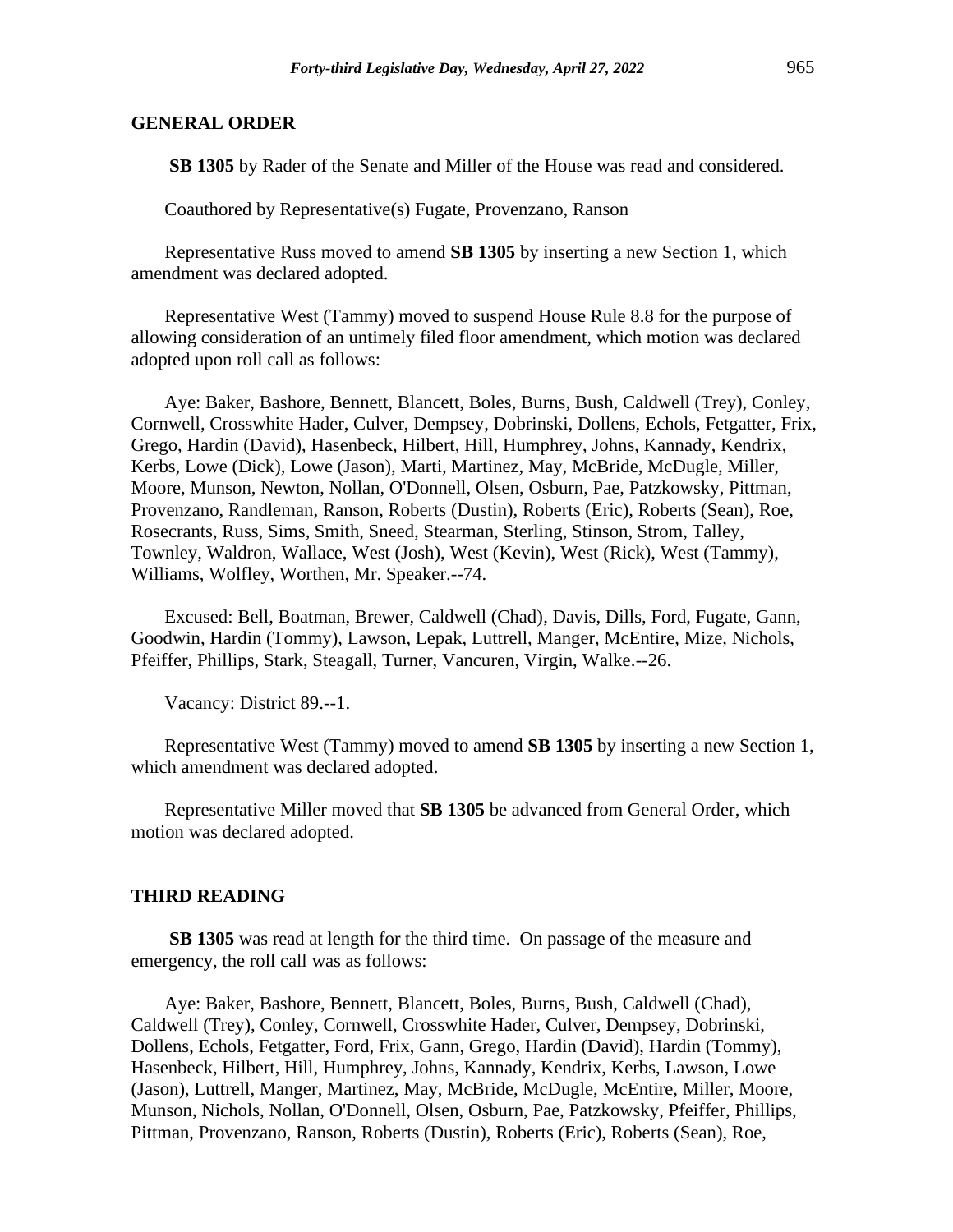Rosecrants, Russ, Sims, Smith, Sneed, Steagall, Stearman, Sterling, Stinson, Strom, Talley, Townley, Turner, Vancuren, Waldron, Walke, Wallace, West (Josh), West (Kevin), West (Rick), West (Tammy), Williams, Wolfley, Worthen, Mr. Speaker.--85.

Excused: Bell, Boatman, Brewer, Davis, Dills, Fugate, Goodwin, Lepak, Marti, Mize, Randleman, Virgin.--12.

Constitutional Priv: Lowe (Dick), Newton, Stark.--3.

Vacancy: District 89.--1.

The measure and emergency passed.

**SB 1305** was referred for engrossment.

#### **GENERAL ORDER**

**SB 1367** by Paxton et al. of the Senate and Hardin (David) of the House was read and considered.

Representative Fetgatter moved to suspend House Rule 8.8 for the purpose of allowing consideration of an untimely filed floor amendment, which motion was declared adopted upon roll call as follows:

Aye: Baker, Bashore, Bennett, Blancett, Boles, Burns, Bush, Caldwell (Trey), Conley, Cornwell, Crosswhite Hader, Culver, Dempsey, Dobrinski, Dollens, Fetgatter, Ford, Frix, Grego, Hardin (David), Hasenbeck, Hilbert, Hill, Johns, Kannady, Kendrix, Kerbs, Lawson, Lowe (Dick), Lowe (Jason), Luttrell, Marti, Martinez, May, McBride, McDugle, McEntire, Moore, Munson, Newton, Nollan, O'Donnell, Olsen, Osburn, Pae, Patzkowsky, Pfeiffer, Phillips, Pittman, Provenzano, Randleman, Ranson, Roberts (Dustin), Roberts (Eric), Roberts (Sean), Roe, Russ, Sims, Smith, Sneed, Steagall, Stearman, Sterling, Stinson, Talley, Turner, Vancuren, Waldron, Wallace, West (Josh), West (Kevin), West (Tammy), Williams, Wolfley, Mr. Speaker.--75.

Nay: Gann, West (Rick), Worthen.--3.

Excused: Bell, Boatman, Brewer, Caldwell (Chad), Davis, Dills, Echols, Fugate, Goodwin, Hardin (Tommy), Humphrey, Lepak, Manger, Miller, Mize, Nichols, Rosecrants, Stark, Strom, Townley, Virgin, Walke.--22.

Vacancy: District 89.--1.

Representative Fetgatter moved to amend **SB 1367**, Page 6, Section 1, Line 13 1/2 by inserting a new paragraph "3." to read as follows:

"3. Any person who shares less than three (3) grams of medical marijuana with an unauthorized person, without the transfer being for value or other consideration, shall not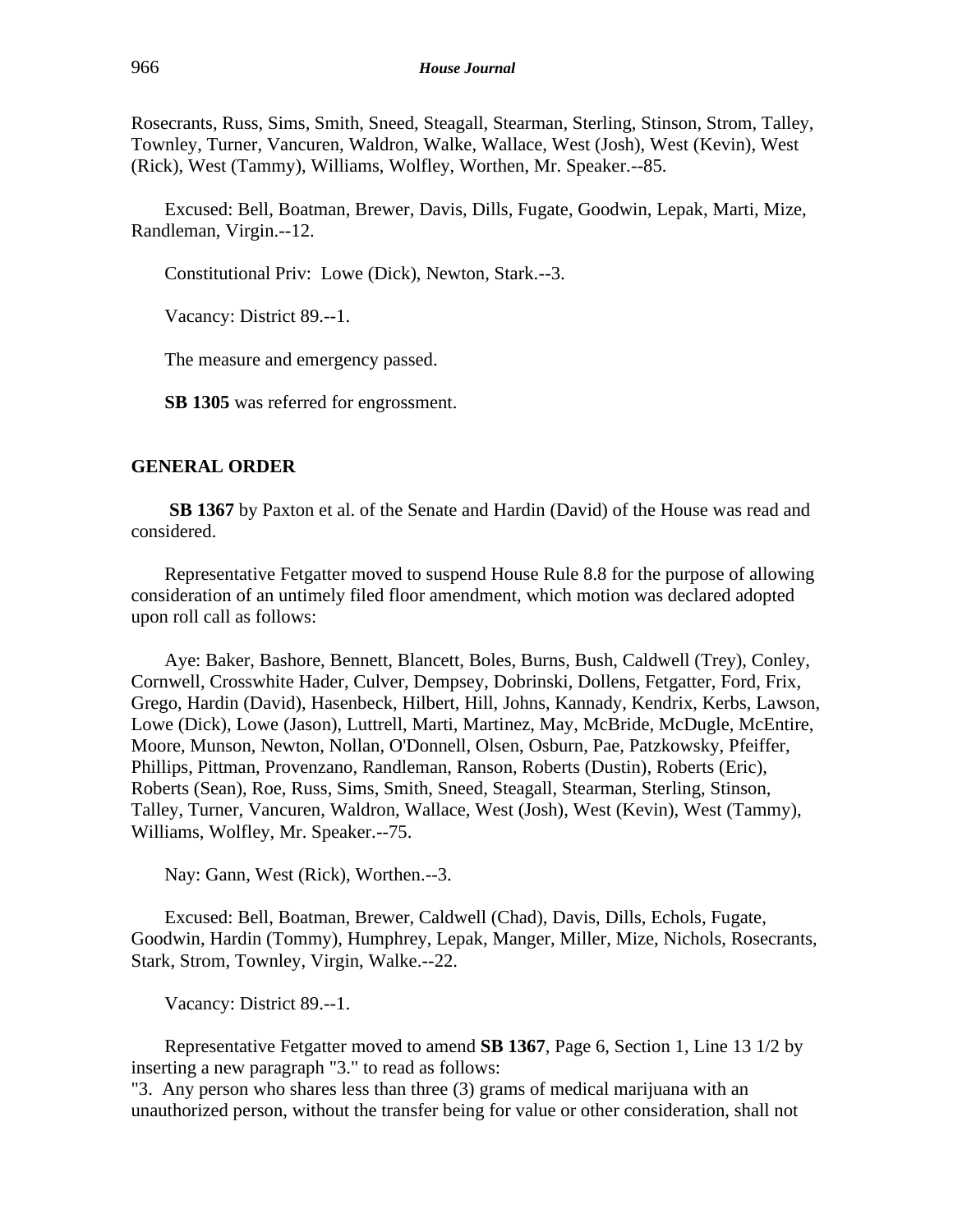be subject to criminal prosecution but shall be subject to an administrative fine of Four Hundred Dollars (\$400.00).", which amendment was declared adopted.

Representative Hardin (David) moved that **SB 1367** be advanced from General Order, which motion was declared adopted.

## **THIRD READING**

**SB 1367** was read at length for the third time. On passage of the measure, the roll call was as follows:

Aye: Baker, Bashore, Bennett, Blancett, Boatman, Boles, Burns, Bush, Caldwell (Trey), Cornwell, Culver, Dempsey, Dobrinski, Dollens, Fetgatter, Frix, Grego, Hardin (David), Hasenbeck, Hilbert, Hill, Humphrey, Johns, Kannady, Kendrix, Kerbs, Lawson, Lowe (Dick), Lowe (Jason), Luttrell, Marti, Martinez, May, McBride, McDugle, McEntire, Moore, Munson, Nichols, Nollan, Olsen, Osburn, Pae, Patzkowsky, Pfeiffer, Provenzano, Randleman, Ranson, Roberts (Dustin), Roberts (Eric), Roberts (Sean), Roe, Rosecrants, Russ, Sims, Sneed, Stark, Steagall, Sterling, Stinson, Talley, Townley, Vancuren, Waldron, Walke, Wallace, West (Josh), West (Tammy), Wolfley, Mr. Speaker.--70.

Nay: Caldwell (Chad), Conley, Crosswhite Hader, Ford, Gann, Goodwin, Hardin (Tommy), Newton, O'Donnell, Pittman, Smith, Stearman, Turner, West (Kevin), West (Rick), Williams, Worthen.--17.

Excused: Bell, Brewer, Davis, Dills, Echols, Fugate, Lepak, Manger, Miller, Mize, Phillips, Strom, Virgin.--13.

Vacancy: District 89.--1.

The measure passed.

**SB 1367** was referred for engrossment.

#### **Representative Boatman Presiding**

#### **GENERAL ORDER**

**SB 1374** by Paxton of the Senate and May of the House was read and considered.

Representative May moved to suspend House Rule 8.8 for the purpose of allowing consideration of an untimely filed floor amendment, which motion was declared adopted upon roll call as follows:

Aye: Baker, Bashore, Bennett, Boatman, Boles, Burns, Bush, Caldwell (Chad), Caldwell (Trey), Conley, Cornwell, Crosswhite Hader, Culver, Dempsey, Dobrinski,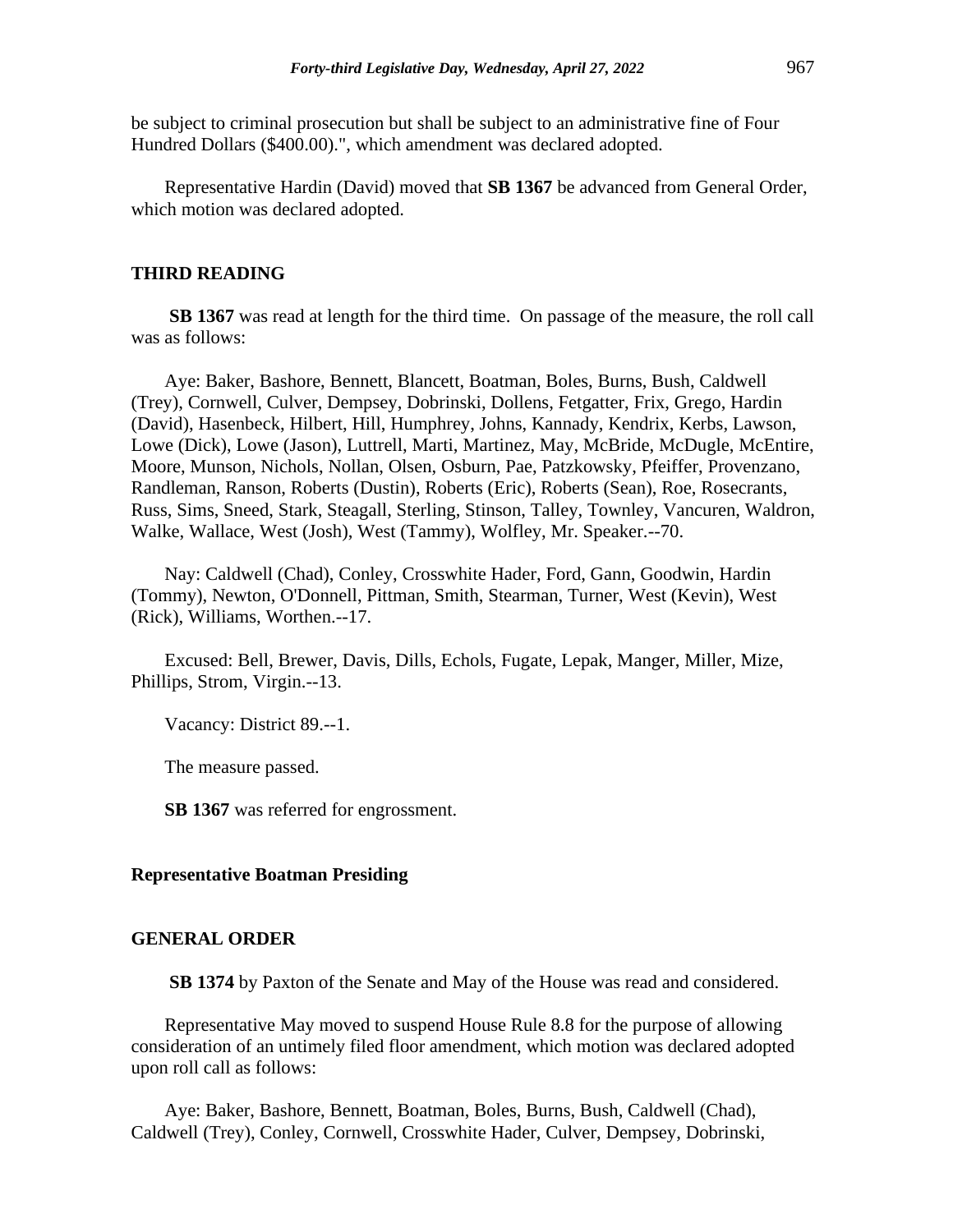Dollens, Echols, Fetgatter, Ford, Frix, Gann, Goodwin, Grego, Hardin (David), Hardin (Tommy), Hasenbeck, Hilbert, Hill, Johns, Kannady, Kendrix, Kerbs, Lowe (Dick), Lowe (Jason), Luttrell, Manger, Martinez, May, McBride, Moore, Munson, Newton, Nichols, Nollan, O'Donnell, Olsen, Osburn, Pae, Patzkowsky, Pfeiffer, Provenzano, Randleman, Ranson, Roberts (Eric), Roberts (Sean), Roe, Sims, Smith, Sneed, Stark, Steagall, Stearman, Sterling, Stinson, Talley, Townley, Vancuren, Waldron, Walke, Wallace, West (Josh), West (Rick), West (Tammy), Wolfley, Worthen, Mr. Speaker.--76.

Excused: Bell, Blancett, Brewer, Davis, Dills, Fugate, Humphrey, Lawson, Lepak, Marti, McDugle, McEntire, Miller, Mize, Phillips, Pittman, Roberts (Dustin), Rosecrants, Russ, Strom, Turner, Virgin, West (Kevin), Williams.--24.

Vacancy: District 89.--1.

Representative May moved to amend **SB 1374,** Page 7, Section 2, Line 16 by inserting after the period "." the following language: "Furthermore, nothing in this subsection shall be construed as requiring a person to obtain a permit from the State Fire Marshal for the construction or alteration of a single-family dwelling, duplex residential dwelling, barn, shed, or carport attached to single-family dwelling or duplex residential dwelling, when such structure is located in an unincorporated area of a county.", which amendment was declared adopted.

Representative May moved that **SB 1374** be advanced from General Order, which motion was declared adopted.

#### **THIRD READING**

**SB 1374** was read at length for the third time. On passage of the measure, the roll call was as follows:

Aye: Baker, Bashore, Bennett, Boatman, Boles, Burns, Bush, Caldwell (Chad), Caldwell (Trey), Conley, Cornwell, Crosswhite Hader, Culver, Davis, Dempsey, Dollens, Echols, Fetgatter, Ford, Frix, Fugate, Gann, Goodwin, Grego, Hardin (David), Hardin (Tommy), Hasenbeck, Hill, Humphrey, Johns, Kannady, Kendrix, Kerbs, Lawson, Lowe (Dick), Lowe (Jason), Luttrell, Manger, Marti, Martinez, May, McBride, McDugle, McEntire, Moore, Munson, Newton, Nichols, Nollan, O'Donnell, Olsen, Osburn, Pae, Patzkowsky, Pfeiffer, Phillips, Pittman, Provenzano, Randleman, Ranson, Roberts (Dustin), Roberts (Eric), Roberts (Sean), Roe, Rosecrants, Russ, Sims, Smith, Sneed, Stark, Steagall, Sterling, Strom, Talley, Townley, Turner, Vancuren, Waldron, Walke, Wallace, West (Josh), West (Rick), West (Tammy), Williams, Wolfley, Worthen, Mr. Speaker.--87.

Nay: Dobrinski, Stearman.--2.

Excused: Bell, Blancett, Brewer, Dills, Hilbert, Lepak, Miller, Mize, Stinson, Virgin, West (Kevin).--11.

Vacancy: District 89.--1.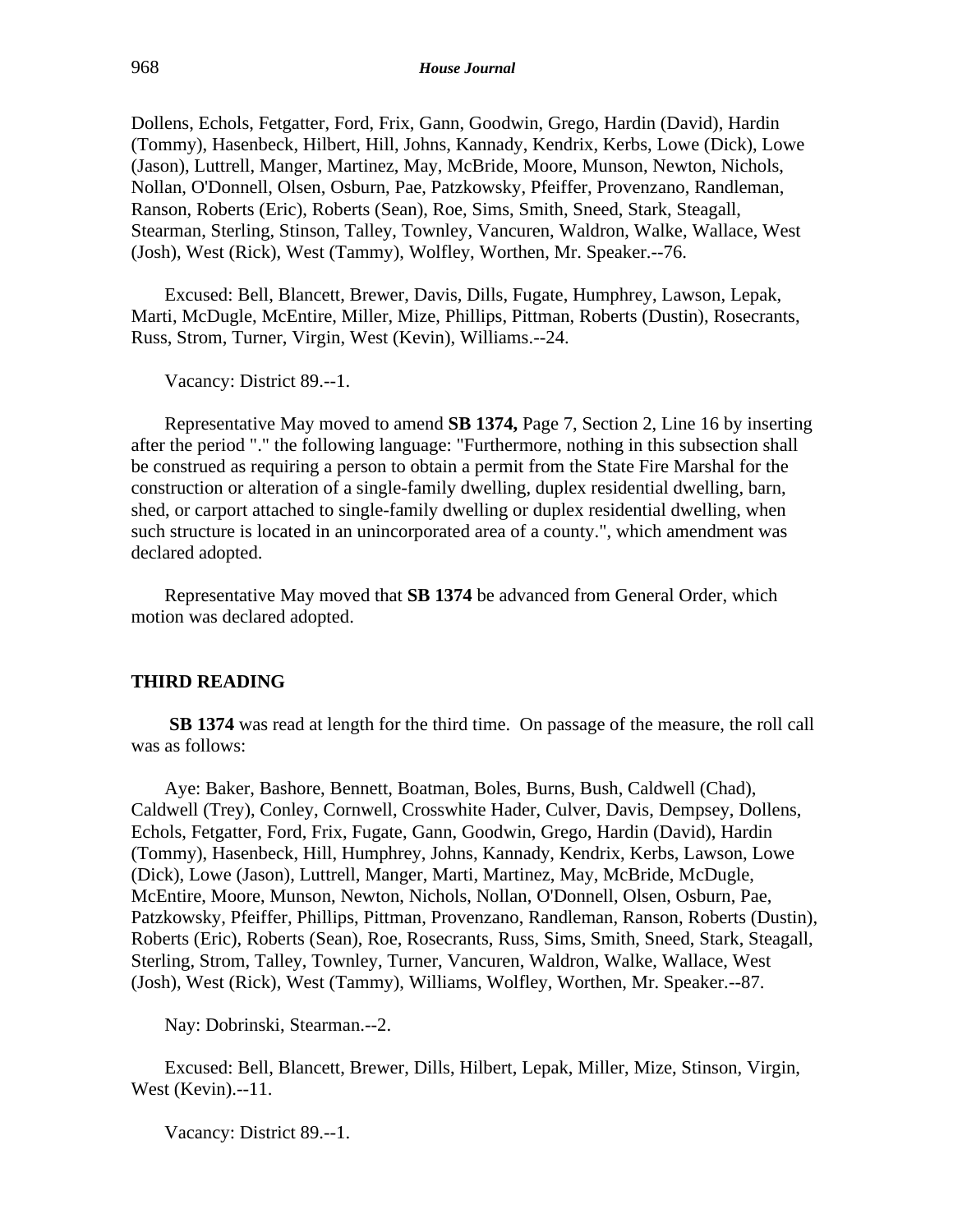The measure passed.

**SB 1374** was referred for engrossment.

#### **GENERAL ORDER**

**SB 1238** by Dugger of the Senate and Ranson of the House was read and considered.

Representative Ranson moved that **SB 1238** be advanced from General Order, which motion was declared adopted.

## **THIRD READING**

**SB 1238** was read at length for the third time. On passage of the measure and emergency, the roll call was as follows:

Aye: Baker, Bashore, Bennett, Blancett, Boatman, Boles, Burns, Bush, Caldwell (Chad), Caldwell (Trey), Conley, Cornwell, Crosswhite Hader, Culver, Davis, Dempsey, Dollens, Echols, Fetgatter, Ford, Frix, Fugate, Gann, Goodwin, Grego, Hardin (Tommy), Hasenbeck, Hilbert, Hill, Humphrey, Johns, Kannady, Kendrix, Kerbs, Lawson, Lowe (Dick), Lowe (Jason), Luttrell, Manger, Marti, Martinez, May, McDugle, McEntire, Miller, Moore, Munson, Nichols, Nollan, O'Donnell, Olsen, Osburn, Pae, Patzkowsky, Pfeiffer, Phillips, Pittman, Provenzano, Randleman, Ranson, Roberts (Dustin), Roberts (Eric), Roberts (Sean), Roe, Rosecrants, Russ, Smith, Sneed, Stark, Steagall, Stearman, Sterling, Strom, Talley, Townley, Turner, Vancuren, Waldron, Walke, Wallace, West (Josh), West (Rick), West (Tammy), Williams, Wolfley, Worthen, Mr. Speaker.--87.

Excused: Bell, Brewer, Dills, Dobrinski, Hardin (David), Lepak, McBride, Mize, Newton, Sims, Stinson, Virgin, West (Kevin).--13.

Vacancy: District 89.--1.

The measure and emergency passed.

The Presiding Officer signed, in open session, Engrossed **SB 1238** and ordered same returned to the Honorable Senate.

#### **GENERAL ORDER**

**SB 1738** by Leewright of the Senate and Hilbert of the House was read and considered.

Representative Hilbert moved that **SB 1738** be advanced from General Order, which motion was declared adopted.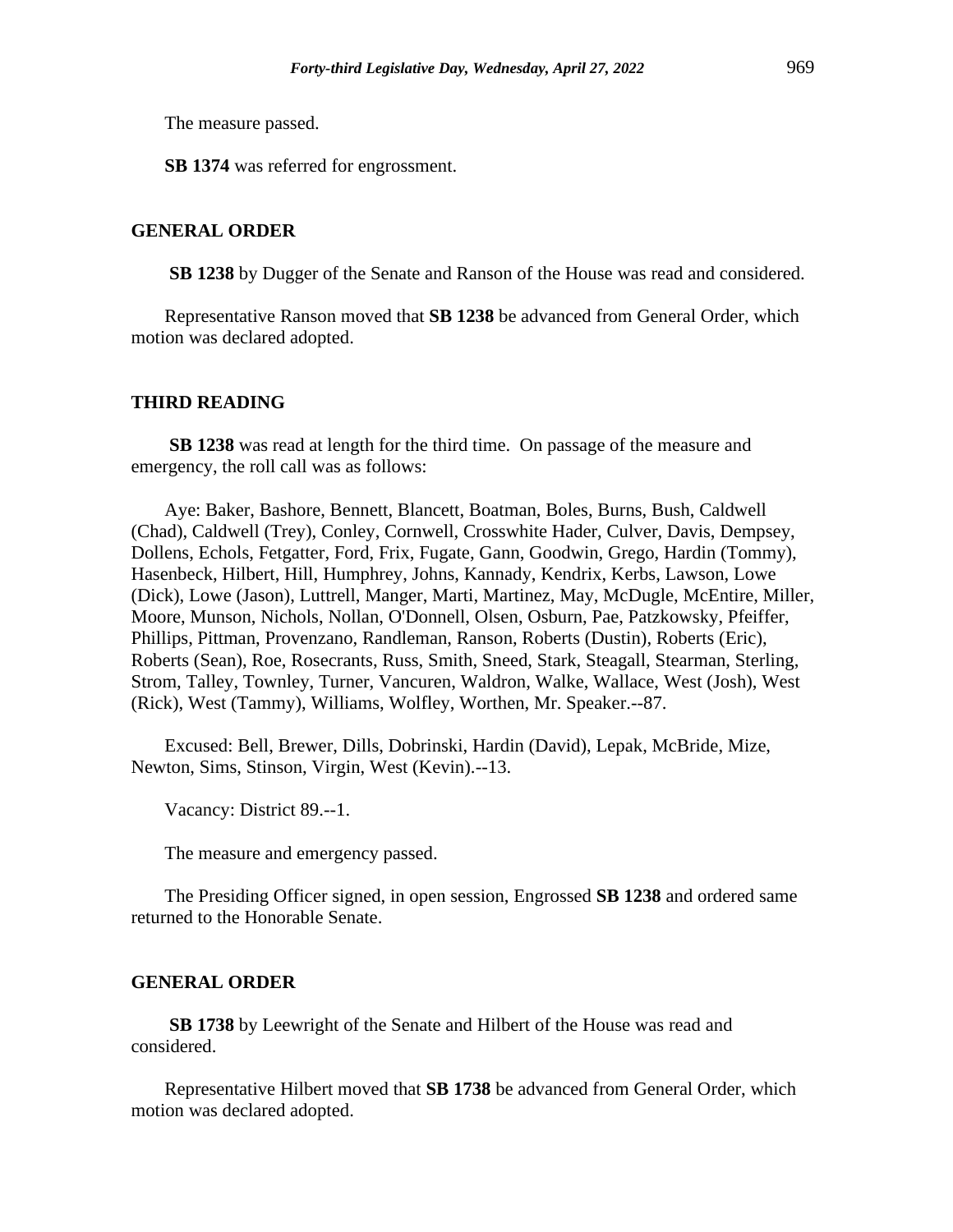# **THIRD READING**

**SB 1738** was read at length for the third time. On passage of the measure, the roll call was as follows:

Aye: Baker, Bashore, Boatman, Boles, Burns, Bush, Caldwell (Chad), Caldwell (Trey), Conley, Cornwell, Crosswhite Hader, Culver, Davis, Dempsey, Dills, Dobrinski, Echols, Ford, Frix, Gann, Grego, Hardin (David), Hardin (Tommy), Hasenbeck, Hilbert, Hill, Humphrey, Johns, Kannady, Kendrix, Kerbs, Lawson, Lowe (Dick), Luttrell, Manger, Marti, Martinez, May, McBride, McDugle, McEntire, Miller, Moore, Nollan, O'Donnell, Olsen, Osburn, Pae, Patzkowsky, Pfeiffer, Phillips, Randleman, Roberts (Dustin), Roberts (Eric), Roberts (Sean), Roe, Sims, Smith, Sneed, Stark, Steagall, Stearman, Sterling, Stinson, Strom, Talley, Townley, Vancuren, Wallace, West (Josh), West (Kevin), West (Rick), West (Tammy), Williams, Wolfley, Worthen, Mr. Speaker.--77.

Nay: Bennett, Blancett, Dollens, Goodwin, Lowe (Jason), Munson, Pittman, Provenzano, Ranson, Rosecrants, Turner, Waldron, Walke.--13.

Excused: Bell, Brewer, Fetgatter, Fugate, Lepak, Mize, Newton, Nichols, Russ, Virgin.--10.

Vacancy: District 89.--1.

The measure passed.

The Presiding Officer signed, in open session, Engrossed **SB 1738** and ordered same returned to the Honorable Senate.

## **MOTION**

Representative Echols moved to suspend House Rule 8.8 for the purpose of allowing consideration of **SBs 1621** and **1458**, which motion was declared adopted upon roll call as follows:

Aye: Baker, Bashore, Bennett, Blancett, Boatman, Boles, Burns, Caldwell (Chad), Conley, Cornwell, Crosswhite Hader, Culver, Dempsey, Dills, Dobrinski, Dollens, Echols, Ford, Frix, Gann, Grego, Hardin (David), Hardin (Tommy), Hasenbeck, Hilbert, Hill, Kannady, Kendrix, Kerbs, Lawson, Lowe (Dick), Lowe (Jason), Luttrell, Manger, Martinez, May, McBride, McDugle, McEntire, Miller, Moore, Nollan, O'Donnell, Olsen, Osburn, Pae, Pfeiffer, Ranson, Roberts (Dustin), Roberts (Eric), Roe, Sims, Smith, Stark, Steagall, Stearman, Sterling, Stinson, Strom, Talley, Vancuren, Waldron, Wallace, West (Josh), West (Kevin), West (Tammy), Williams, Wolfley, Worthen, Mr. Speaker.--70.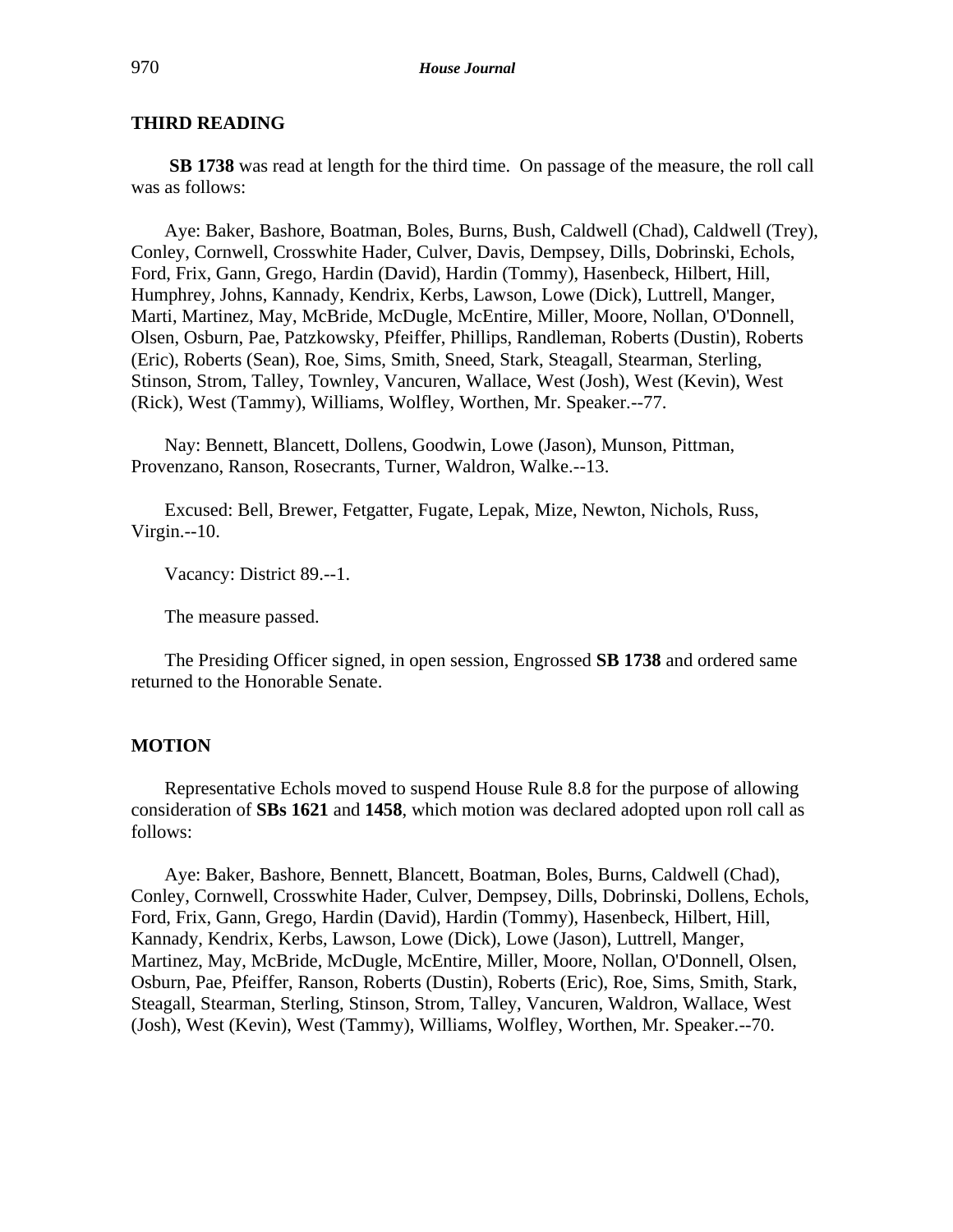Excused: Bell, Brewer, Bush, Caldwell (Trey), Davis, Fetgatter, Fugate, Goodwin, Humphrey, Johns, Lepak, Marti, Mize, Munson, Newton, Nichols, Patzkowsky, Phillips, Pittman, Provenzano, Randleman, Roberts (Sean), Rosecrants, Russ, Sneed, Townley, Turner, Virgin, Walke, West (Rick).--30.

Vacancy: District 89.--1.

# **GENERAL ORDER**

**SB 1621** by Pugh of the Senate and Dills et al. of the House was read and considered.

Pursuant to Representative Echols motion to suspend House Rule 8.8 for untimely filed amendments on Page 970, Representative Dills moved to amend **SB 1621** by striking the title, the enacting clause, the entire bill and inserting in lieu thereof a floor substitute, which floor substitute was declared adopted.

Representative Dills moved that **SB 1621** be advanced from General Order, which motion was declared adopted.

#### **THIRD READING**

**SB 1621** was read at length for the third time. On passage of the measure, the roll call was as follows:

Aye: Baker, Bashore, Boatman, Boles, Burns, Bush, Conley, Davis, Dills, Dobrinski, Echols, Ford, Frix, Hasenbeck, Hilbert, Hill, Kendrix, Kerbs, Lawson, Lowe (Dick), Luttrell, Martinez, May, McBride, McDugle, McEntire, Miller, Moore, Newton, O'Donnell, Olsen, Osburn, Pae, Patzkowsky, Pfeiffer, Pittman, Randleman, Roberts (Dustin), Roberts (Eric), Roe, Sims, Sneed, Stark, Steagall, Sterling, Talley, Townley, Vancuren, Wallace, West (Josh), West (Kevin), West (Tammy), Williams, Wolfley, Worthen, Mr. Speaker.--56.

Nay: Bennett, Blancett, Caldwell (Trey), Culver, Dempsey, Dollens, Gann, Goodwin, Grego, Hardin (David), Hardin (Tommy), Humphrey, Johns, Lowe (Jason), Manger, Munson, Nichols, Phillips, Provenzano, Ranson, Roberts (Sean), Rosecrants, Smith, Stearman, Strom, Turner, Waldron, Walke, West (Rick).--29.

Excused: Bell, Brewer, Caldwell (Chad), Cornwell, Crosswhite Hader, Fetgatter, Fugate, Kannady, Lepak, Marti, Mize, Nollan, Russ, Stinson, Virgin.--15.

Vacancy: District 89.--1.

The measure passed.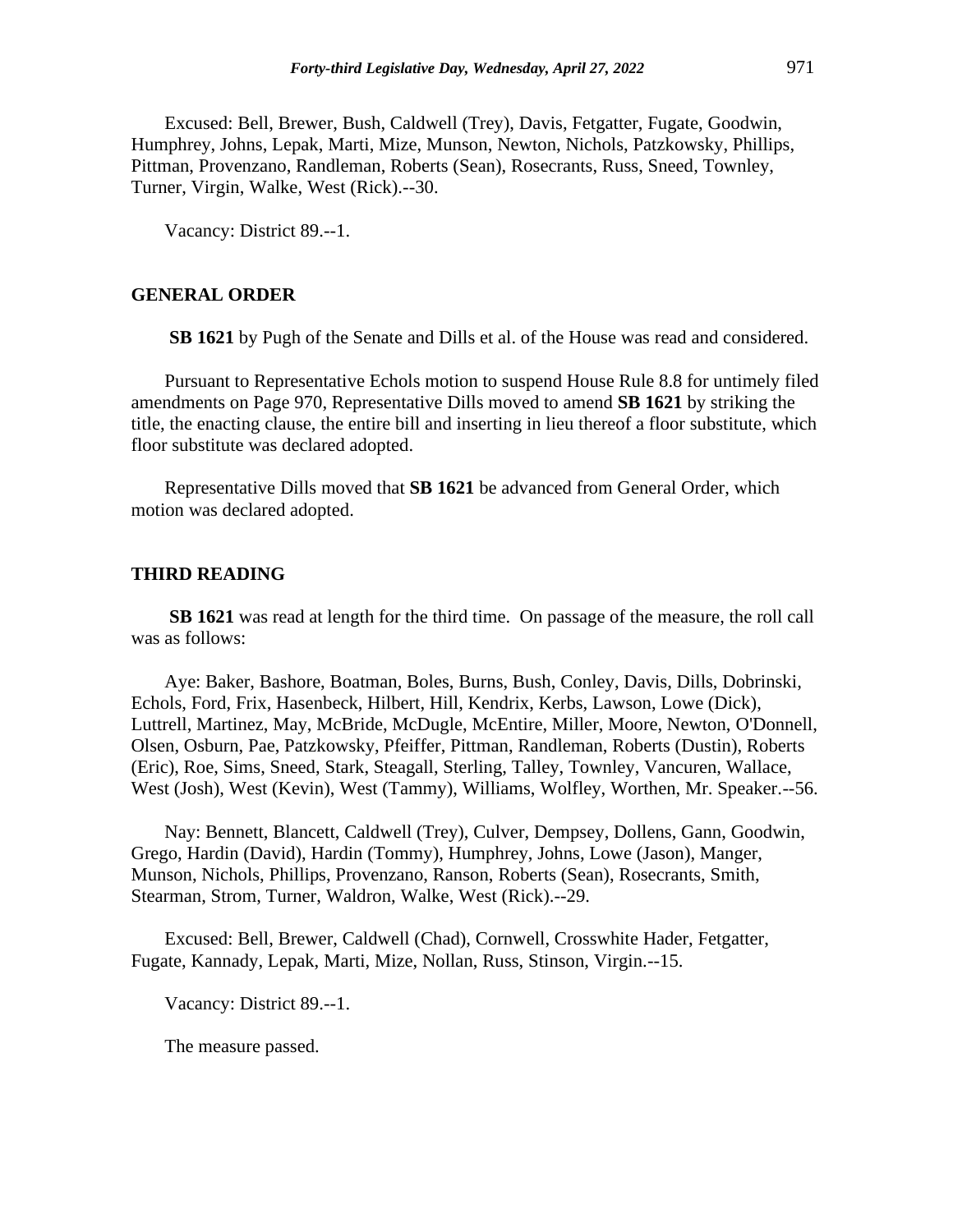On passage of the emergency, the roll call was as follows:

Aye: Baker, Bashore, Boatman, Boles, Bush, Caldwell (Chad), Conley, Cornwell, Crosswhite Hader, Davis, Dills, Echols, Fetgatter, Ford, Frix, Hasenbeck, Hilbert, Hill, Humphrey, Kendrix, Kerbs, Lawson, Lowe (Dick), Luttrell, Manger, Martinez, May, McBride, McDugle, McEntire, Miller, Moore, Newton, Nollan, O'Donnell, Olsen, Osburn, Pae, Patzkowsky, Pfeiffer, Randleman, Roberts (Dustin), Roberts (Eric), Roe, Sims, Smith, Sneed, Stark, Steagall, Sterling, Stinson, Talley, Townley, Vancuren, Wallace, West (Josh), West (Kevin), West (Tammy), Williams, Wolfley, Worthen, Mr. Speaker.--62.

Nay: Blancett, Caldwell (Trey), Culver, Dempsey, Dollens, Gann, Goodwin, Grego, Hardin (David), Hardin (Tommy), Johns, Lowe (Jason), Marti, Munson, Phillips, Pittman, Provenzano, Ranson, Roberts (Sean), Rosecrants, Stearman, Strom, Turner, Waldron, West (Rick).--25.

Excused: Bell, Bennett, Brewer, Burns, Dobrinski, Fugate, Kannady, Lepak, Mize, Nichols, Russ, Virgin, Walke.--13.

Vacancy: District 89.--1.

The emergency failed.

**SB 1621** was referred for engrossment.

## **GENERAL ORDER**

**SB 1458** by Thompson of the Senate and Hilbert of the House was read and considered.

Coauthored by Representative(s) Mize

Representative Wallace moved to amend **SB 1458** by striking the title, the enacting clause, the entire bill and inserting in lieu thereof a floor substitute, which floor substitute was declared adopted.

Pursuant to Representative Echols motion to suspend House Rule 8.8 for untimely filed amendments on Page 970, Representative Hilbert moved to amend the floor substitute by deleting all language in Section 1 and inserting in lieu thereof the following language: "This act shall be known and may be cited as the Fines Assessed and Imposed Reasonably (FAIR) Act."; Pages 3 through 7, Section 2 by restoring the language in Subsections B, C, and E in their entirety and by relettering sections and references to conform; Page 3, Section 2, Line 21 by striking the language ", shall" and inserting in lieu thereof the following language: "by a city or county that conducts satellite CLEET academies, may"; Line 22 by striking the language "Ten Dollars (\$10.00)" and inserting in lieu thereof the following language: "Two Dollars (\$2.00)"; Page 84, Section 27, Lines 1 and 2 by inserting after the final comma the word "and", and by deleting the language ", and 1313.7"; and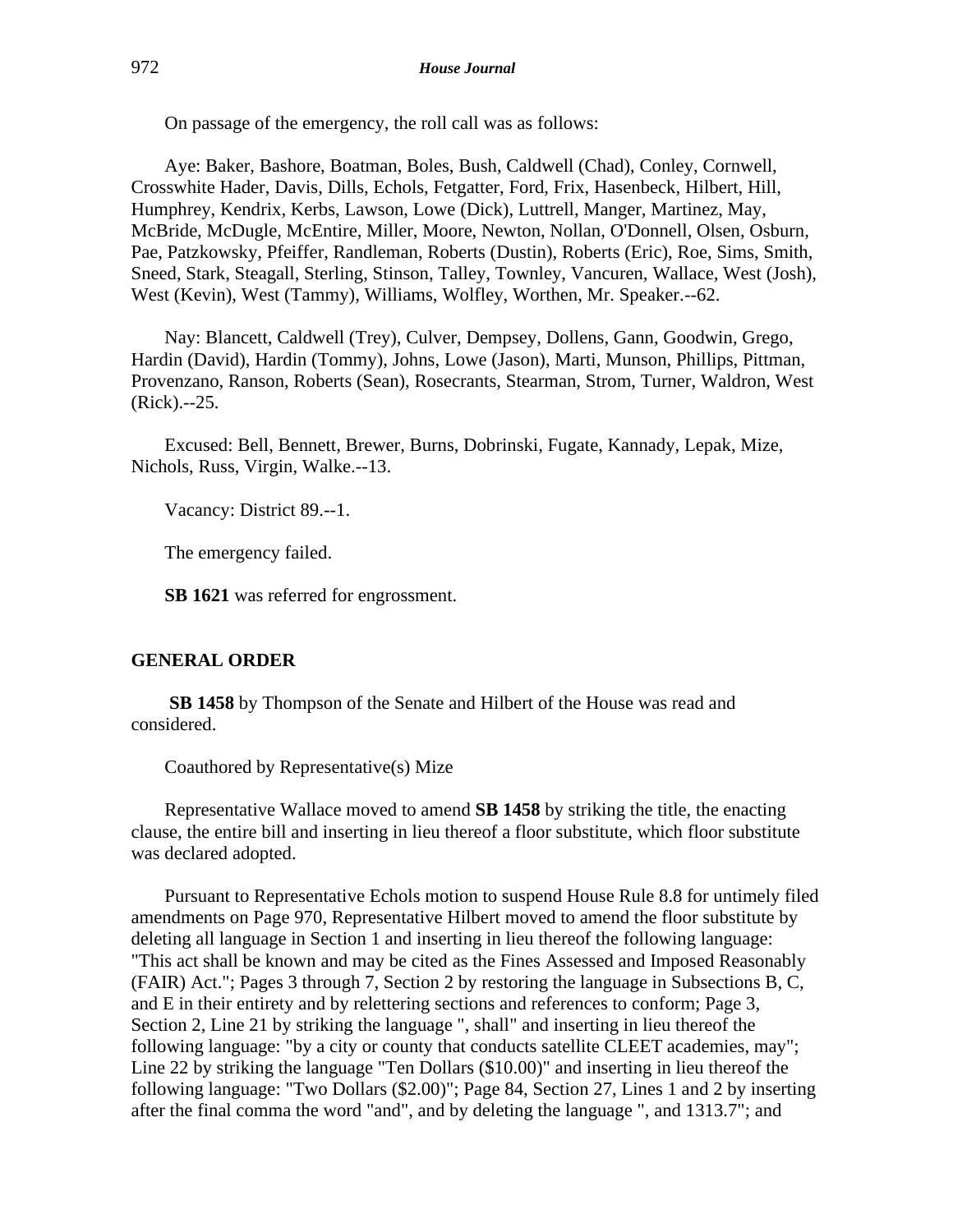by striking Sections 28 and 30 in their entirety and renumbering subsequent sections, which amendment to the floor substitute was declared adopted.

Representative Hilbert pressed adoption of the floor substitute, as amended, which floor substitute was declared adopted.

Representative Hilbert moved that **SB 1458** be advanced from General Order, which motion was declared adopted.

## **THIRD READING**

**SB 1458** was read at length for the third time. On passage of the measure, the roll call was as follows:

Aye: Bennett, Blancett, Boatman, Boles, Burns, Bush, Caldwell (Trey), Cornwell, Crosswhite Hader, Culver, Dempsey, Dills, Dobrinski, Dollens, Echols, Ford, Frix, Goodwin, Grego, Hardin (David), Hasenbeck, Hilbert, Hill, Humphrey, Johns, Kannady, Kerbs, Lawson, Lowe (Dick), Lowe (Jason), Luttrell, Manger, Martinez, May, McBride, McDugle, McEntire, Miller, Moore, Munson, Newton, Nichols, Nollan, O'Donnell, Olsen, Osburn, Pae, Patzkowsky, Pfeiffer, Pittman, Provenzano, Randleman, Ranson, Roberts (Eric), Roe, Rosecrants, Sims, Sneed, Stark, Steagall, Sterling, Stinson, Strom, Talley, Vancuren, Waldron, Walke, Wallace, West (Josh), West (Kevin), West (Tammy), Williams, Wolfley, Mr. Speaker.--74.

Nay: Conley, Gann, Hardin (Tommy), Stearman, West (Rick), Worthen.--6.

Excused: Baker, Bashore, Bell, Brewer, Caldwell (Chad), Davis, Fetgatter, Fugate, Kendrix, Lepak, Marti, Mize, Phillips, Roberts (Dustin), Roberts (Sean), Russ, Smith, Townley, Turner, Virgin.--20.

Vacancy: District 89.--1.

The measure passed.

**SB 1458** was referred for engrossment.

#### **MOTION**

Representative Echols moved to suspend House Rule 8.8 for the purpose of allowing consideration of **SJR 43**, which motion was declared adopted upon roll call as follows:

Aye: Baker, Bashore, Boatman, Boles, Burns, Bush, Caldwell (Trey), Conley, Cornwell, Crosswhite Hader, Culver, Davis, Dills, Dobrinski, Echols, Ford, Frix, Grego, Hardin (David), Hasenbeck, Hilbert, Hill, Humphrey, Johns, Kannady, Kendrix, Kerbs, Lowe (Dick), Luttrell, Manger, Marti, Martinez, May, McBride, McDugle, McEntire, Miller, Moore, Newton, Nollan, O'Donnell, Olsen, Osburn, Pae, Patzkowsky, Pfeiffer,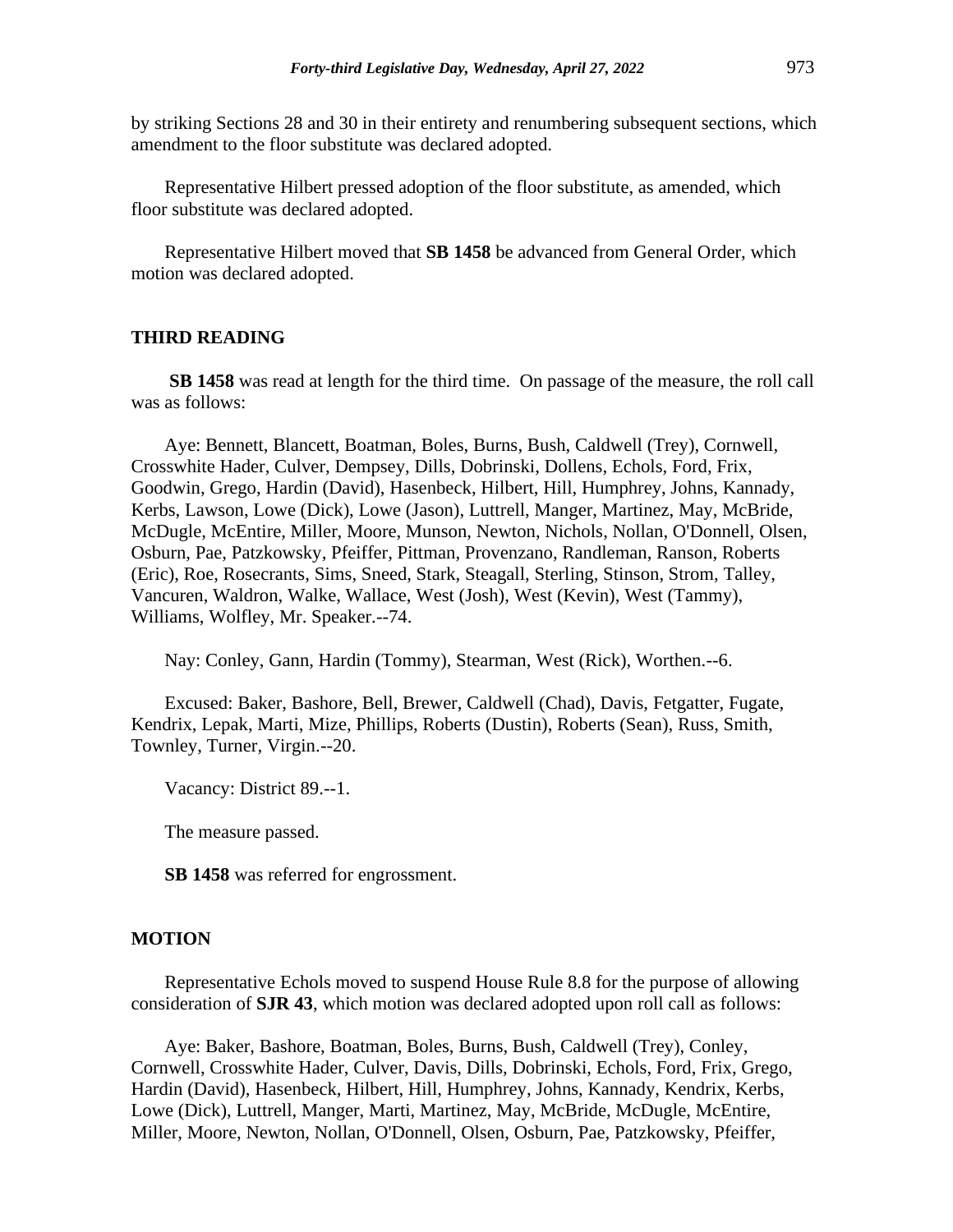Phillips, Randleman, Roberts (Dustin), Roberts (Eric), Roe, Sims, Smith, Sneed, Stark, Steagall, Stearman, Sterling, Stinson, Strom, Talley, Vancuren, Wallace, West (Josh), West (Kevin), West (Tammy), Williams, Wolfley, Mr. Speaker.--69.

Nay: Bennett, Blancett, Dollens, Gann, Goodwin, Hardin (Tommy), Lowe (Jason), Munson, Pittman, Provenzano, Ranson, Rosecrants, Turner, Waldron, Walke, West (Rick), Worthen.--17.

Excused: Bell, Brewer, Caldwell (Chad), Dempsey, Fetgatter, Fugate, Lawson, Lepak, Mize, Nichols, Roberts (Sean), Russ, Townley, Virgin.--14.

Vacancy: District 89.--1.

## **GENERAL ORDER**

**SJR 43** by Treat et al. of the Senate and Lepak of the House was read and considered.

Pursuant to Representative Echols motion to suspend House Rule 8.8 for untimely filed amendments on Page 973, Representative Echols moved to amend **SJR 43** by striking the resolving clause, which amendment was declared adopted.

Representative Echols moved that **SJR 43** be advanced from General Order, which motion was declared adopted.

#### **THIRD READING**

**SJR 43** was read at length for the third time. On passage of the measure, the roll call was as follows:

Aye: Baker, Bashore, Boatman, Boles, Burns, Bush, Caldwell (Chad), Caldwell (Trey), Conley, Cornwell, Crosswhite Hader, Culver, Davis, Dempsey, Dills, Dobrinski, Echols, Ford, Frix, Grego, Hardin (David), Hasenbeck, Hilbert, Hill, Humphrey, Johns, Kannady, Kendrix, Lowe (Dick), Luttrell, Marti, Martinez, May, McBride, McDugle, McEntire, Miller, Moore, Newton, O'Donnell, Olsen, Osburn, Pae, Patzkowsky, Pfeiffer, Phillips, Randleman, Roberts (Eric), Roe, Smith, Stark, Steagall, Stearman, Sterling, Strom, Vancuren, West (Josh), West (Kevin), West (Tammy), Williams, Wolfley, Mr. Speaker.--62.

Nay: Bennett, Blancett, Dollens, Gann, Goodwin, Hardin (Tommy), Lowe (Jason), Manger, Munson, Nichols, Pittman, Provenzano, Ranson, Roberts (Dustin), Rosecrants, Sims, Sneed, Talley, Turner, Waldron, Walke, Wallace, West (Rick), Worthen.--24.

Excused: Bell, Brewer, Fetgatter, Fugate, Kerbs, Lawson, Lepak, Mize, Nollan, Roberts (Sean), Russ, Townley, Virgin.--13.

Constitutional Priv: Stinson.--1.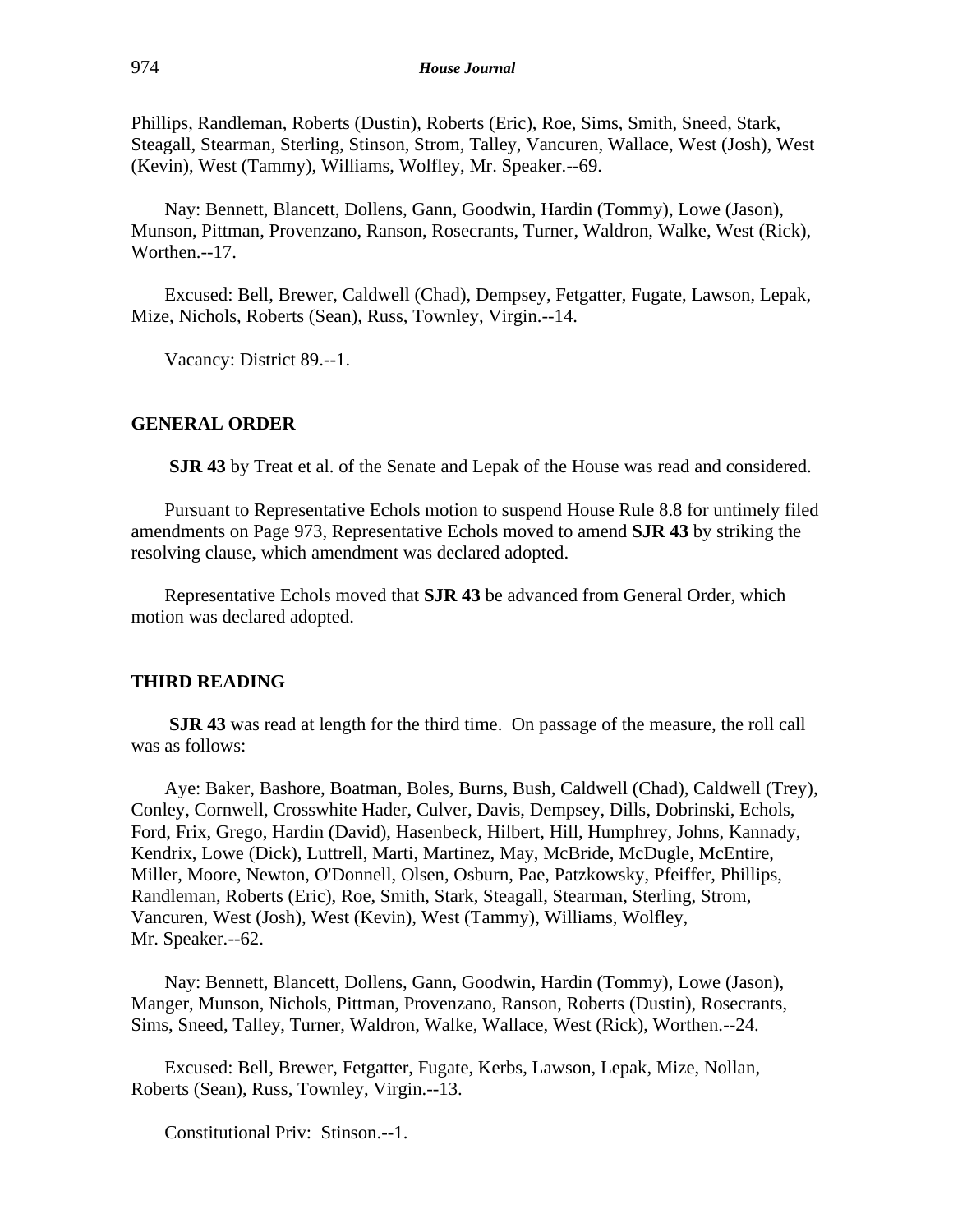Vacancy: District 89.--1.

The measure passed.

**SJR 43** was referred for engrossment.

# **GENERAL ORDER**

**SB 1322** by Pugh et al. of the Senate and Martinez of the House was read and considered.

Representative Martinez moved that **SB 1322** be advanced from General Order, which motion was declared adopted.

## **THIRD READING**

**SB 1322** was read at length for the third time. On passage of the measure, the roll call was as follows:

Aye: Baker, Bashore, Bennett, Blancett, Boatman, Boles, Burns, Bush, Caldwell (Trey), Conley, Cornwell, Crosswhite Hader, Culver, Davis, Dempsey, Dills, Dobrinski, Dollens, Echols, Ford, Frix, Gann, Goodwin, Grego, Hardin (David), Hardin (Tommy), Hasenbeck, Hilbert, Hill, Humphrey, Johns, Kannady, Kendrix, Kerbs, Lowe (Dick), Lowe (Jason), Luttrell, Manger, Marti, Martinez, May, McBride, McDugle, McEntire, Miller, Moore, Munson, Newton, Nichols, Nollan, O'Donnell, Olsen, Osburn, Pae, Patzkowsky, Pfeiffer, Pittman, Provenzano, Randleman, Ranson, Roberts (Dustin), Roberts (Eric), Roe, Rosecrants, Sims, Smith, Sneed, Stark, Steagall, Stearman, Sterling, Stinson, Strom, Talley, Turner, Vancuren, Waldron, Walke, Wallace, West (Josh), West (Rick), West (Tammy), Williams, Wolfley, Mr. Speaker.--85.

Nay: Worthen.--1.

Excused: Bell, Brewer, Caldwell (Chad), Fetgatter, Fugate, Lawson, Lepak, Mize, Phillips, Roberts (Sean), Russ, Townley, Virgin, West (Kevin).--14.

Vacancy: District 89.--1.

The measure passed.

The Presiding Officer signed, in open session, Engrossed **SB 1322** and ordered same returned to the Honorable Senate.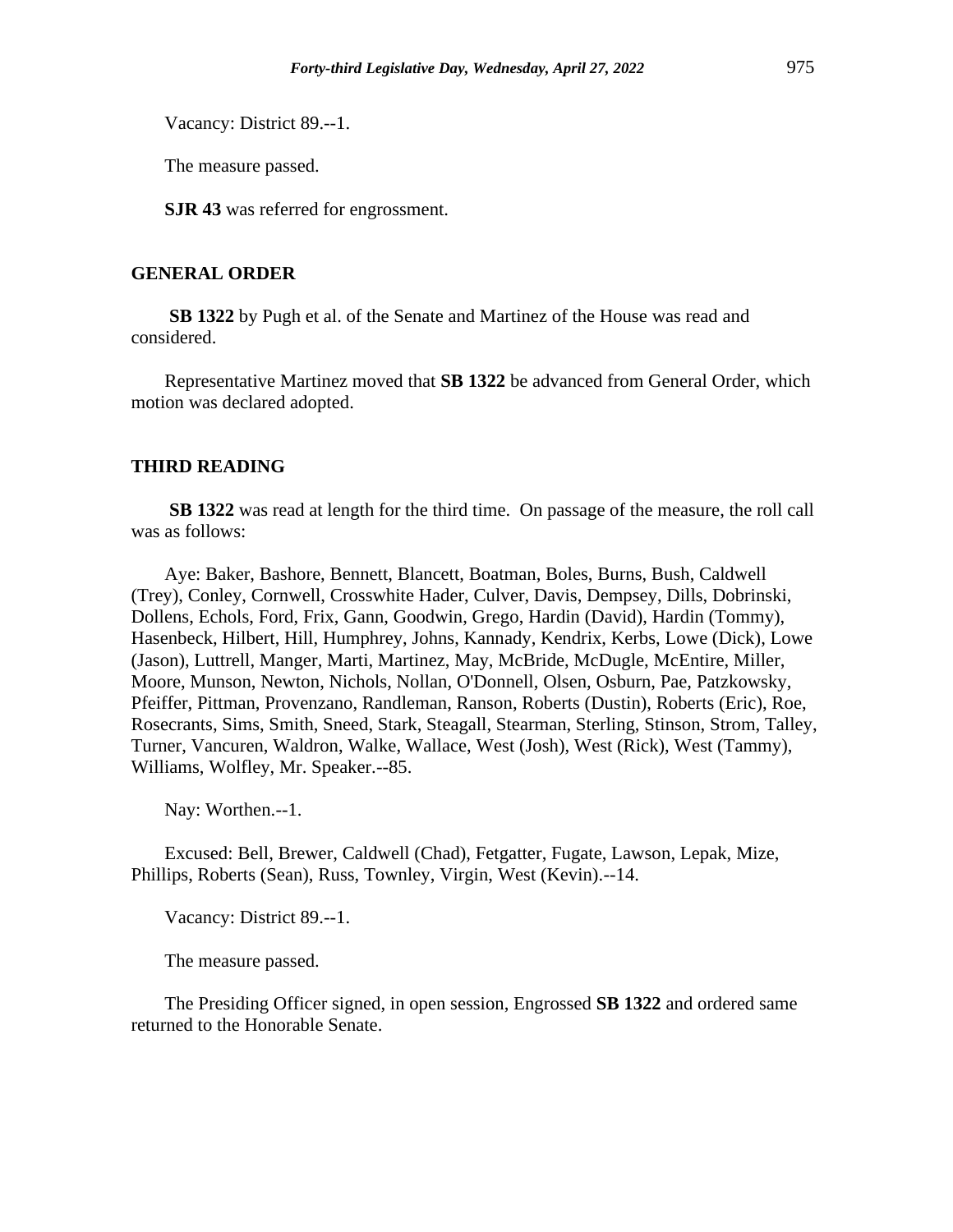**SB 1768** by Howard et al. of the Senate and Wallace of the House was read and considered.

Representative Wallace moved to amend **SB 1768**, Page 5, Section 2, Lines 17 through 21 by deleting all language beginning with the capitalized word "State" through the capitalized word "Statutes" and by inserting in lieu thereof the following language: "State tax liability means the tax imposed under Section 2355, 2355.1P-4, or 2370 of Title 68 of the Oklahoma Statutes or Section 624 or 628 of Title 36 of the Oklahoma Statutes", which amendment was declared adopted.

Representative Wallace moved that **SB 1768** be advanced from General Order, which motion was declared adopted.

# **THIRD READING**

**SB 1768** was read at length for the third time. On passage of the measure, the roll call was as follows:

Aye: Baker, Bashore, Blancett, Boatman, Boles, Burns, Bush, Caldwell (Chad), Caldwell (Trey), Conley, Cornwell, Crosswhite Hader, Culver, Davis, Dempsey, Dills, Dobrinski, Dollens, Echols, Ford, Frix, Goodwin, Grego, Hardin (David), Hasenbeck, Hilbert, Hill, Humphrey, Johns, Kannady, Kendrix, Kerbs, Lowe (Dick), Lowe (Jason), Luttrell, Manger, Marti, Martinez, May, McBride, McDugle, McEntire, Miller, Moore, Munson, Nichols, Nollan, O'Donnell, Osburn, Pae, Patzkowsky, Pfeiffer, Phillips, Pittman, Provenzano, Randleman, Ranson, Roberts (Dustin), Roberts (Eric), Roe, Rosecrants, Sims, Smith, Sneed, Stark, Steagall, Sterling, Stinson, Strom, Talley, Turner, Vancuren, Waldron, Walke, Wallace, West (Josh), West (Kevin), West (Tammy), Williams, Wolfley, Worthen, Mr. Speaker.--82.

Nay: Fugate, Gann, Hardin (Tommy), Olsen, Stearman, West (Rick).--6.

Excused: Bell, Bennett, Brewer, Fetgatter, Lawson, Lepak, Mize, Newton, Roberts (Sean), Russ, Townley, Virgin.--12.

Vacancy: District 89.--1.

The measure passed.

**SB 1768** was referred for engrossment.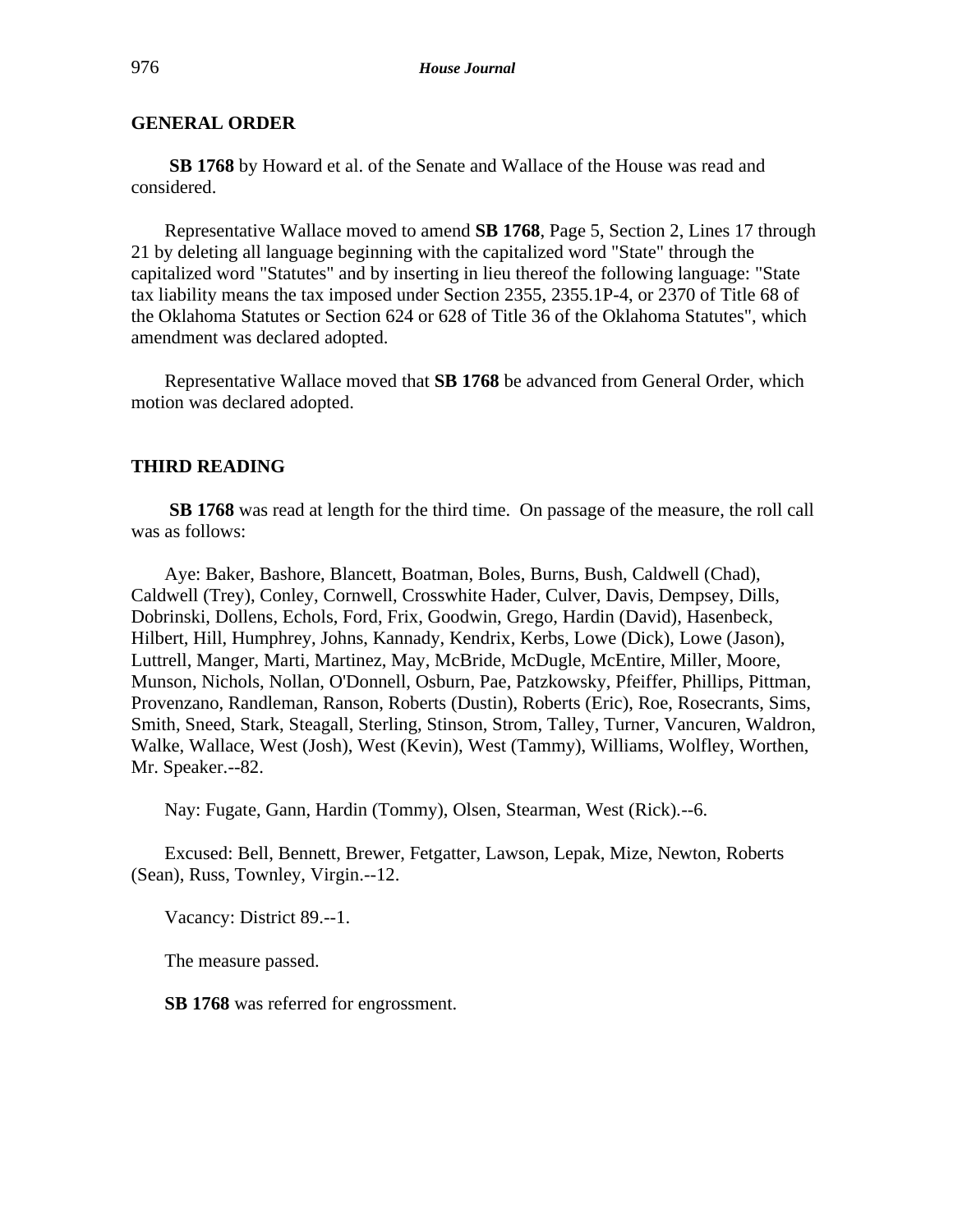**SB 462** by Taylor et al. of the Senate and Frix of the House was read and considered.

Representative Frix moved that **SB 462** be advanced from General Order, which motion was declared adopted.

## **THIRD READING**

**SB 462** was read at length for the third time. On passage of the measure, the roll call was as follows:

Aye: Baker, Bashore, Blancett, Boatman, Boles, Burns, Bush, Caldwell (Chad), Caldwell (Trey), Conley, Cornwell, Crosswhite Hader, Culver, Davis, Dempsey, Dills, Dobrinski, Dollens, Echols, Fetgatter, Ford, Frix, Gann, Grego, Hardin (David), Hasenbeck, Hilbert, Hill, Humphrey, Johns, Kannady, Kendrix, Kerbs, Lowe (Dick), Lowe (Jason), Luttrell, Manger, Marti, Martinez, May, McBride, McDugle, Miller, Moore, Newton, Nollan, O'Donnell, Olsen, Osburn, Pae, Patzkowsky, Pfeiffer, Phillips, Pittman, Randleman, Ranson, Roberts (Dustin), Roberts (Eric), Roe, Sims, Smith, Sneed, Stark, Steagall, Stearman, Sterling, Stinson, Strom, Talley, Vancuren, Waldron, Walke, Wallace, West (Josh), West (Kevin), West (Rick), West (Tammy), Williams, Wolfley, Worthen, Mr. Speaker.--81.

Nay: Bennett, Fugate, Goodwin, Hardin (Tommy), Munson, Provenzano, Rosecrants, Turner.--8.

Excused: Bell, Brewer, Lawson, Lepak, McEntire, Mize, Nichols, Roberts (Sean), Russ, Townley, Virgin.--11.

Vacancy: District 89.--1.

The measure passed.

The Presiding Officer signed, in open session, Engrossed **SB 462** and ordered same returned to the Honorable Senate.

#### **GENERAL ORDER**

**SB 984** by David of the Senate and O'Donnell of the House was read and considered.

Coauthored by Representative(s) Echols, Townley, Lepak, McBride, Martinez, Mize, McDugle, Burns, Grego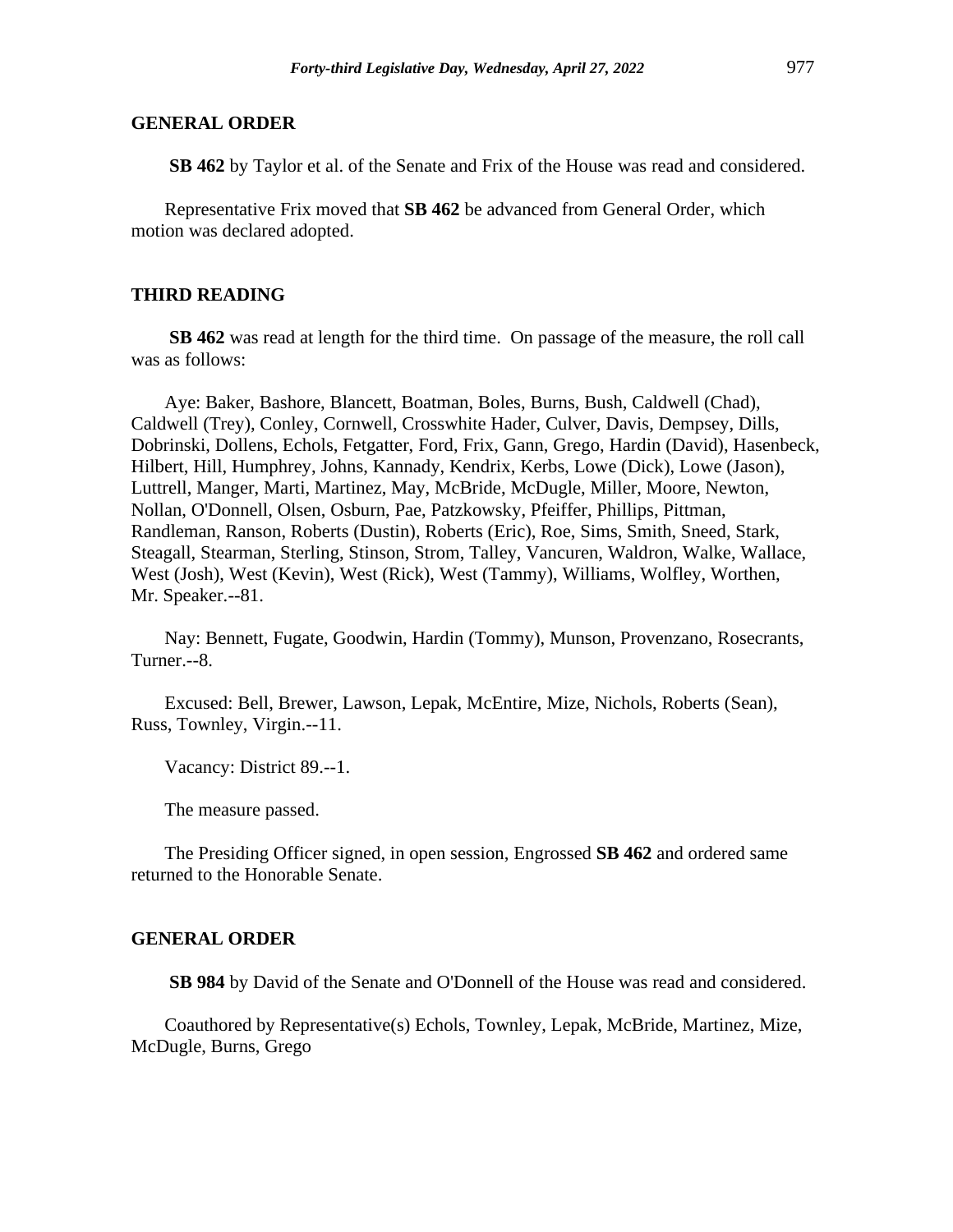Representative O'Donnell moved to amend **SB 984**, Page 12, Section 1, Line 11 1/2, by inserting the following language:

"S. The provisions of this section shall not apply to any entity exempted from Article I of the Administrative Procedures Act pursuant to Paragraphs 6 and 7 of subsection A of Section 250.4 of Title 75 of the Oklahoma Statutes."; and Page 12, Line 12 by deleting "2021" and inserting "2022", which amendment was declared adopted

Representative May moved to amend **SB 984**, Page 12, Section 1, Line 11 1/2 by inserting the following language:

"S. The provisions of subsections B through R of this section shall not apply to any agency that invests funds on behalf of its beneficiaries and, as part of its fiduciary duty, retains one or more private attorneys or law firms to pursue individual, derivative or class litigation concerning its investments or assets.", which amendment was declared adopted.

Representative O'Donnell moved that **SB 984** be advanced from General Order, which motion was declared adopted.

#### **THIRD READING**

**SB 984** was read at length for the third time. On passage of the measure, the roll call was as follows:

Aye: Baker, Bashore, Boatman, Boles, Burns, Conley, Cornwell, Crosswhite Hader, Davis, Dempsey, Dills, Echols, Ford, Gann, Grego, Hardin (David), Hardin (Tommy), Hasenbeck, Hilbert, Hill, Humphrey, Kendrix, Lowe (Dick), Luttrell, Marti, Martinez, May, McBride, McDugle, Miller, O'Donnell, Olsen, Patzkowsky, Pfeiffer, Pittman, Randleman, Roberts (Dustin), Roberts (Eric), Sims, Smith, Stark, Stearman, Sterling, Stinson, Strom, Talley, West (Rick), West (Tammy), Wolfley, Worthen, Mr. Speaker.--51.

Nay: Bennett, Blancett, Bush, Caldwell (Chad), Caldwell (Trey), Culver, Dobrinski, Dollens, Fetgatter, Frix, Fugate, Goodwin, Johns, Kannady, Kerbs, Lowe (Jason), Manger, McEntire, Moore, Munson, Nichols, Pae, Provenzano, Ranson, Roe, Rosecrants, Sneed, Steagall, Turner, Vancuren, Waldron, Walke, Wallace, West (Josh), West (Kevin).--35.

Excused: Bell, Brewer, Lawson, Lepak, Mize, Newton, Nollan, Osburn, Phillips, Roberts (Sean), Russ, Townley, Virgin, Williams.--14.

Vacancy: District 89.--1.

The measure passed.

**SB 984** was referred for engrossment.